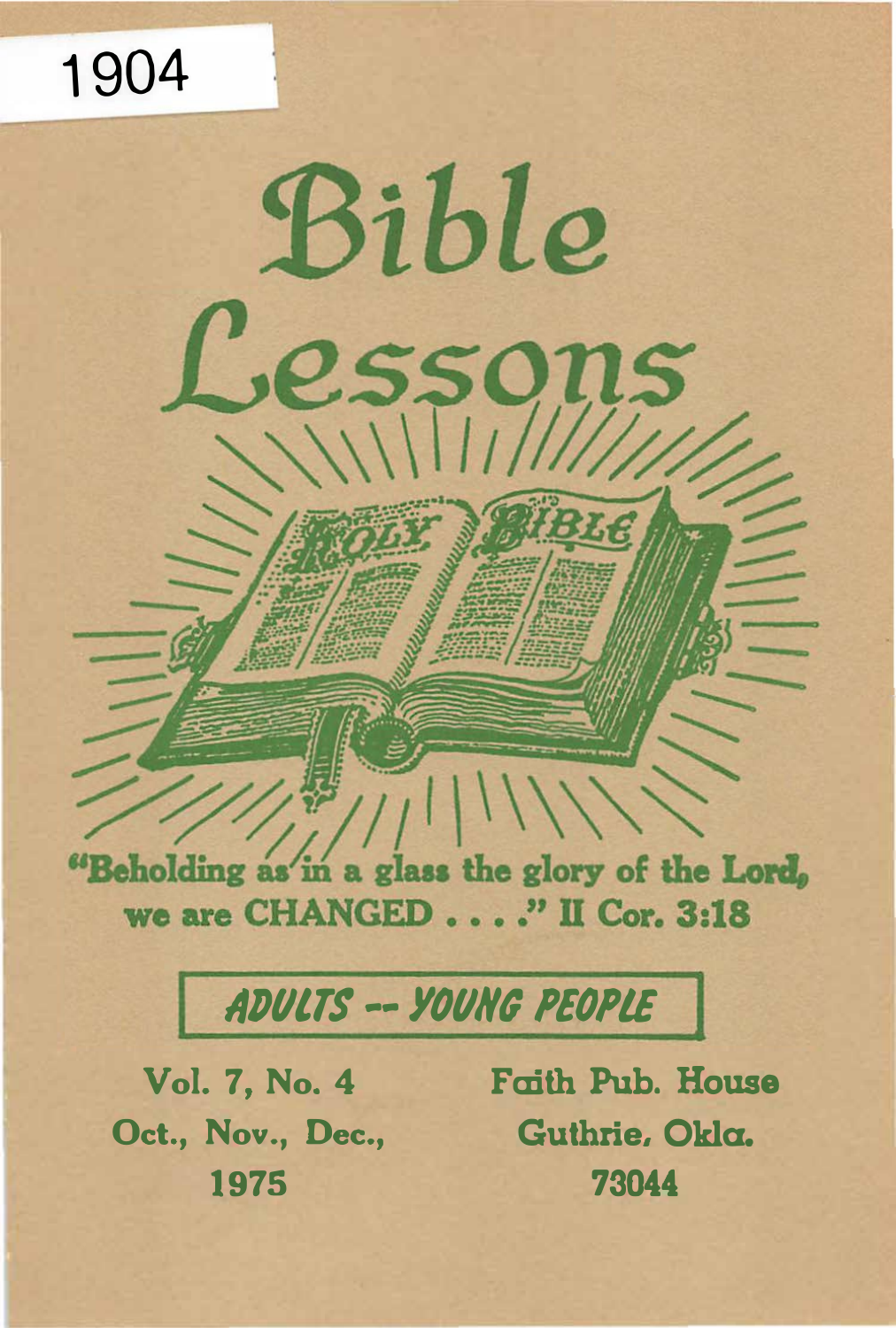# Bible Lessons for Adults and Young People

| Volume 7 | Oct., Nov., Dec., 1975 |  | No. 4 |  |
|----------|------------------------|--|-------|--|
|          |                        |  |       |  |

# **Table of Contents**

Page Oct. 5-Perfecting Holiness in the Fear of God ........ 1 Oct. 12-Comforted By One Another .............................. 5 Oct. 19-The Fellowship of Giving .................................. 10 Oct. 26---The Equality of Giving ...................................... 14 Nov. 2-The Blessing and Reward of Giving ............. 18 Nov. 9-The Christian Warfare ................................ ... 21 Nov. 16-The Measure of the Rule Which God Hath Distributed ..... .................................... 25 Nov. 23-A Chaste Virgin to Christ .............................. 30 Nov. 30--Glory in Suffering ....... .... . .......................... 34 Dec. 7-Strength Made Perfect in Weakness ................. 38 Dec. 14-To Spend and Be Spent .... . ............................ 42 Dec. 21-Christ, the Saviour, Is Born ..... .... . .... .... 46 Dec. 28-Proving Ourselves Lest We Be Reprobates. 50

Publishing the Bible truths in the interest of Jesus Christ and His Church

Edited by Mrs. Marie Miles, and other co-workers.

Subscription Price  $-$  35c a copy for quarter of year, or \$1.40 per year, issued quarterly.

Second class postage paid at Guthrie, Oklahoma.

Published Quarterly By FAITH PUBLISHING HOUSE 920 W. Mansur Ave. GUTHRIE, OKLAHOMA 73044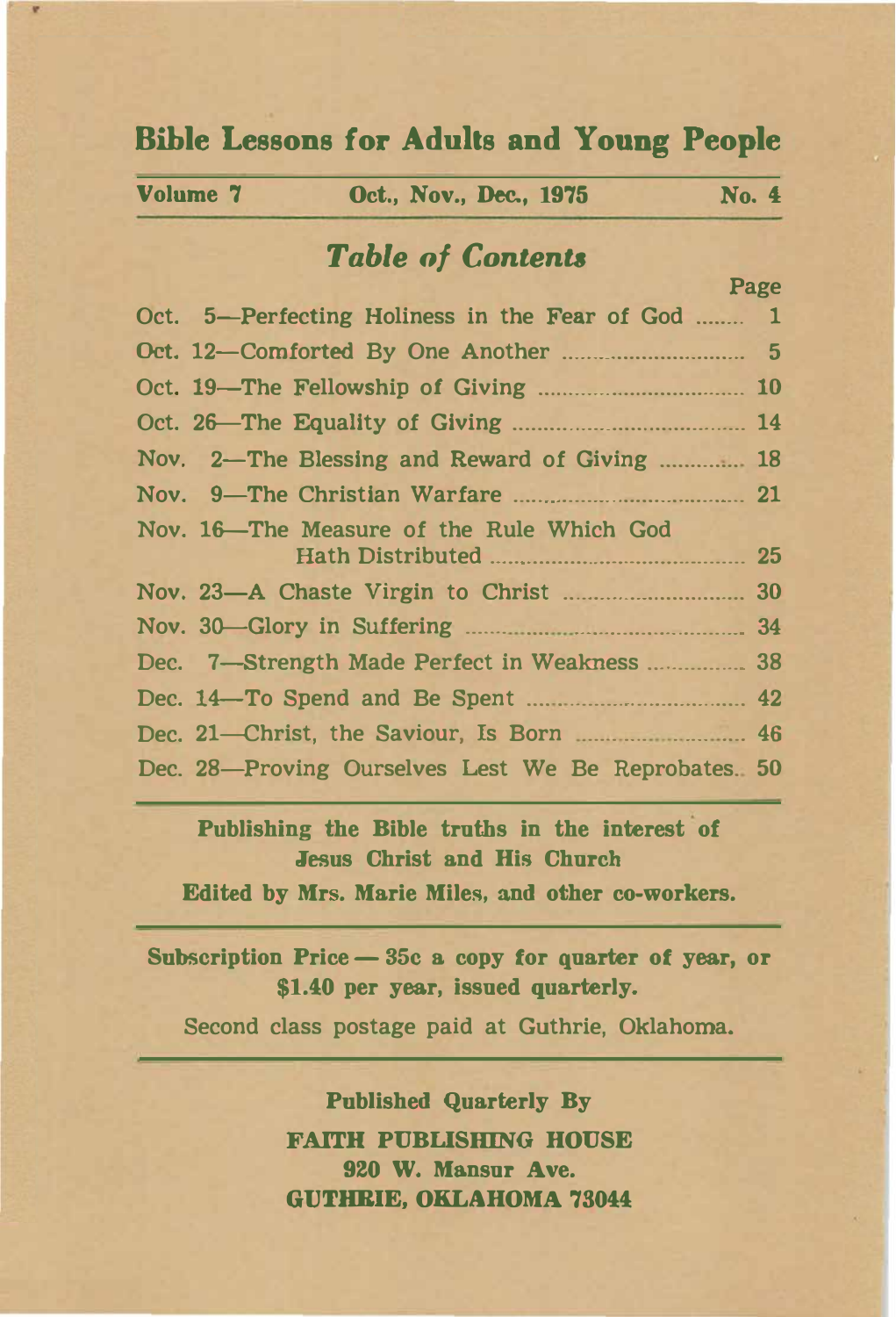# Theme For Fourth Quarter, 1975

We will finish the study of Second Corinthians this quarter. We trust that the Lord has made this study a· blessing to you. We know that all Scripture is written under the inspiration of the Holy Spirit, so it takes the Holy Spirit to reveal to you these precious truths.

It seems that, for the most part, the Corinthian church had obeyed the instructions according to 2nd Corinthians, given to them by Paul in the first letter. Paul meets Titus and is glad for the news from Corinth, which was mostly good. Titus had come to Paul, who was in Macedonia. - Sis. Marie Miles

-------o-

# October 5, 1975

# PERFECTING HOLINESS IN THE FEAR OF GOD

#### II Cor. 6:1 4-18; 7:1; Rom. 6 :19-22

II Cor. 6:14 Be ye not unequally yoked together with unbelievers: for what fellowship hath righteousness with unrighteousness? and what communion hath light with darkness?

15 And what concord hath Christ with Belial? or what part hath he that believeth with an infidel?

16 And what agreement hath the temple of God with idols? for ye are the temple of the living God; as God hath said, I will dwell in them, and walk in them; and I will be their God, and they shall be my people.

17 Wherefore come out from among them, and be ye separate, saith the Lord, and touch not the unclean thing; and I will receive you.

18 And will be a Father unto you, and ye shall be my sons and daughters, saith the Lord Almighty.

7:1 Having therefore these promises, dearly beloved, let us cleanse ourselves from all filthiness of the flesh and spirit, perfecting holiness in the fear of God.

Romans 6:19 I speak after the manner of men because of the infirmity of your flesh: for as ye have yielded your members servants to uncleanness and to iniquity unto iniquity; even so now yield your members servants to righteousness unto holiness.

20 For when ye were the servants of sin, ye were free from righteousness.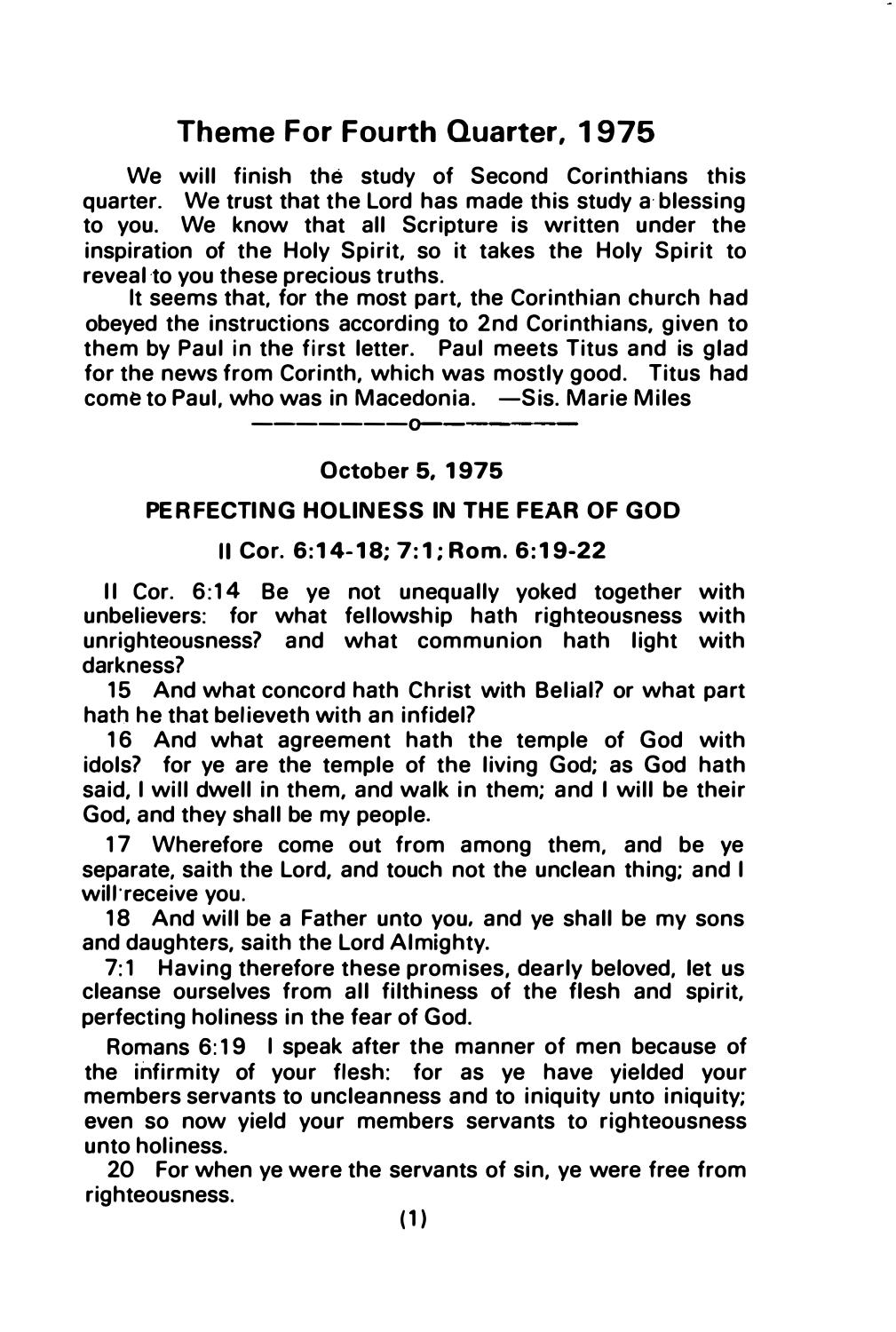21 What fruit had ye then in those things whereof ye now are ashamed? for the end of those things is death.

22 But now being made free from sin, and become the servants to God, ye have your fruit unto holiness, and the end everlasting life.

Memory Verse: For God hath not called us unto uncleanness, but unto holiness. I Thessalonians 4:7.

Central Thought: God has promised to be our God and dwell within us if we will separate ourselves from all uncleanness and perfectly consecrate our all to Him.

Word Definitions: Holiness means: Sanctity, sacredness, purity, perfection, complete dedication and consecration to God. Concord means: harmony, accord. Belial is a Hebrew word which means without profit and worthless. It is generally indicative of Satan.

#### LESSON BACKGROUND

We are now pursuing the continuation of the study of Paul's second epistle to the Corinthians. In this lesson we shall consider the Heavenly counsel He gives them concerning being separate from all other influence and fellowship except that which God is in fellowship with. This is a very important part of the Word of God. We have already learned from what Paul wrote, that evil communications will corrupt good manners. This is something in the wrong direction if we are not very careful. But the Lord has a provision of grace for this too. He can keep us from these things if we will join our hearts to Him in full consecration and allow Him to fill our hearts and purge us of all sin. In our lesson, a scripture is quoted from Isaiah 52:11,12-"Depart ye, depart ye, go ye out from thence, touch no unclean thing; go ye out of the midst of her (Babylon, confusion); be ye clean, that bear the vessels of the Lord. For ye shall not go out with haste, nor go by flight: for the Lord will go before you; and the God of Israel will be your rereward." (God will gather or receive you, Heb.).

#### QUESTIONS:

1. Can there ever be any fellowship between good and evil? 2. What are the conditions under which God will receive us and be a Father to us? 3. How does a man yield<br>his members to uncleanness and to iniquity unto his members to uncleanness and to iniquity unto iniquity? 4. How does one yield their members to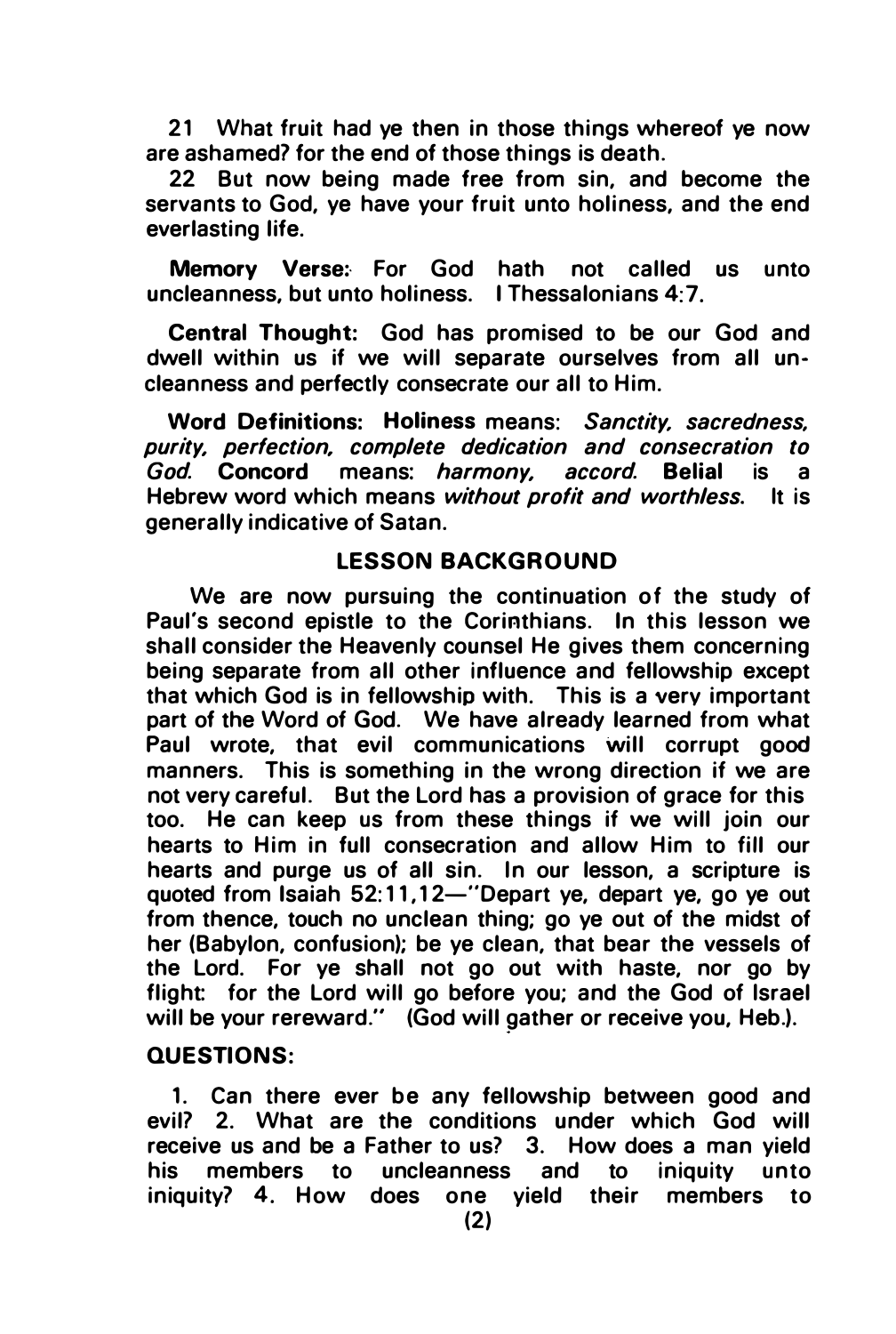righteousness unto holiness? 5. What is the attitude of a saint to his life before he was saved?

# ADULTS' AND YOUNG PEOPLE'S COMMENTS

God is holy and is calling all who profess to know Him and reoeive of His grace to a holy standard of life and experience. The Word of God is as plain on this as it is about Christ dying and shedding His blood for our sins. How man can blindly deny this is certainly strange. There are so many evil and abominable spirits and influences in the world today. With the entrance and introduction of sin and transgression there came an ever increasing production of wrong and abomination of every sort. And it seems with the passing years of time that the tide rises higher. But God is still calling us to holiness. Regardless of how many false preachers tell the people that they do not have to live holy or be perfect, yet we must cling to the truth. God wants, wills, designs, and has provided for us to be holy in all manner of conversation. God yearns to embrace every soul and be to them everything that He has promised to be. But He cannot and will not meet anyone who does not come to His reasonable and just terms. One of the seals upon the foundation of God cannot be changed and it is this: "Let everyone who names the name of Christ depart from iniquity." Il Tim. 2:19. Some may say, "Oh, let us not be so negative in our thoughts." But we have to be negative and positive. Both are very important. You cannot serve the Lord until you have quit the servitude and bondage of the devil. Man cannot serve two masters.  $-L$ . Busbee

# FOOD FOR THOUGHT

Notice that God is calling for a complete separation from sin and all "filthiness of the flesh and spirit." God will not dwell in an unclean temple. We can't spare any of our own desires or lusts and please God. For God to be our Father, and us to be His sons and daughters. we must "come out from among them, (from sin and also fellowshipping false teachers) and be ye separate."

We think of Saul, who was sent down to Amalek. God told him to "utterly destroy all that they have and spare them not," but he "spared . . . the best . . . and all that was good," in his sight. I Sam. 15:3,9,17,20,26. He did not obey, but used his own judgment in the matter. When we come to God we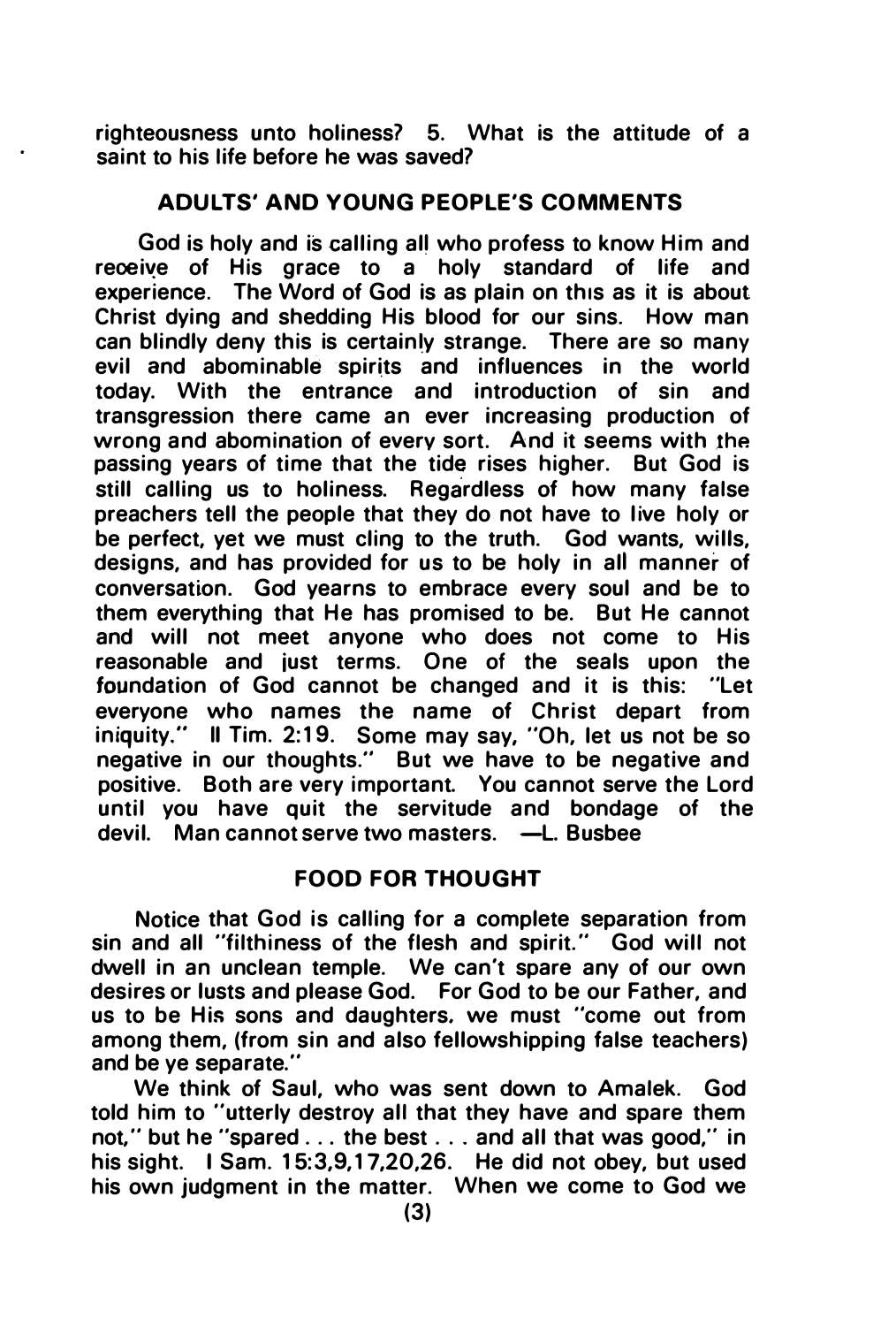must not spare anything, but obey God, or we will be rejected as Saul did at first.

Solomon built a new building for God's Spirit to dwell in. But it was just a building until he moved in the same ark that was in the tent or tabernacle. Then God's glory came down and filled the temole. It became His dwelling place. When God's Spirit moves into our heart, we are then the temple of God.

We read that in the days of Jesus, the people rejected Him. He said, "your house (not my house) is left unto you desolate." God's Spirit had moved out because they rejected Jesus, who came to fill the hearts of those who would be saved.

The healthy, vigorous, spiritual life of a child of God will make a definite, far-reaching separation from the pleasureseeking, worldly-minded person, or organization. Their life can't blend with the non-Christian, nor can they find joy in places, reading material, or association with the unbeliever. - Marie Miles

# A FORMAL CHURCH MEMBER

I saw a formal church member die-a woman eighty years old. Formal church members will be at the judgment in great numbers. Church membership will never save you. It will take the blood of Jesus Christ to save you from all sin.

This woman's daughter sent for me. I hurried to their beautiful home. The mother looked at me as she walked the floor, wringing her hands and saying,

"I am lost, I am lost!"

I thought the Holy Spirit was awakening her and told her that she was just the kind of person whom Jesus came to save.

"No," she answered, "It is too late. I might have been saved but now I am lost."

She was then in good health, in good use of her mental powers, but as she walked the house, day and night, wringing her hands, she grew weaker. She took to an armchair, then to her bed. I visited her, but I could not stay. Her relatives said they could not stay and listen to her screams. Hired helpers would not stay. They could not endure the dying screams and cries of a good church member, wailing that she was going to hell.

If one despairing soul can make a place so unendurable, what will it be like when the multiplied millions are assembled together in hell?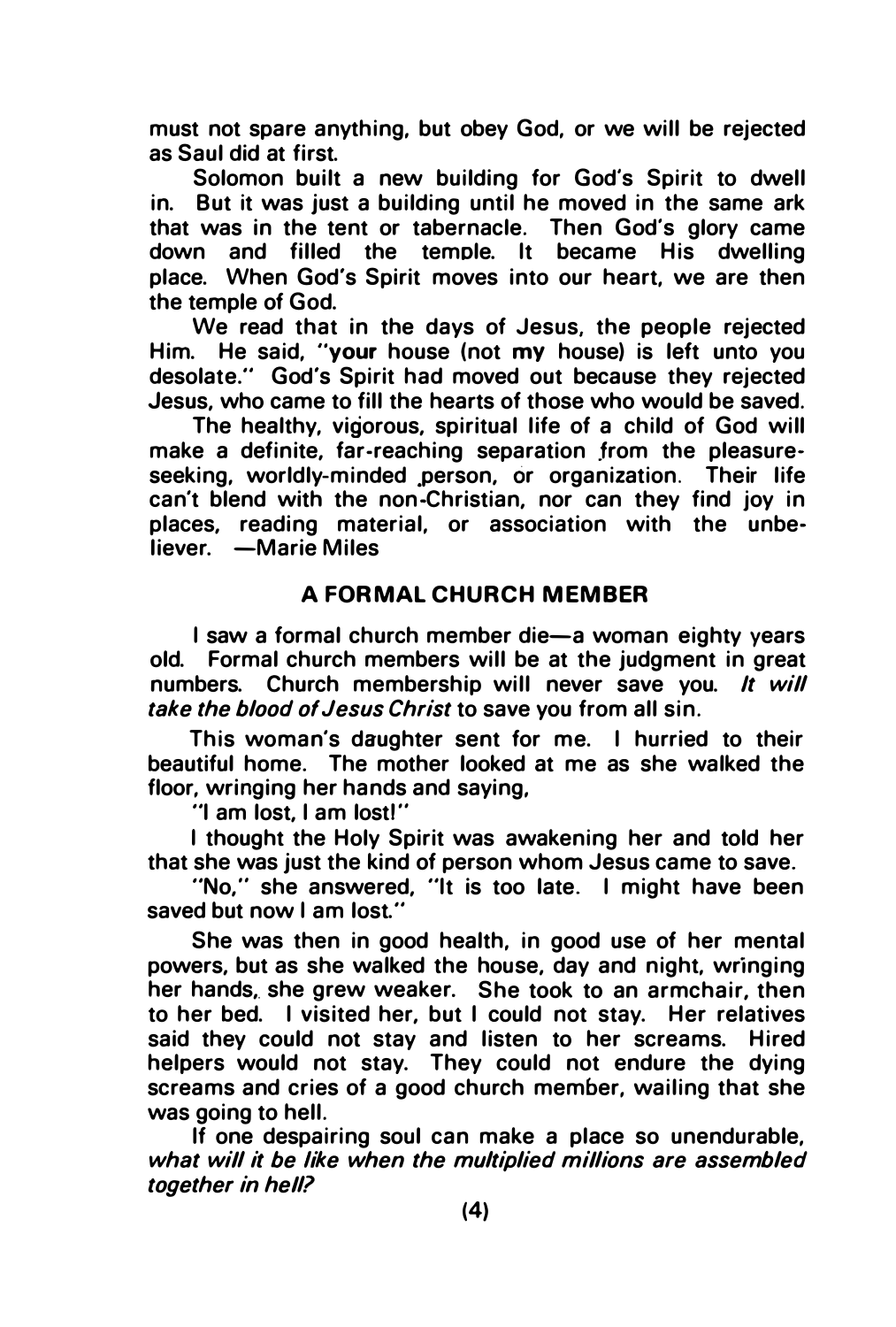Because no sudden calamity overtakes them, some people may not pray today nor tomorrow, nor for ten years. But sometime they will pray. They may pray when it is too late. Such are not going to turn to God. They will pray for rocks and the mountains to fall on them and hide them from the face of Him who sits upon the throne.  $-$ Rev. 6:15-17.

A mere profession of Christianity will not keep us out of hell. We must have the real thing. There are people who say, "If I go to hell, I will have lots of company." Don't believe it. Each man in hell will be so miserable with regret and rebellion of heart and anguish of suffering that he will be no company for you nor you for him.

A day is coming (Rev. 20:12-15) when all around this world the dead will get up out of their graves. The sea will give up her dead. All the unsaved will be present on the great Judgment Day. Read it for yourself: "Whosoever was not found written in the book of life was cast into the lake of fire."

Now is the time to pray. Repent of your sins and get right with God. Will you pray today?  $-$  S. Rees

# ------0------- 0ctober 12, 1975

# COMFORTED BY ONE ANOTHER

#### II Corinthians 7:2-13

II Corinthians 7:2 Receive us; we have wronged no man, we have corrupted no man, we have defrauded no man.

3 I speak not this to condemn you: for I have said before, that ye are in our hearts to die and live with you.

4 Great is my boldness of speech toward you, great is my glorying of you: I am filled with comfort, I am exceeding joyful in all our tribulation.

5 For, when we were come into Macedonia, our flesh had no rest, but we were troubled on every side; without were fightings, within were fears.

6 Nevertheless God, that comforteth those that are cast down, comforted us by the coming of Titus;

7 And not by his coming only, but by the consolation wherewith he was comforted in you, when he told us your earnest desire, your mourning, your fervent mind toward me; so that I rejoiced the more.

8 For though I made you sorry with a letter, I do not repent, though I did repent: for I perceive that the same epistle hath made you sorry, though it were but for a season.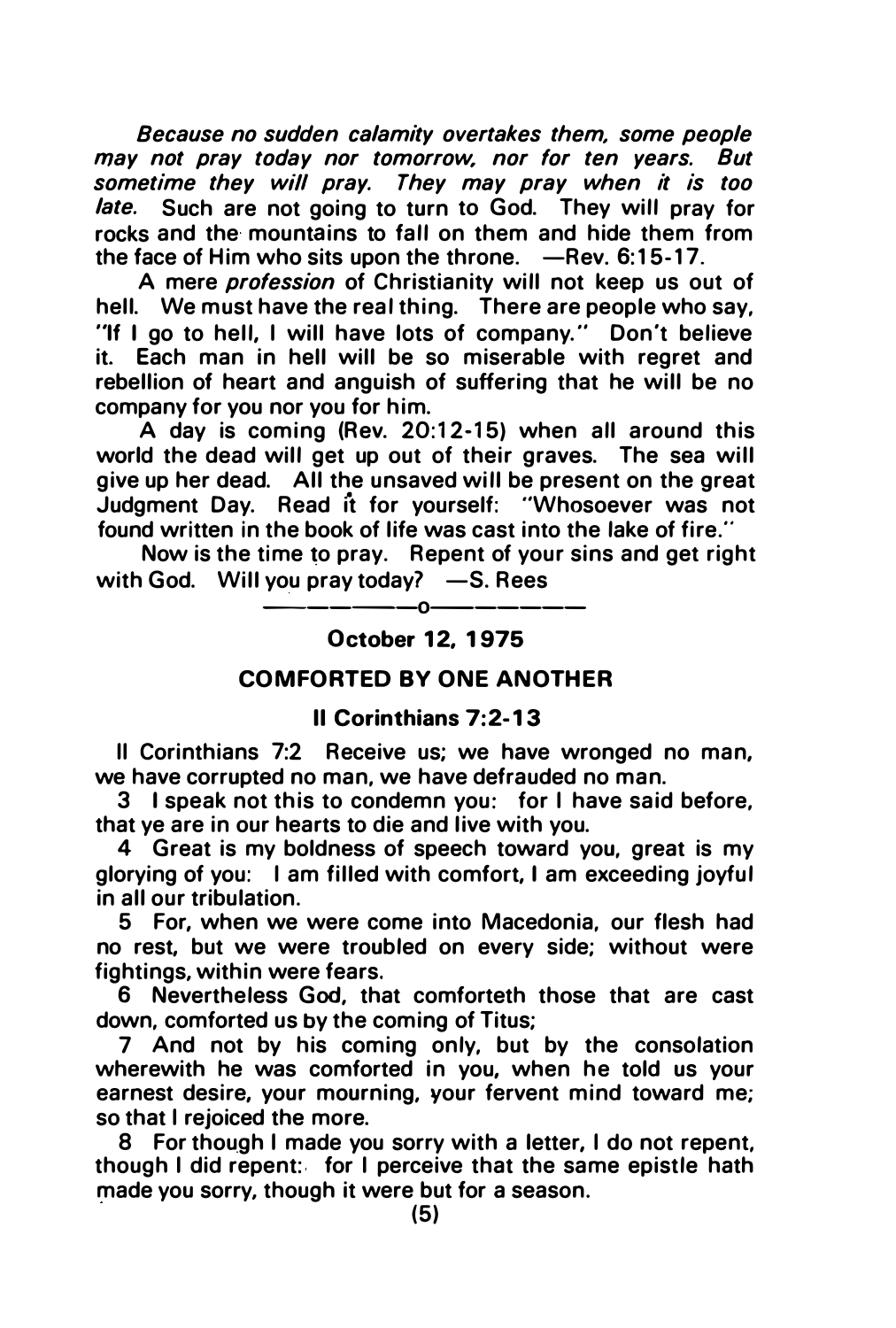9 Now I rejoice, not that ye were made sorry, but that ye sorrowed to repentance: for ye were made sorry after a godly manner, that ye might receive damage by us in nothing.

10 For godly sorrow worketh repentance to salvation not to be repented of: but the sorrow of the world worketh death.<br>11 For behold this selfsame thing, that ye sorrowed after

For behold this selfsame thing, that ye sorrowed after a godly sort, what carefulness it wrought in you, yea, what clearing of yourselves, yea, what indignation, yea, what fear, yea, what vehement desire, yea, what zeal, yea, what revenge! In all things ye have approved yourselves to be clear in this matter.

12 Wherefore, though I wrote unto you, I did it not for his cause that had done the wrong, nor for his cause that suffered wrong, but that our care for you in the sight of God might appear unto you.

13 Therefore we were comforted in your comfort: yea, and exceedingly the more joyed we for the joy of Titus, because his spirit was refreshed by you all.

Memory Verse: I have no greater joy than to hear that my children walk in truth. Ill John 4

Central Thought: The spiritual progress and prosperity of the saints lies close to the heart of one toward another and it brings comfort to others when we are moving forward for God.

Word Definitions: Comfort and Consolation are translated from the same word in the Greek which means being called or drawn near (to the Lord). Is there not comfort in being very near to the heart of those you dearly love? Mourning: lamenting. Indignation: being sorely grieved, afflicted, and sore displeased (about something wrong). Revenge: Just retribution.

# LESSON BAC KGROUND

This is surely a precious lesson. Paul had been constrained by the love of God to write the Corinthian brethren an epistle. This was the 1st Epistle to the Corinthians. As we have studied, we found that he had to reprove and correct them in many things. As he put it in our lesson, "I made you sorry with a letter." He had to lay the truth down to these people. He regretted having to do this, but he did it so they would receive no spiritual hurt. No doubt he wondered how they would take it and prayed for God to help them. In the meantime, Paul was beseiged by the devil in the work of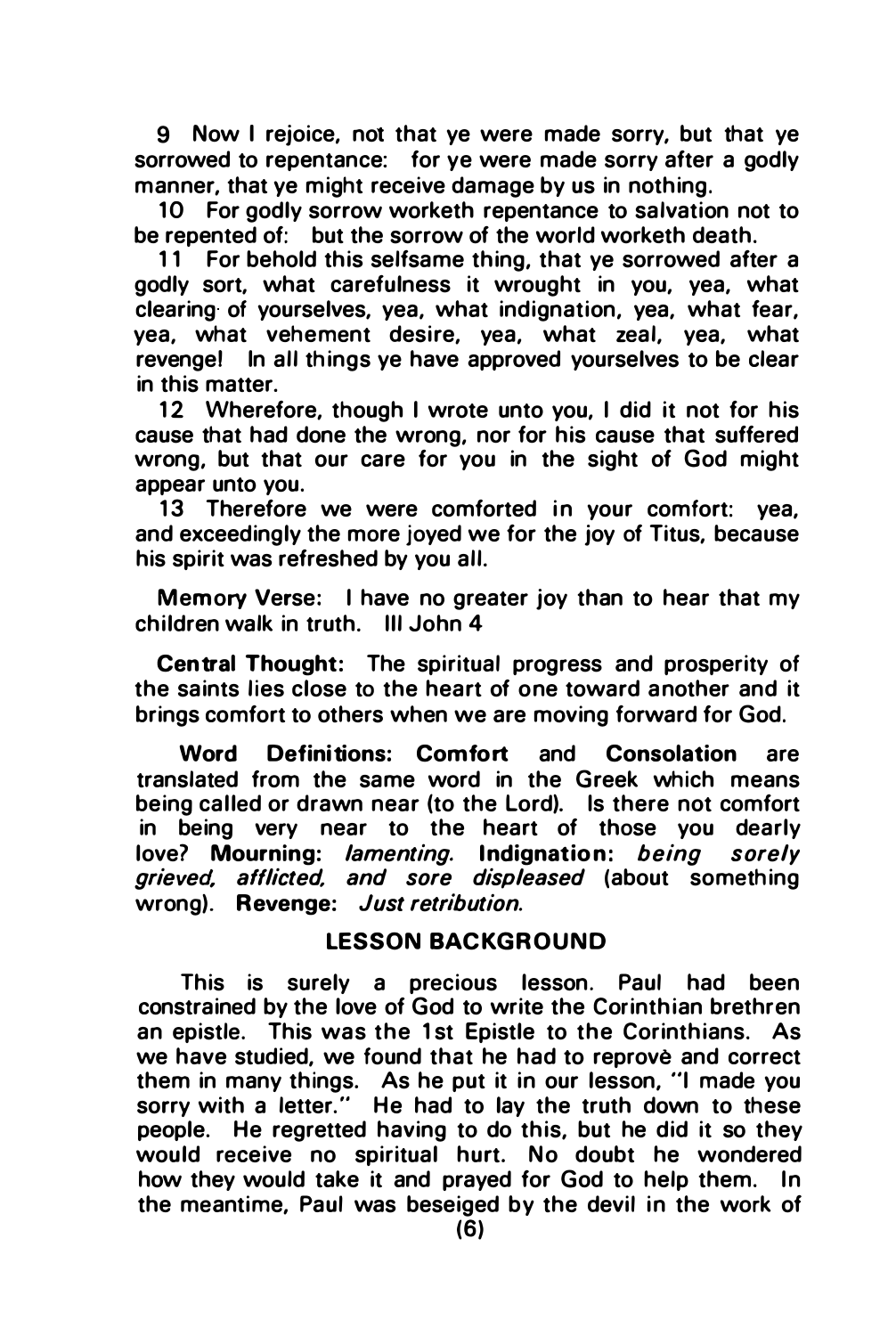the Lord. Perhaps Satan tried to press upon him much misgiving concerning what he had written to these saints. But with the coming of Titus came great comfort, not only from Titus, but through the report he gave Paul of the great good his letter had accomplished and the great progress the Church had made through giving heed to his earnest counsel. Thus he rejoiced the more.

#### QUESTIONS:

1. What comfort did Paul receive from Titus? 2. Why was his comfort so great in the saints? 3. How did he make them sorry? 4. What does godly sorrow work? 5. What was wrought in the hearts of these brethren?

# . ADULTS' AND YOUNG PEOPLE'S COMMENTS

Oh, the great care that God has for usl Oh, the great care that we as children of God have for one another! This is the plan of God and the true result of the love of God in our hearts. Ye are in the hearts of one another as he said in our lesson, "to die and live with you. " This is the love that Jesus has for us. He was willing to die and suffer in our stead. He did this for our sake. And now He rejoices over us because of the love begotten in us for Him. What a great comfort to Christ are those who allow His blood and sacrifice to atone for their sins and bring full salvation to their lives. This is the great comfort of the saints, also. We all share a common interest and we all press toward a common goal. This binds our hearts into one.

A minister was preaching once in an open air meeting, and was having quite a struggle trying to preach the truth to a large crowd of people. As he was fighting the forces of darkness his eyes caught sight of another saint preacher walking up through the crowd. Oh, what comfort and courage it gave the brotherl He began preaching with renewed inspiration. Paul was journeying to Rome, facing he knew not what. But when he saw the brethren that came to meet him on the way, he thanked God, and took courage. Thus are we in this world often tempted and tried of Satan. But what a blessing to know the comfort of Godl He will always comfort us when we need it. Thus can we be a comfort to others. Cannot you think of someone who is a great comfort to your heart? Do they not mean much to you? What value can you place on them and the blessed fruit they bear? May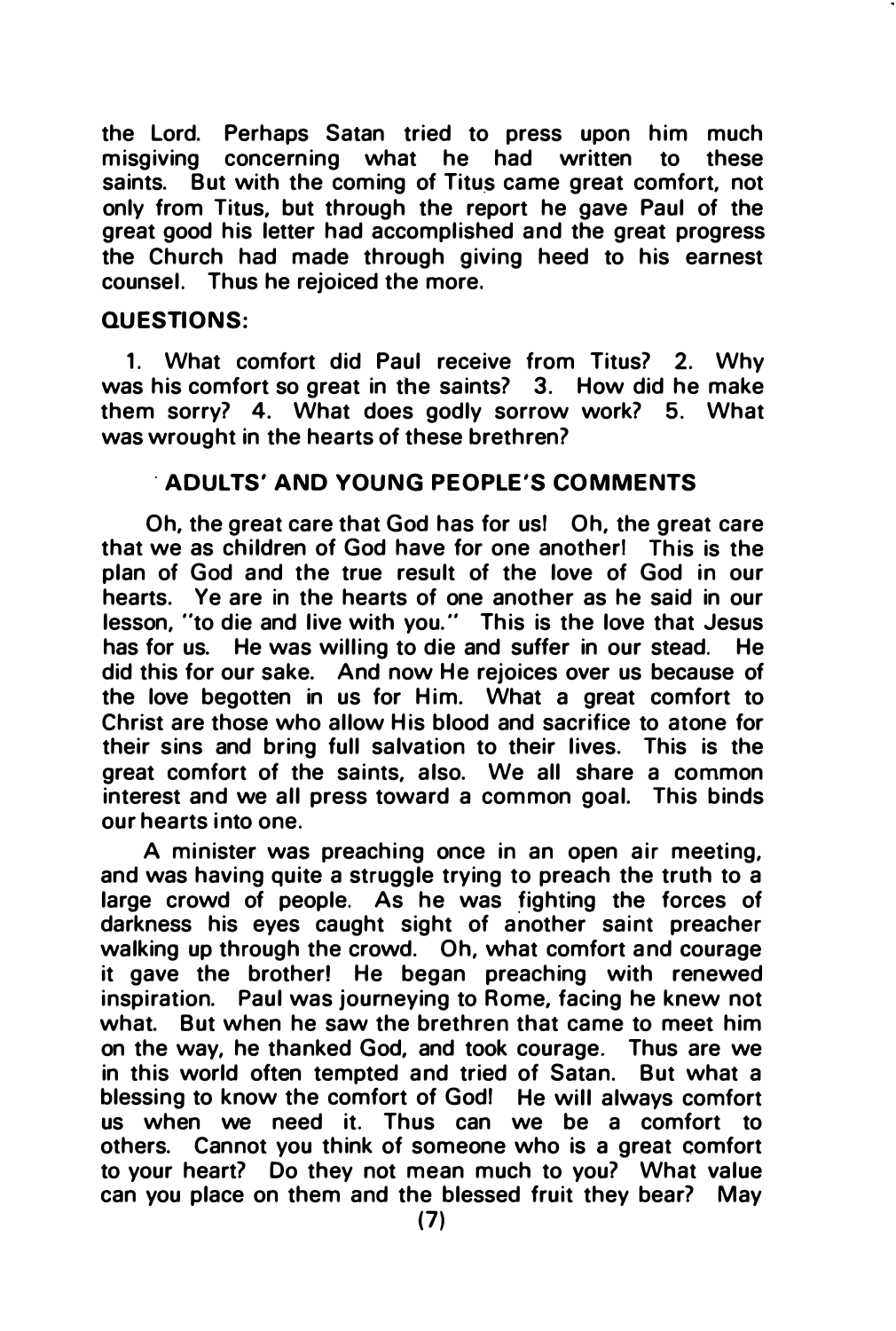we ever seek to be vessels that God can employ to administer His comfort to those who need it.  $-L$ . Busbee

# FOOD FOR THOUGHT

Godly sorrow will work repentance. To have godly sorrow means that you are sorry for your sins-not just that you have been caught, but because you have offended a God of love. When we come to the realization that we have rejected Jesus Christ, who has died on the cross to take our punishment for sin, then it causes us to have godly sorrow. We have rejected His great act of love. Oh, there is no greater love than the love of Jesus for us. God loved us and sent His only Son to take the punishment for our sins. How we ought to love and serve such a great God of love! Being deeply sorry for our sins and confessing them to God will bring salvation.

In sanctification there is a definite cleansing of the sin principle, which is the completeness of holiness. There still is the cultivation of holiness. The first, God alone can effect; in the second, man works together with God and under His guidance with a complete reliance upon Him for help. The plant is not created in us full-grown. God creates in us what man must cultivate. Man must clear away the weeds and let the influences of air, sun, and rain work upon the seed sown in the soil. Man must feed the plant and guard it from injury, until it expands into a beautiful flower or fruit. So "what carefulness it wrought in you, yea, what clearing of yourselves, yea, what indignation, yea, what fear, yea, what vehement desire, yea, what zeal, yea, what revenge! In all things ye have approved yourselves to be clear in this matter." We must work upon ourselves with diligence and not let self raise its head to cause us trouble. Self-pity will move in if we are not careful. We must continually watch and pray to be ready to meet our God. We are ever learning more of the ways of the Lord. - Sis. Marie Miles

# THE SKEPTIC'S CHALLENGE

Over the heads of the crowd the confident cry rang out, "There is no answer to prayer; it's all imagination. Don't be carried away. Use your own common sense. There is no hereafter. When we are dead, we are done for."

The speaker was standing at the foot of a monolith erected in an open space of a busy city. A large crowd stood around listening as he tried to prove the nonexistance of God and the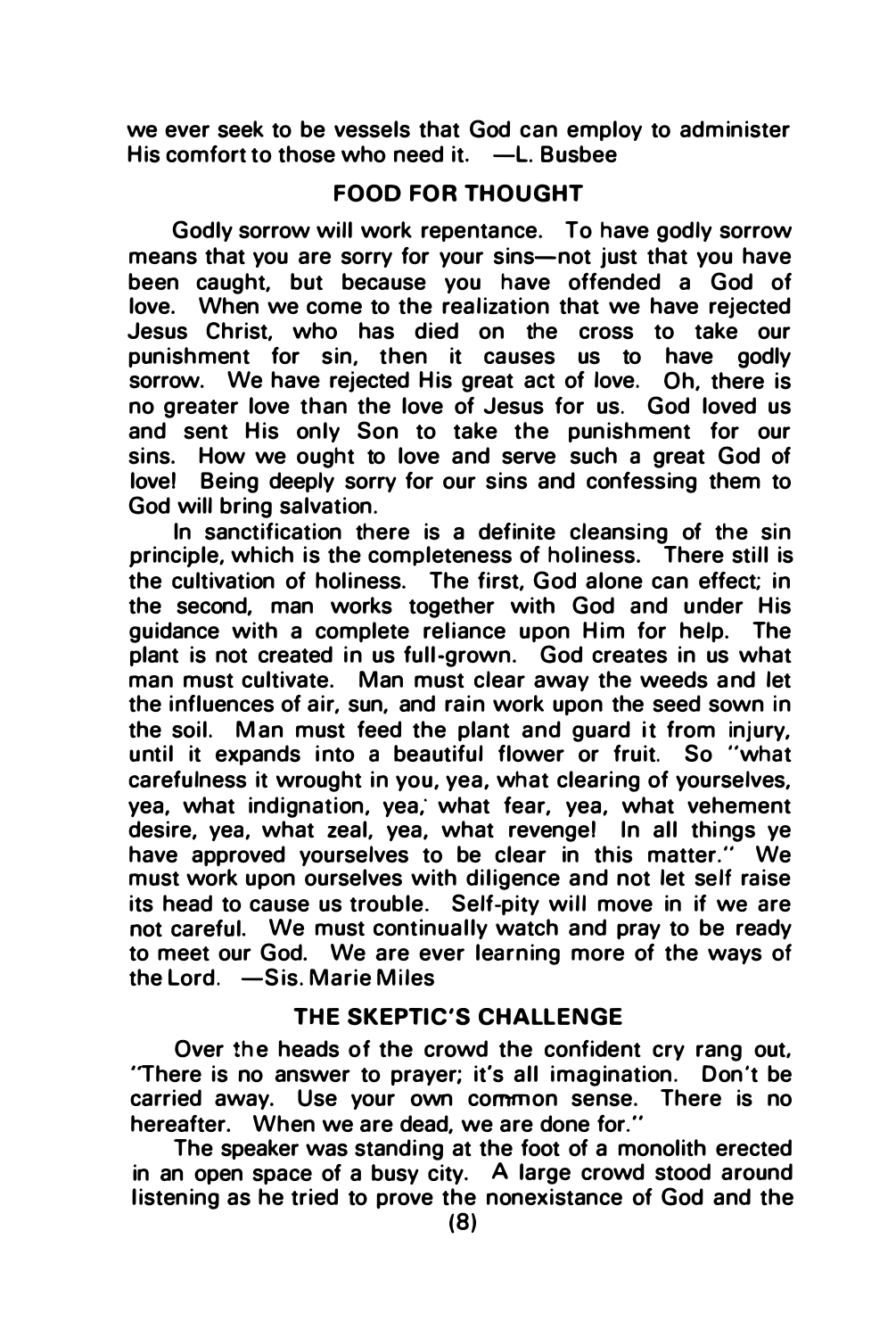inefficacy of prayer. He concluded his speech with a professed readiness to debate the question with any person in the audience.

Instantly a man was seen making his way towards the speaker, saying at the same time, "I will accept the challenge." The people eagerly made way for the champion of prayer. He was tall and well dressed. But he was no orator; he had not the winning, catchy demeanor of his opponent. For a moment he stood looking at the sea of faces before him, faces waiting with eager expectancy for him to open the debate. A flush of color spread over his features, and the sweat stood in beads on his brow.

"Friends, I am not a public speaker," he said. "I did not come to this meeting with the intention of disputing anything our friend might say, but when he denied that there was any efficacy in prayer, and challenged anyone to prove the contrary, I felt bound to come forward." The crowd cheered. He went on:

"You see standing before you a man who was once as big a scoundrel as it was possible to find in the city. I was a drunkard, a gambler, a wife-beater-yes, everything the word 'brute' implies! My wife and child dreaded the sound of my footsteps, and yet, bad as I was, unknown to me, my wife had for years been praying for me, and had taught my child to pray. One night I went home rather earlier than usual and by accident, sober. When I opened the door, my wife had just gone up the stairs to put the little one to bed. I stood listening at the foot of the stairs. My child was praying; she was praying for me. 'Dear Lord, save my dear Daddyl Save my dear Daddy, Lordi Dear Lord Jesus, save my Daddyl' And as she prayed in her simple child-like way, I heard my wife saying with a sob in her throat, 'Lord Jesus, answer her prayer.' I crept softly out of the house. Strange feelings were coming over me, and ringing in my ears was my child's prayer: 'Dear Lord Jesus, save my dear Daddyl' Was I indeed dear to that child? In what way? She had never known a father's love. I question whether she had ever known a father's kiss. And as I thought of it, a great lump came into my throat, tears filled my eyes, and I cried aloud, 'Lord, help mel Lord, answer my child's prayer!' And He did.

"Years have passed away since then. Today I am a respected member of society. The past is under the blood. I live in the present, a new creature in Christ Jesus, a living testimony to direct answer to prayer." He paused and then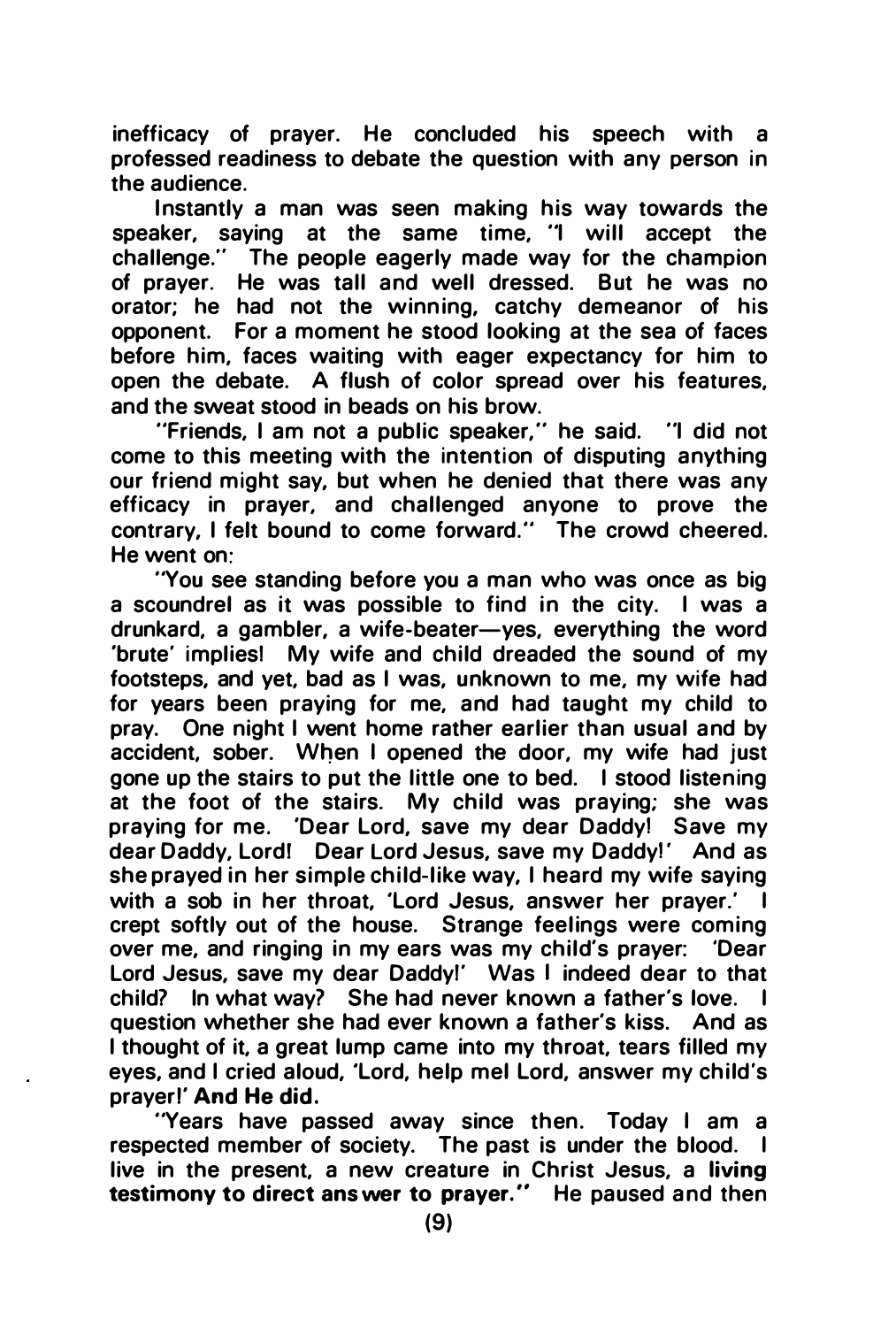said earnestly, "Friends, don't you think I should have been a coward if I had kept silent today? Can I do other than believe there is a God, and that He not only hears, but answers prayer?"

The skeptic made no reply and the people went silently and reverently away.  $-$ Sel.

 $- -0-$ 

0ctober 19. 1975

# THE FELLOWSHIP OF GIVING

# II Corinthians 8:1-12

II Corinthians 8:1 Moreover, brethren, we do you to wit (or "we made known unto you") of the grace of God bestowed on the churches of Macedonia;

2 How that in a great trial of affliction the abundance of their joy and their deep poverty abounded unto the riches of their liberality.

3 For to their power, I bear record, yea, and beyond their power they were willing of themselves;

4 Praying us with much intreaty that we would receive the gift, and take upon us the fellowship of the ministering to the saints.

5 And this they did, not as we hoped, but first gave their own selves to the Lord, and unto us by the will of God.

6 Insomuch that we desired Titus, that as he had begun, so he would also finish in you the same grace also.

7 Therefore, as ye abound in every thing, in faith, and utterance, and knowledge, and in all diligence, and in your love to us, see that ye abound in this grace also.

8 I speak not by commandment, but by occasion of the forwardness of others, and to prove the sincerity of your love.

9 For ye know the grace of our Lord Jesus Christ, that, though he was rich, yet for your sakes he became poor, that ye through his poverty might be rich.

10 And herein I give my advice: for this is expedient for you, who have begun before, not only to do, but also to be forward a year ago.

11 Now therefore perform the doing of it; that as there was a readiness to will, so there may be a performance also out of that which ye have.

12 For if there be first a willing mind, it is accepted according to that a man hath, and not according to that he hath not.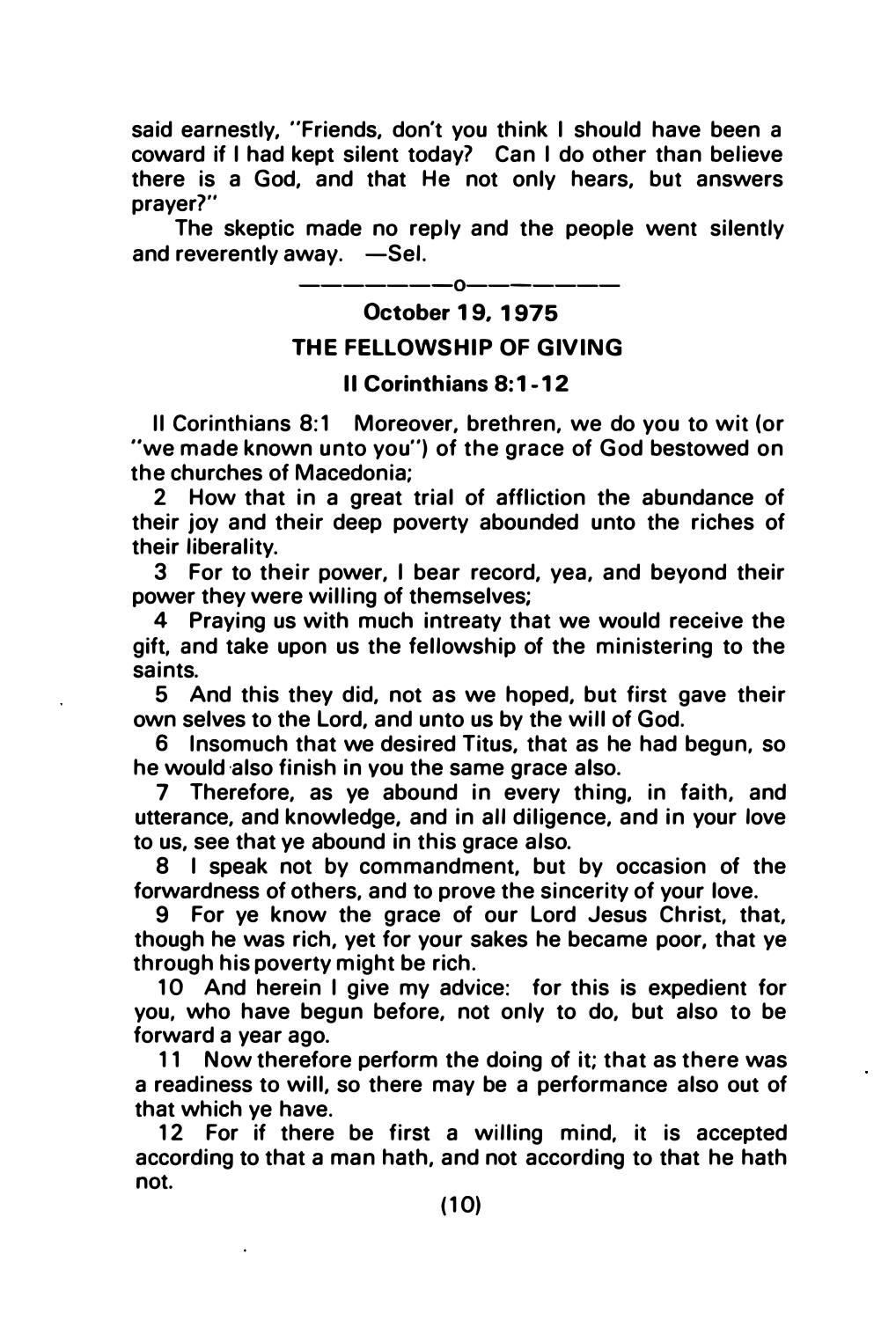Memory Verse: Give, and it shall be given unto you; good measure, pressed down, and shaken together, and running over, shall men give into your bosom. Luke 6:38a.

Central Thought: Giving ourselves first to God and then to our brother brings us into a sacred fellowship far superior to any human system.

Word Definitions: Liberality: giving with no thought of self. Forward: to be inclined to, to delight in, to be prompt. willing, earnest, and diligent.

**NOTE TO TEACHERS:** 

Notice that we have divided the blessing of giving into three lessons. Guide the class into the one thought in each lesson.

#### LESSON BACKGROUND

As we study about giving, we want to remember that the Apostle Paul was asking for the saints located at Corinth to give to the poor, distressed, and poverty stricken saints in Jerusalem. (I Cor. 16:1, 3b). We also want to note that the saints in Macedonia were very poor and in deep poverty. The civil wars of the preceding century had laid the country waste, and in Paul's day it had not recovered. They could have told Paul not to ask them to give, since they were so poor, but they gave of their little. So anxious were they to give, and so touched they were for the poor saints in Jerusalem, that first they gave themselves to the Giver of all grace and then gave of their possessions which had first been consecrated to God. "It was grace which has bred grace." Their open heart was an offspring of God's own great heart of giving.

Paul bears record to the Corinthians of the liberality of the Macedonian saints and their faithfulness in administering help to himself as well as to others. Their liberality in the midst of their poverty stood out as a noble asset to their divine calling and was a likeness of the spirit of Jesus, their Saviour. And in our lesson, Paul is counselling us to partake of this grace, also. There is a blessing in giving that one cannot receive otherwise. The blessing comes not from the giving of the money, only, but in the giving of ourselves. We find that it is not so much the gift that God is observing in us, but rather the spirit and the attitude that is there. Somehow the brethren at Corinth, like many today, had not yet entered in this blessed fellowship of giving like they should. Paul is endeavoring to give them understanding on this important Christian grace.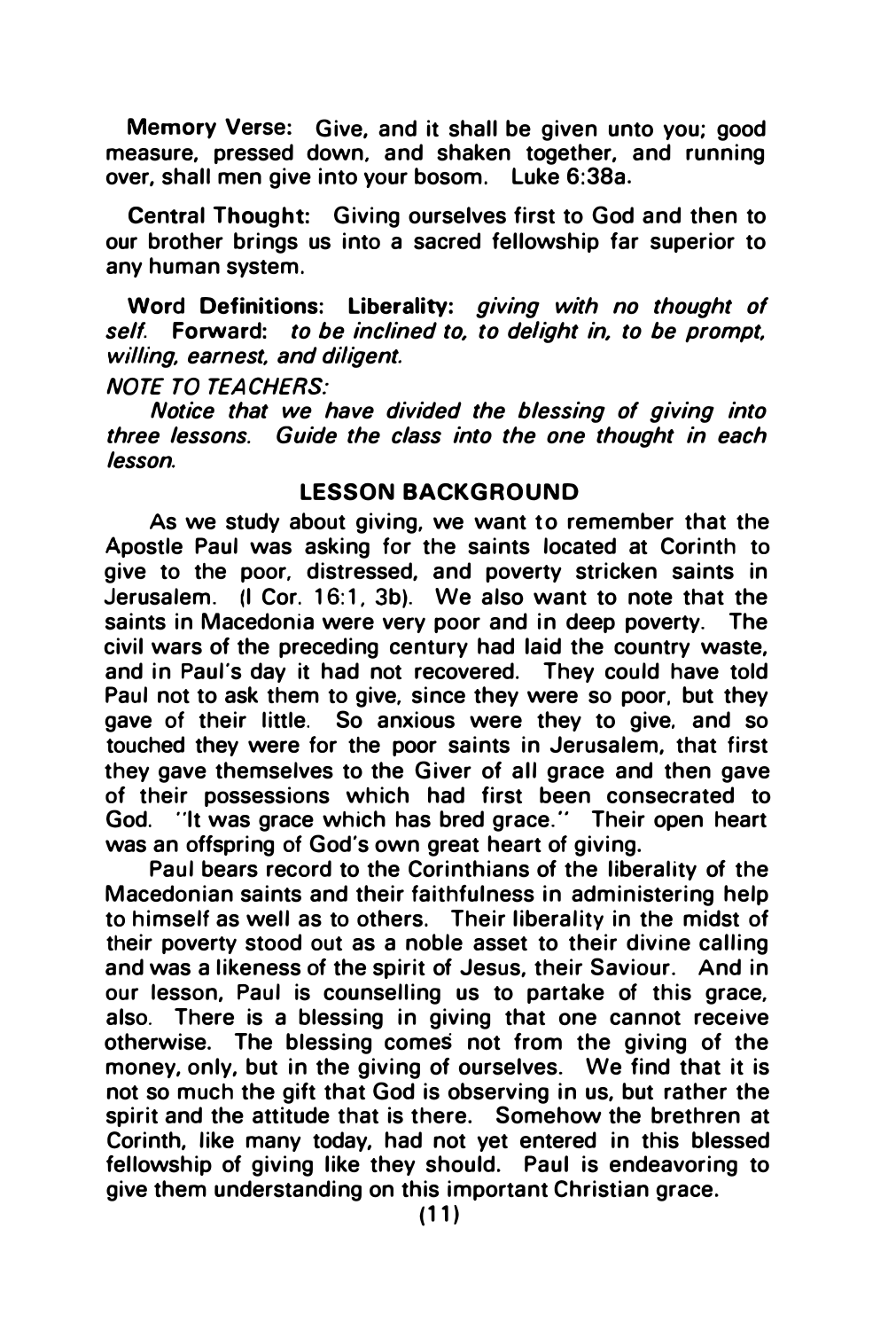# QUESTIONS:

1. Who are generally the most faithful in giving,—those who are rich or those in poverty? Why? 2. In what way does giving, when properly done, edify both the giver and the receiver? 3. What was God's great gift to us, and what effect did it have on us? 4. How can we through Christ's poverty, be made rich? 5. Is it possible to Jose if we give?

# ADULTS' AND YOUNG PEOPLE'S COMMENTS

The vital ingredient in the Christian life is giving. For God so loved that He gave. Jesus gave His cheeks to the smiters. He gave His life as a ransom for many. He gave Himself for us. He set the pattern for the Christian. And then He gave us the motion: "Freely ye have received, freely give." The New Testament believers as recorded in the book of Acts. reflected this soirit of giving when they sold houses and lands and laid the proceeds at the apostles' feet for distribution according to every man's need. They had all things common and none Jacked. This type of giving and helping one another helps bind hearts into greater Jove and fellowship. ·

Paul was not urging people to give for his own personal gain. But, rather, as he put it in another place, "that fruit may abound to your account." He knew the effect that giving would have upon the soul. God is going to care for His own and provide for those who have their trust in Him. He will do this faithfully regardless. But, sad to say, He has to do it many times by means that exclude many souls who could be blessed. Because of their unwillingness to share in the blessed fellowship of giving, their lives are void. But when we become willing and of a ready mind, God accepts our giving according to what we have, and not according to what we have not. Some say, "Oh, if I had a lot of money I would give." They use this to excuse themselves. But they miss the point. Giving is not enjoined to us for the need of money, for the earth is the Lord's and the fullness thereof. But rather it is enjoined for us to be blessed and to experience the love and the care, and the goodness of a merciful God.  $-L$ . Busbee

# FOOD FOR THOUGHT

Paul said "to live is Christ." Christ was the center of his life. Just so, He should be the center of our life. Every plan and purpose should be derived from Christ. Jesus stood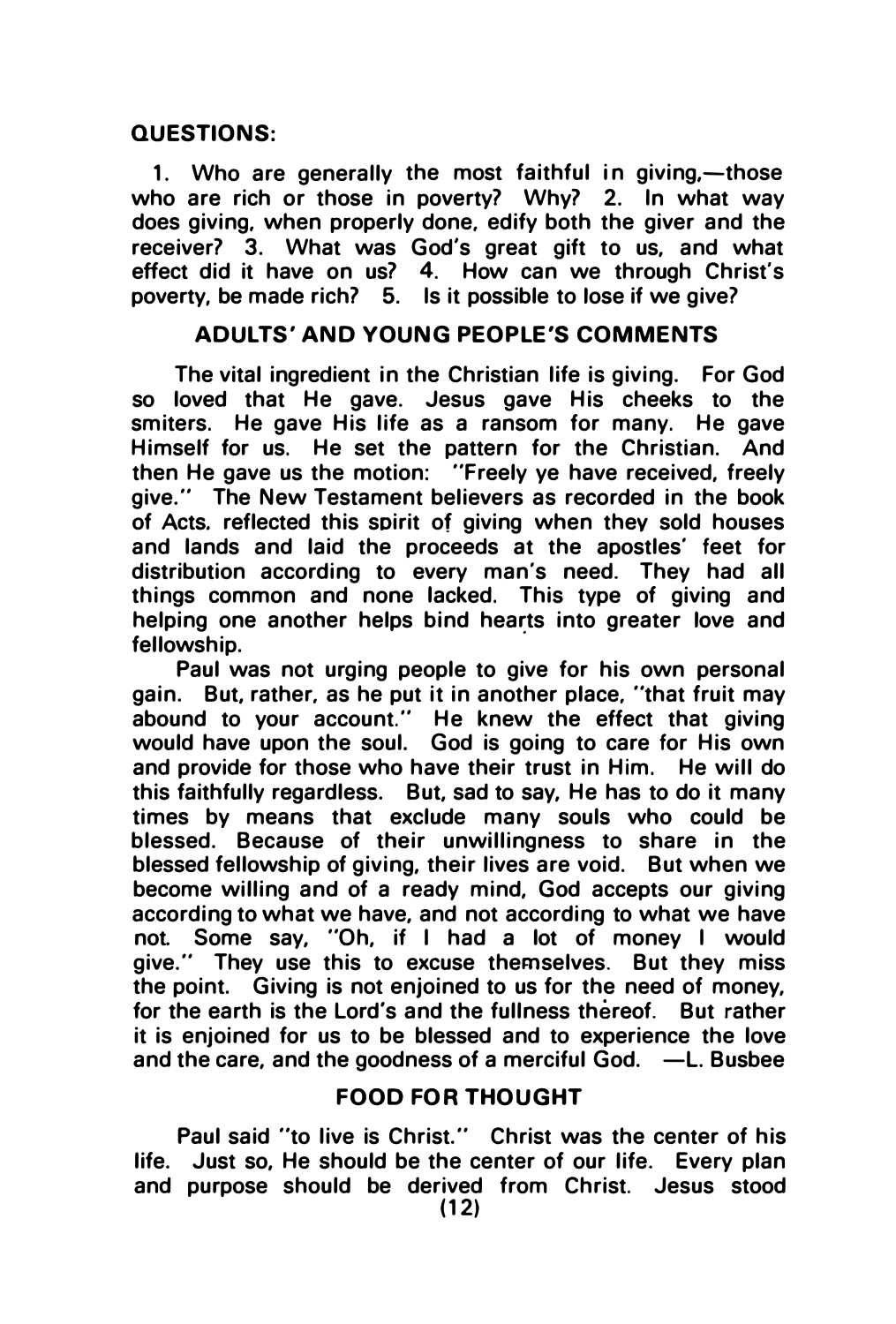before the Father with the attitude of. "Then said I. Lo. I come to do thy will, 0 God." Psa. 40:7,8. "I delight to do Thy will." Jesus did the will of the Father here on earth until He said on the cross, "It is finished." First, Jesus gave Himself to do the will of the Father and then He gave Himself to ministering to those about Him, and finally gave His life. First, we must give ourselves to Jesus and then He prompts our giving and ministering to the saints. "Inasmuch as ye have done it unto one of the least of these my brethren, ye have done it unto me." Matt. 25:40. Christ is the one that prompts our giving, therefore we have a real fellowship with Christ. We abound in the grace of giving as well as in the other graces. Giving is good for saints, as it checks any selfishness and tender. Blessings come from giving, therefore we fellowship Christ, who was rich, yet for our sakes became poor that we might have everlasting life. This brought joy to our Saviour. "For the joy that was set before him endured the cross ... and is set down at the right hand of God. " Heb. 12:2. He had joy in seeing us saved from sin and therefore was willing to endure the cross. We fellowship our Lord in giving because we love to see the joy in those that are given to.

One is ashamed of some of the motives and methods employed by sectism in trying to raise money for some religious purposes. They surely do not understand the fellowship of giving. - M. Miles

#### EMPTY HANDED

One night a laundry worker felt impressed of God to place a gospel tract in a rolling basket which would be used the next morning.

The next day he was summoned into the manager's office. The manager confronted him with the tract. He confessed that he was responsible for having placed it in the basket.

"Last night," the manager said, "I came here discouraged and disappointed with life. I wheeled that basket under the middle girder of the pressing room, intending to kick away the basket from under me. But I saw that paper in the basket and picked it out. That tract not only saved me from suicide, but it also saved my soul, for I have accepted Christ as my Saviour."

Must I go and empty-handed? Thus my dear Redeemer meet?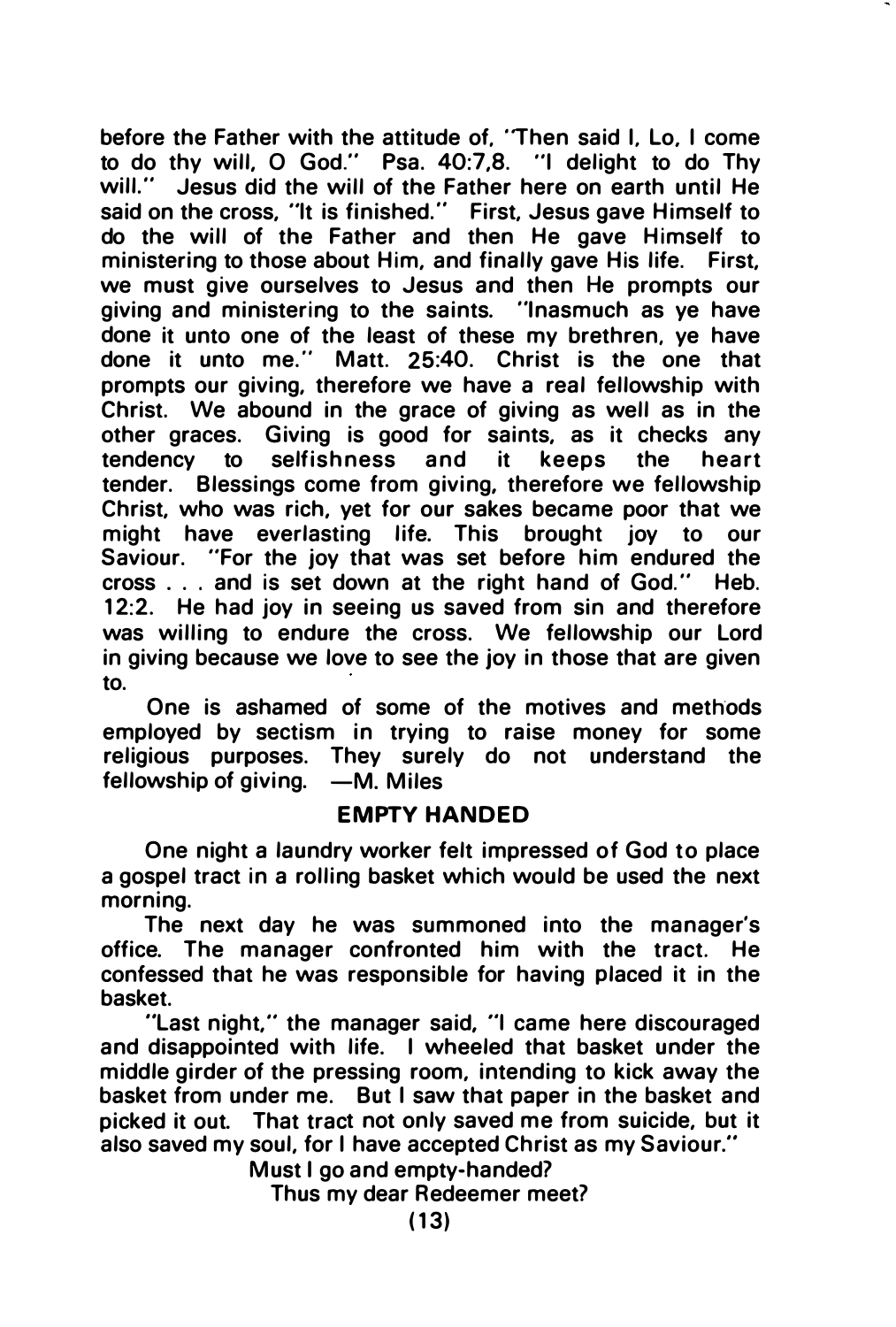Not one day of service give Him, Lay no trophy at His feet?

0 ye saints, arise, be earnest! Up and work while yet 'tis day; Ere the night of death o'ertake you Strive for souls while yet you may.

Must I go and empty-handed? Must I meet my Savior so? Not one soul with which to greet Him? Must I empty-handed go?

When I say unto the wicked, 0 wicked man, thou shalt surely die; if thou dost not speak to warn the wicked from his way, that wicked man shall die in his iniquity; but his blood will I require at thine hand.

Nevertheless, if thou warn the wicked of his way to turn from it; if he do not turn from his way, he shall die in his iniquity; but thou hast delivered thy soul.  $-$ Ezekiel 33:8,9.  $-$ Sel. ———————0———————

# October 26. 1 975 THE EQUALITY OF GIVING

# II Cor. 8: 1 3-24

2 Corinthians 8:13 · For I mean not that other men be eased, and ye burdened:

14 But by an equality, that now at this time your abundance may be a supply for their want, that their abundance also may be a supply for your want: that there may be equality:

15 As it is written. He that had gathered much had nothing over; and he that had gathered little had no lack. (Read Exodus 18:16-21)

16 But thanks be to God, which put the same earnest care into the heart of Titus for you.

17 For indeed he accepted the exhortation; but being more forward, of his own accord he went unto you.

18 And we have sent with him the brother, whose praise is in the gospel throughout all the churches;

19 And not that only. but who was also chosen of the churches to travel with us with this grace, which is administered by us to the glory of the same Lord, and declaration of your ready mind:

20 Avoiding this, that no man should blame us in this abundance which is administered by us: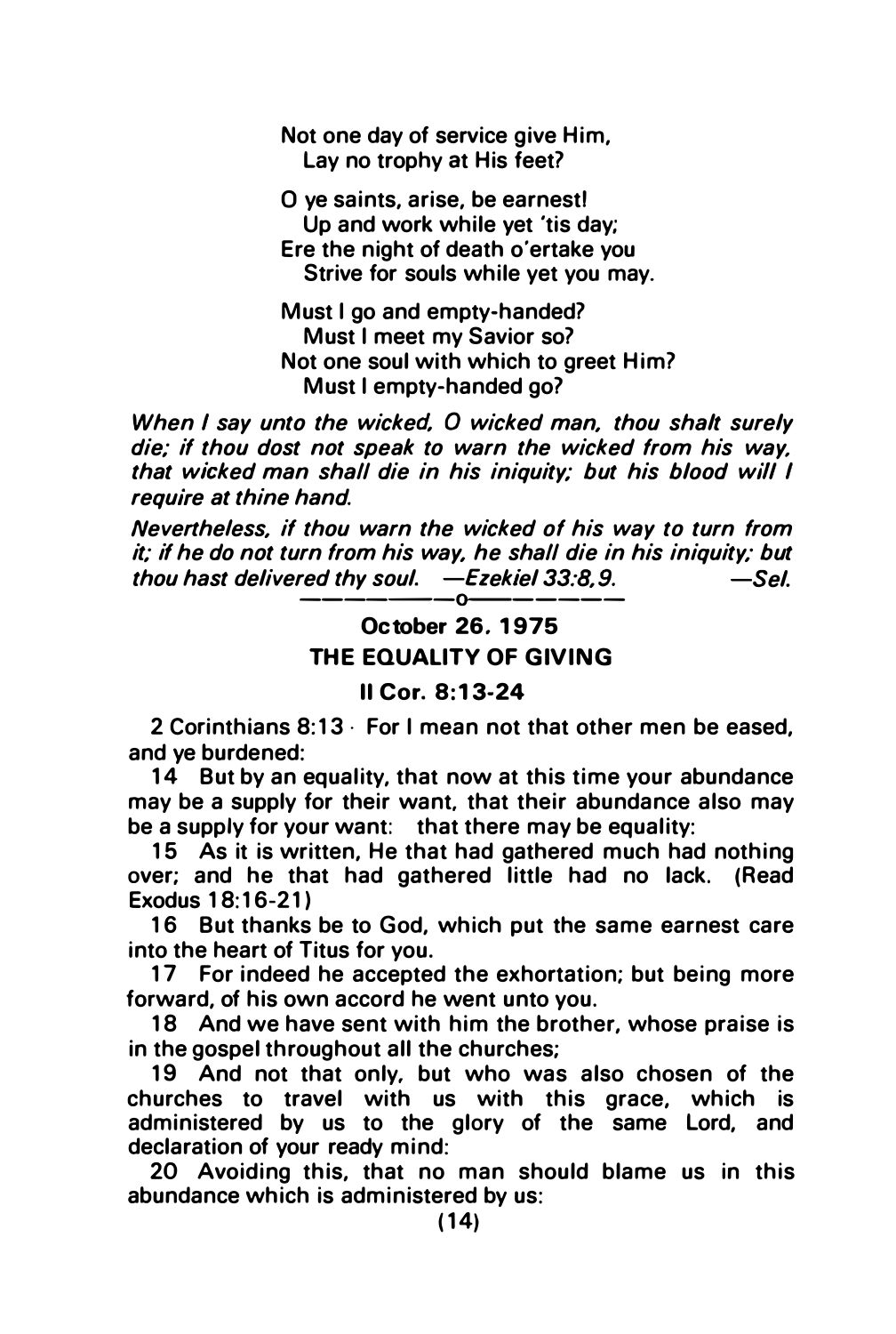21 Providing for honest things, not only in the sight of the Lord, but also in the sight of men.

22 And we have sent with them our brother, whom we have oftentimes proved diligent in many things, but now much more diligent, upon the great confidence which I have in you.

23 Whether any do enquire of Titus, he is my partner and fellowhelper concerning you: or our brethren be enquired of. they are the messengers of the churches, and the glory of Christ.

24 Wherefore shew ye to them, and before the churches, the proof of your love, and of our boasting on your behalf.

Memory Verse: And all that believed were together, and had all things common. Acts 2:44.

Central Thought: Divine love within the heart constrains us to share of our abundance to help supply another's need.

Word Definition: Equality-likeness in condition or proportion, equity. Grk.

# LESSON BACKGROUND

In this lesson we continue the discussion of giving, from another angle. Paul introduces the thought of equality that is produced among believers when the spirit of giving is having free course as God wants it to. He quotes from Exodus 1 6:18 where it tells of how the manna that God rained daily upon the camp of Israel was equally distributed among the people. Each person was entitled to an homer of manna for his day's supply. According to Exod. 16:36, an ephah amounted to almost 3 pecks or 3A of a bushel, or 24 quarts. One tenth of this would be close to 21/2 quarts. Each person was allotted this much manna for the day. But here is the thought: Not everyone could gather that much and some easily gathered more than that amount. But there was a system of measuring out to each man an omer. This kept things on an equal basis. Paul used this in application to the spirit of giving. What good would it have been for any in Israel to have hoarded or sought to have more than was meted out? It bred worms and stank if kept longer than the day it was gathered for. Let us seriously consider this in our study.

#### QUESTIONS:

1. Does God design equality for men? 2. How was this equality carried out in Israel's time concerning the manna?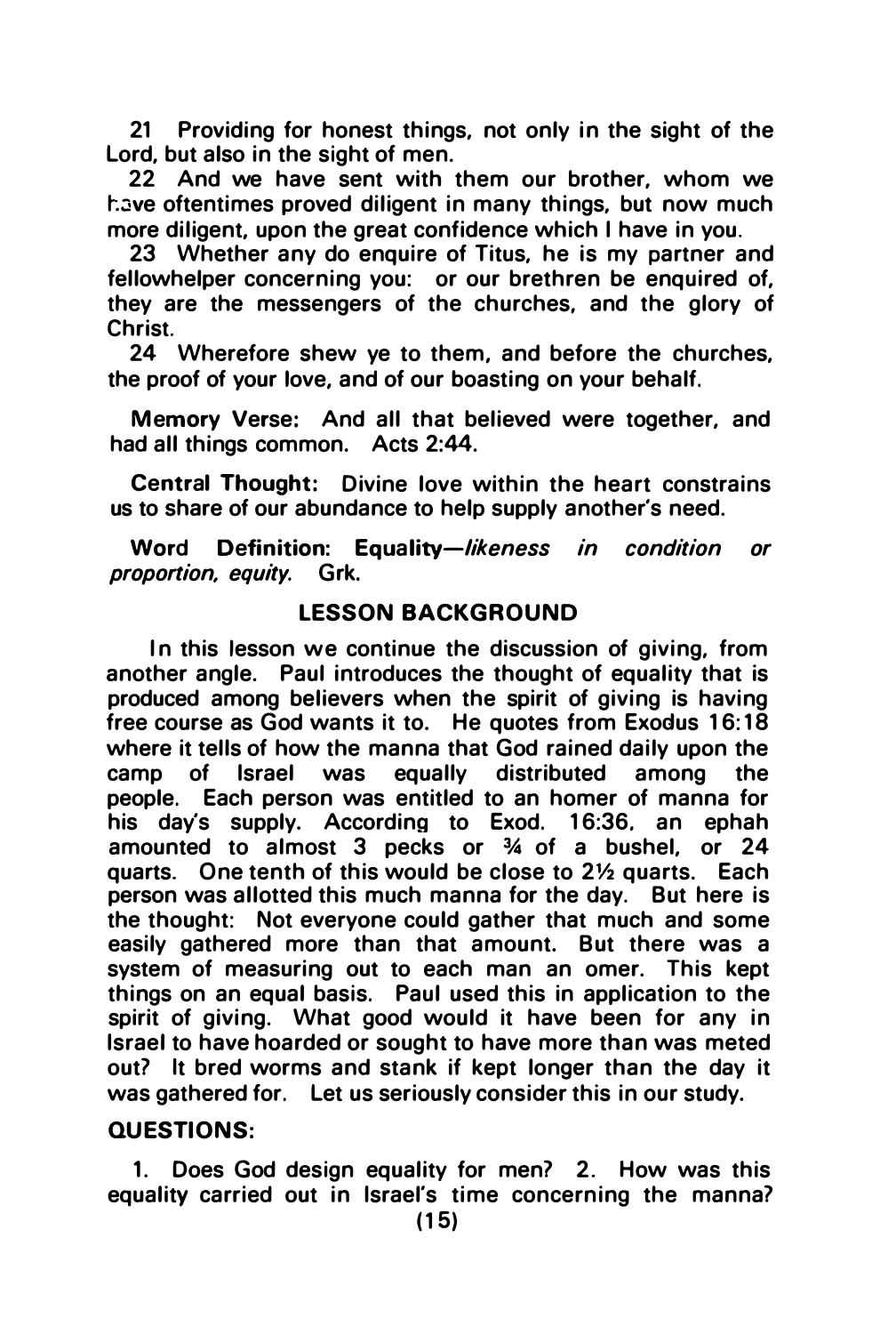3. Is God yet concerned about equality today? 4. What is the underlying force that will only produce equality successfully? 5. Can man alone execute equality? 6. There is a person unnamed mentioned in our lesson. He is simply called "the brother". What was his responsibility and involvement in our lesson?

# A DULTS' AND YOUNG PEOPLE'S COMMENTS

Oh, that the Spirit of the Lord would enlighten our eyes to the great truth and depth of this lesson before usl Jesus instructed us to pray: Give us this day our daily bread. If every living soul in the world had this kind of attitude toward God and their fellow man, what great problems would be solved in our complex world! The world by their wisdom does not know God, because their wisdom is etching plans always for self and worldly pleasure instead of faith and trust in God who gives us richly all things to enjoy. Man looks out on the condition of things and rather than submit and humble to God for His will to be done, he seeks to figure out his own answer to the world's problems. He has put on paper a plan called Communism, an effort to get things down on a "common level." On paper it sounds good and appeals to the masses who are reaching for something better. But in practical sense and in reality, their plan for "commonism" does not fulfill the desired goal. This is because the men who seek to execute it are not filled with the divine love of God. It is only when men and women are filled with the Spirit of Christ and the love of God that they can be brought to a common level.

Equality is more than everyone having that which is the same. It is an attitude and desire within the heart. a love for one another. Divine love within the heart will cause us to look with pity upon another person's need and open up our heart and hand to them. Look closely at the function of the Church in those early times. See how they shared and helped one another, not because they were forced to, but because the love of God constrained them to do so. -L. Busbee

# FOOD FOR THOUGHT

It is not known who the brother was that went with Titus, but he was a man who could be trusted. He was "chosen of the churches" to go with Titus. He was a trusted man as was Titus. There is no greater honor which can be paid to a person's character than to give him your trust. It honors the one who takes it and the one who gives it. The person who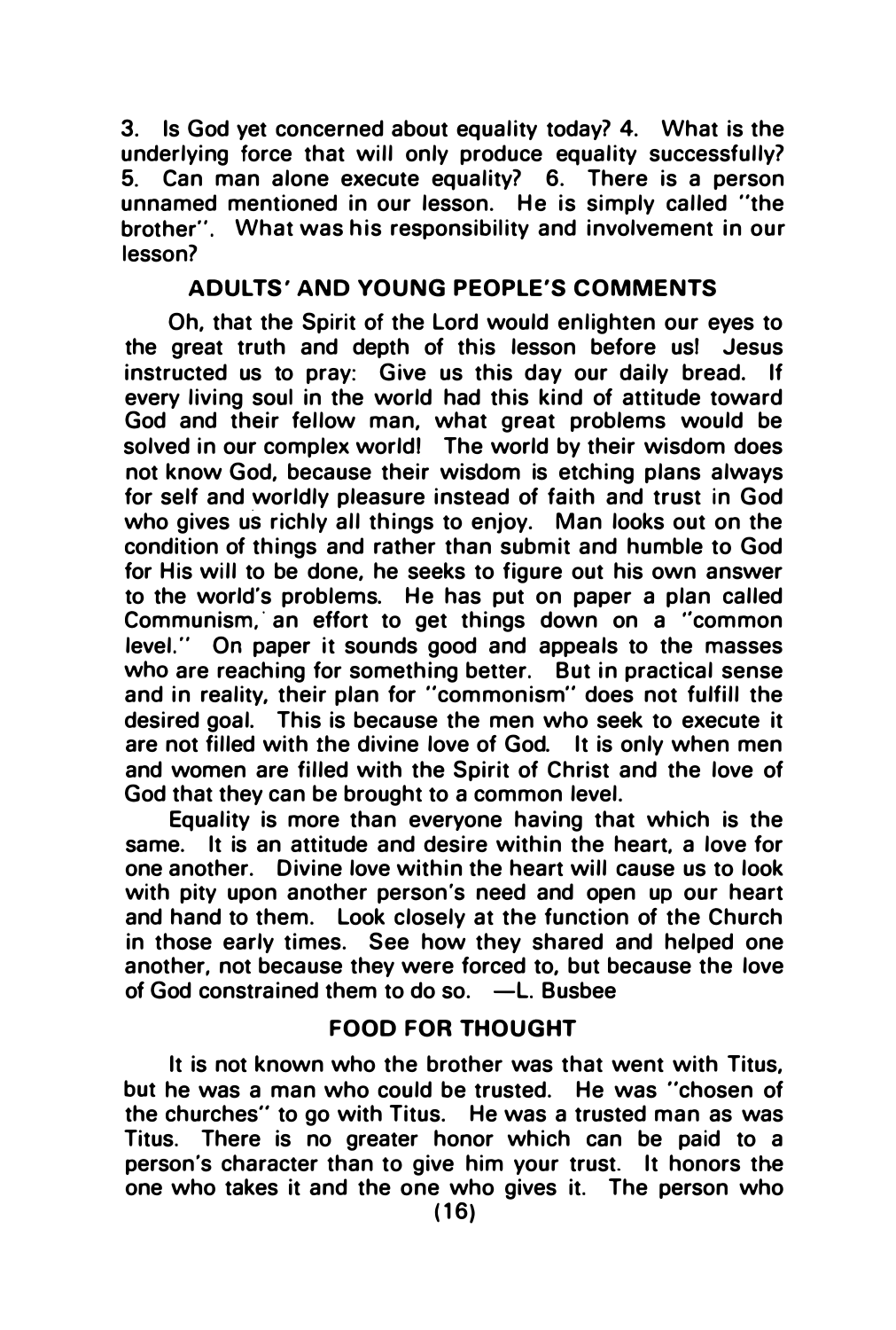seems to count it a virtue and boasts that he doesn't trust anybody any farther than he can see them, shows that he is not the best type of a person. When we think of how we pay great honor to God when we trust His word and character, and have faith in Him, we know that this is also a great honor to any person who has been given the same trust.

Those who are trusted with great responsibility must be men of honor and they should bear observation and examination. They must stand clear before their Lord, Jesus Christ. Those who minister in the financial affairs of the church should do it as unto the Lord and for His glory. As they do it in this manner, they become a glory of Christ. Those who take care of offerings should keep books and be willing for them to be examined. They should not be too sensitive about mere gossip or any undue criticism. This will come, but if they do it as unto the Lord, they will be honored by him and all who are seeking God's pleasure. We want to provide all things honest in the sight of God and man.  $-M$ . Miles

#### WHAT THEN?

"How are you enjoying the university, Harold?" enquired the lawyer, to a young freshman friend who had just called at his office.

''I'm crazy about it," responded Harold, in his enthusiastic manner.

"Tell me," said the kind old lawyer, "What are you planning to do when you graduate?"

''I'm going to law school," answered Harold.

"Fine," said the lawyer, "and what then?"

"Well, I hope some day to practice law," said the freshman.

"Very fine, and what then?" continued the lawyer.

"Well, Sir, I'm determined to make a success of it, hoping to be able to marry and have a comfortable home with a family," said the young man with a twinkle in his eye.

"That sounds good," said the lawyer, "And what then?"

Harold was not too sure now-''l suppose, when I get old I will retire."

There was a moment's silence and the question was asked again, ". . . and what then?"

Harold twisted in his chair, and after a pause said, "I'll die. "

There was a longer pause, then the kind old lawyer, in all compassion, said, "And what then?"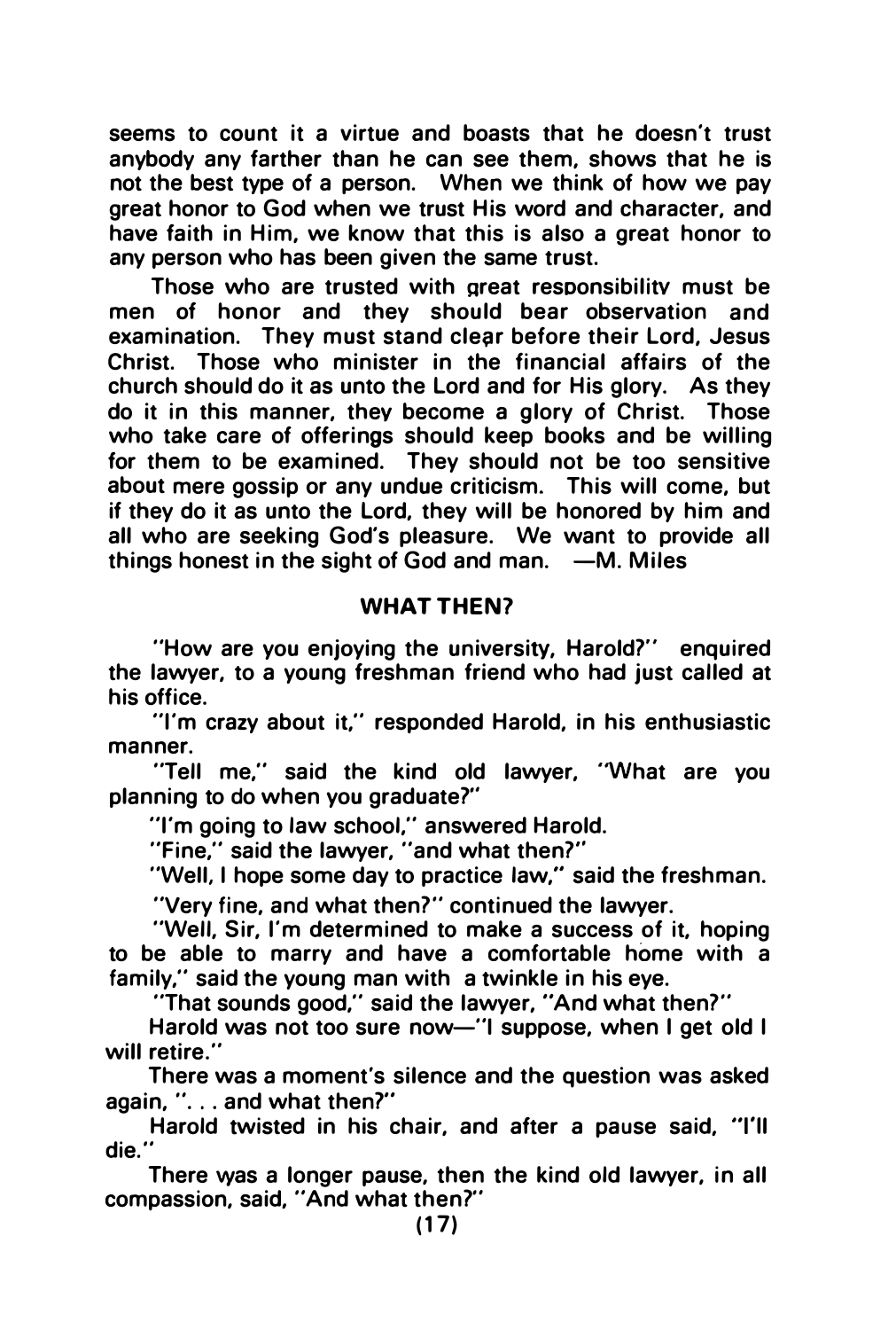The young man jumped up, shook hands with the kind old gentlemen, saying, "Thank you, Sir, I know what you mean." He went home. That night Harold opened his heart to the Lord Jesus Christ, receiving Him as his Saviour and Lord. For "whosoever believeth in Him should not perish, but have everlasting life." (John 3:16). "Whosoever shall call upon the name of the Lord shall be saved." (Romans 10:13).

Yes, "It is appointed unto man once to die." We cannot escape that fact, but God has made a way for us to escape the judgment we deserve. He has provided a perfect salvation as a free gift for those who will take it. Yet, "How shall we escape, if we neglect so great salvation?" (Hebrews 2:3).

-------0-------

### November 2, 1975

# THE BLESSING AND REWARD OF GIVING

#### II Cor. 9 :6-15; Proverbs 11 : 25; Psalms 41 :I

II Corinthians 9:6 But this I say, He which soweth sparingly shall reap also sparingly; and he which soweth bountifully shall reap also bountifully.

7 Every man according as he purposeth in his heart, so let him give; not grudgingly, or of necessity: for God loveth a cheerful giver.

8 And God is able to make all grace abound toward you; that ye, always having all sufficiency in all things, may abound to every good work:

9 (As it is written, He hath dispersed abroad; he hath given to the poor: his righteousness remaineth for ever.

10 Now he that ministereth seed to the sower both minister bread for your food, and multiply your seed sown, and increase the fruits of your righteousness;)

11 (connects to verse 8) Being enriched in every thing to all bountifulness, which causeth through us thanksgiving to God.

12 For the administration of this service not only supplieth the want of the saints, but is abundant also by many thanksgivings unto God;

13 Whiles by the experiment of this ministration they glorify God for your professed subjection unto the gospel of Christ, and for your liberal distribution unto them, and unto all men;

14 And by their prayer for you, which long after you for the exceeding grace of God in you.

15 Thanks be to God for his unspeakable gift.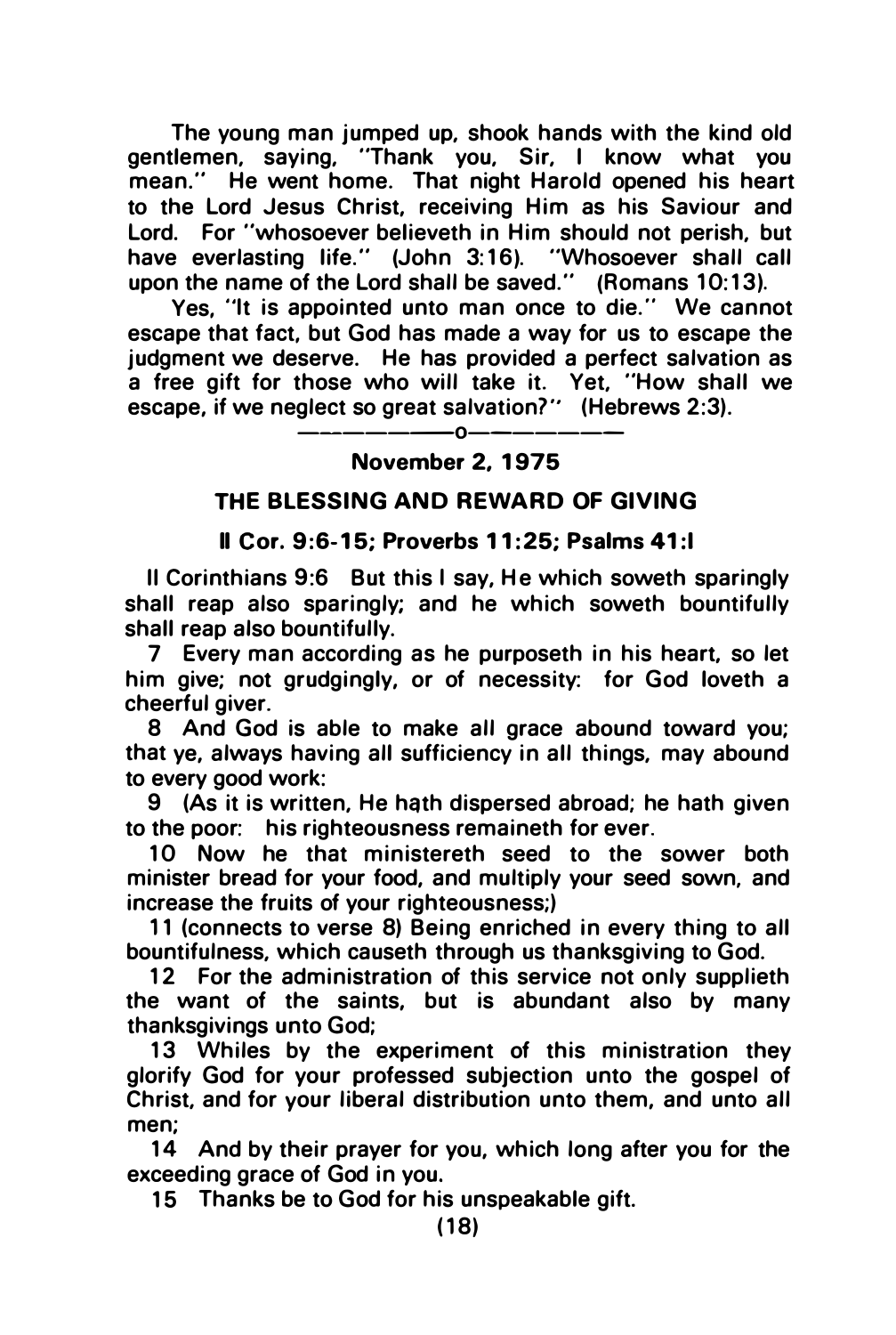Proverbs 11:25 The liberal soul shall be made fat: and he that watereth shall be watered also himself.

Psalm 41:1 Blessed is he that considereth the poor: the Lord will deliver him in time of trouble.

Memory Verse: Remember the words of the Lord Jesus, how he said, It is more blessed to give than to receive. Acts 20:35b

Central Thought: Giving to others in need from a pure love and a free willingness in the heart will be greatly rewarded.

Word Definition: Bountifully means with benefit and largeness. Cheerful means prompt and willing. Grudgingly means with sadness. Sparingly means being stingy.

# LESSON BACKGROUND

We take up now another angle of the subject of giving, and that is what Paul said about the reward given to those who will be faithful to give with the right attitude and spirit. Once more let us notice the scripture he quotes, and this is from the 112th Psalm and 9th verse. This Psalm is a description of the godly man and the beautiful aspect of his life in this world. His bountifulness and dispersing abroad is connected to the righteousness that he possesses that will remain forever. Surely there is enough in these two chapters to really enlighten and inspire every one to be dutiful and faithful in the wonderful grace of giving. It has much to do with the welfare of our souls. There are blessings to be received not only in a spiritual way, but also in a temporal way-with blessings poured upon us when we give from a willing heart.

# QUESTIONS:

1. What is the thing that God looks at when we give? 2. Describe how one could give grudgingly or merely of necessity. 3. Name some of the rewards that our lesson reveals come to those who give. 4. What else does giving do besides supplying the wants of the saints? 5. What beauty does the world see in holy giving?

# ADULTS' AND YOUNG PEOPLE'S COMMENTS

The reward of giving is so sure and blessed that we cannot overlook or despise it. When our lesson says that God loves a cheerful giver, it is talking about a God who delights in blessing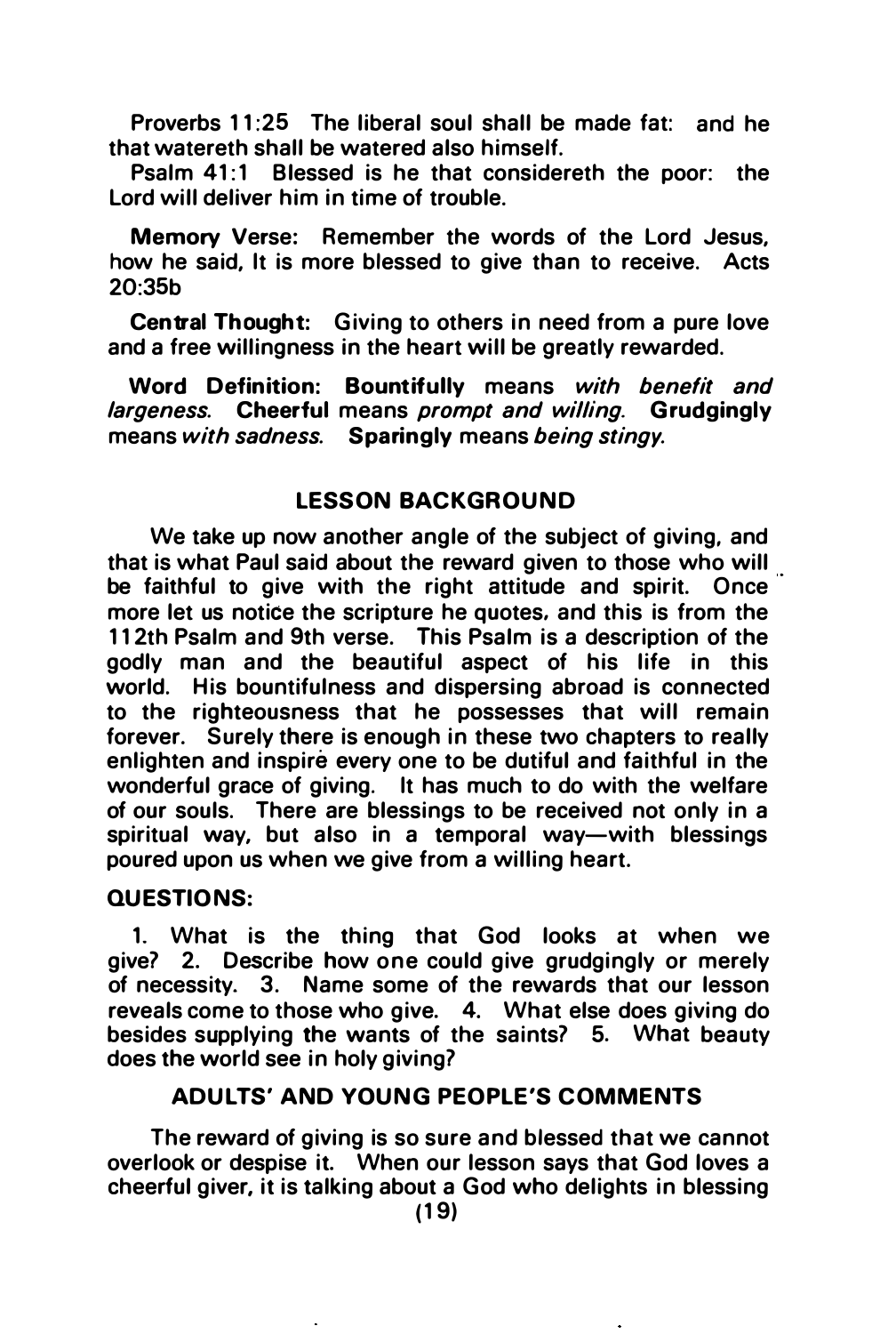and rewarding such people who sacrifice for the sake of others. There is a wise and faithful saying among God·s people and it has surely been proven. "You can't outgive the Lord." When we give willingly and with love in our hearts toward those we give to, there is an all-seeing Eye observing and taking into account our doing. Blessed are those who have learned the fellowship and blessing of giving and who are awakened to the responsibility of giving. It is right that we give, but we give-not just because it is right,-we give because we desire to help those who are in need of what we give them. To seek the praise of men in what we give, or to give and murmur while we give because of the condition that necessitated our giving--all this will cause us to lose our reward in heaven. To give with the thought of gaining favor with God will be in vain. To give under pressure or constraint will reap no reward. Many churches and individuals of today pressure their people and make them feel that they owe God their ten per cent. They make like God needs their money, etc. Oh, such folly! God does not need our money. He needs our hearts. He directs us how to use the money that He places in our hands. The New Testament standard of giving is outlined in these three lessons we have had. We do not hear him enjoin the tithe here, but leaves it up to the individual and with God. Oh, this money matter can get out of hand quickly if the Lord is not allowed to control it. But God has a holy plan and we would do well to take heed to His Word concerning these things.  $-L$ . Busbee

# FOOD FOR THOUGHT

When my father, Bro. Fred Pruitt, started out to publish the "Faith and Victory" paper, over fifty years ago, he was in much prayer about this great venture. He thought of his six children and the many needs, the work that it would take, and the expense. It loomed like a big mountain before him since he had worked hard to support himself. A work of faith was new to him. As he was praying, the Lord gave him the verse in our lesson, "God is able to make all grace abound toward you: that ye, always having all sufficiency in all things, may abound to every good work." God did supply the needs, even if at times he had to do much praying about it, just as prayer and faith in God keeps it going today. When we were faced with seemingly unjust back taxes, it became a mountain to me. But as I prayed, the Lord pointed out how that he had removed many mountains before in the work here at the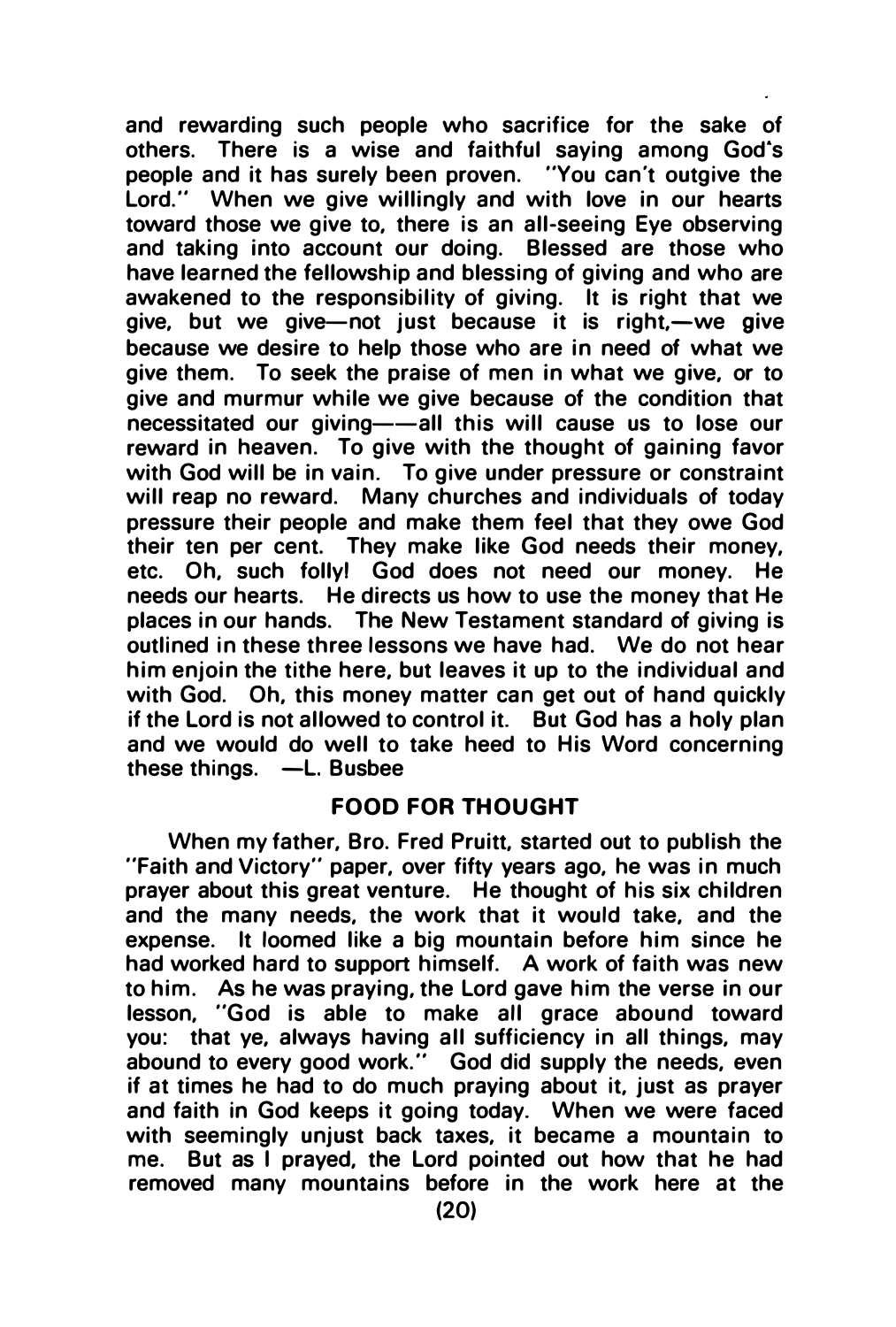publishing house, and those thoughts inspired my faith. I knew God would take care of His work. We are thankful for how God has supplied the money to pay the huge bill.

I have often said that we can't outgive the Lord. A number of years ago, we were in a business meeting at our national camp dormitories and rest rooms. Different ones spoke and said they felt that it was too great an expense. Finally, an inspiration came over me to ask for an amount to pray for before the next camp meeting. I asked, but different ones hesitated to answer. Finally, I heard a brother whisper a figure to his wife and I asked if we should pray for that amount. Someone thought it might take a little more. Well, I told them that I felt that if so many would ask the Lord to help them to give a hundred dollars before the next time, it would be taken care of. Different ones said they would give a hundred dollars, but of course, there were not enough that promised. They decided to start the project. When I arrived on the grounds for the next camp meeting, the manager wanted me to see the new dorm and rest rooms. The Lord had supplied more than enough to take care of the cost. God is able to take care of our needs if we will but have faith.

-M. Miles

-------0-------

# November 9, 1975

# THE CHRISTIAN WARFARE

# II Cor. 10:1-7; Eph. 6 :10-12; I Thess. 5:8

II Corinthians 10:1 Now I Paul myself beseech you by the meekness and gentleness of Christ, who in presence am base among you, but being absent am bold toward you:

2 But I beseech you, that I may not be bold when I am present with that confidence, wherewith I think to be bold against some, which think of us as if we walked according to the flesh.

3 For though we walk in the flesh, we do not war after the flesh:

4 (For the weapons of our warfare are not carnal, but mighty through God to the pulling down of strong holds;)

5 Casting down imaginations, and every high thing that exalteth itself against the knowledge of God, and bringing into captivity every thought to the obedience of Christ;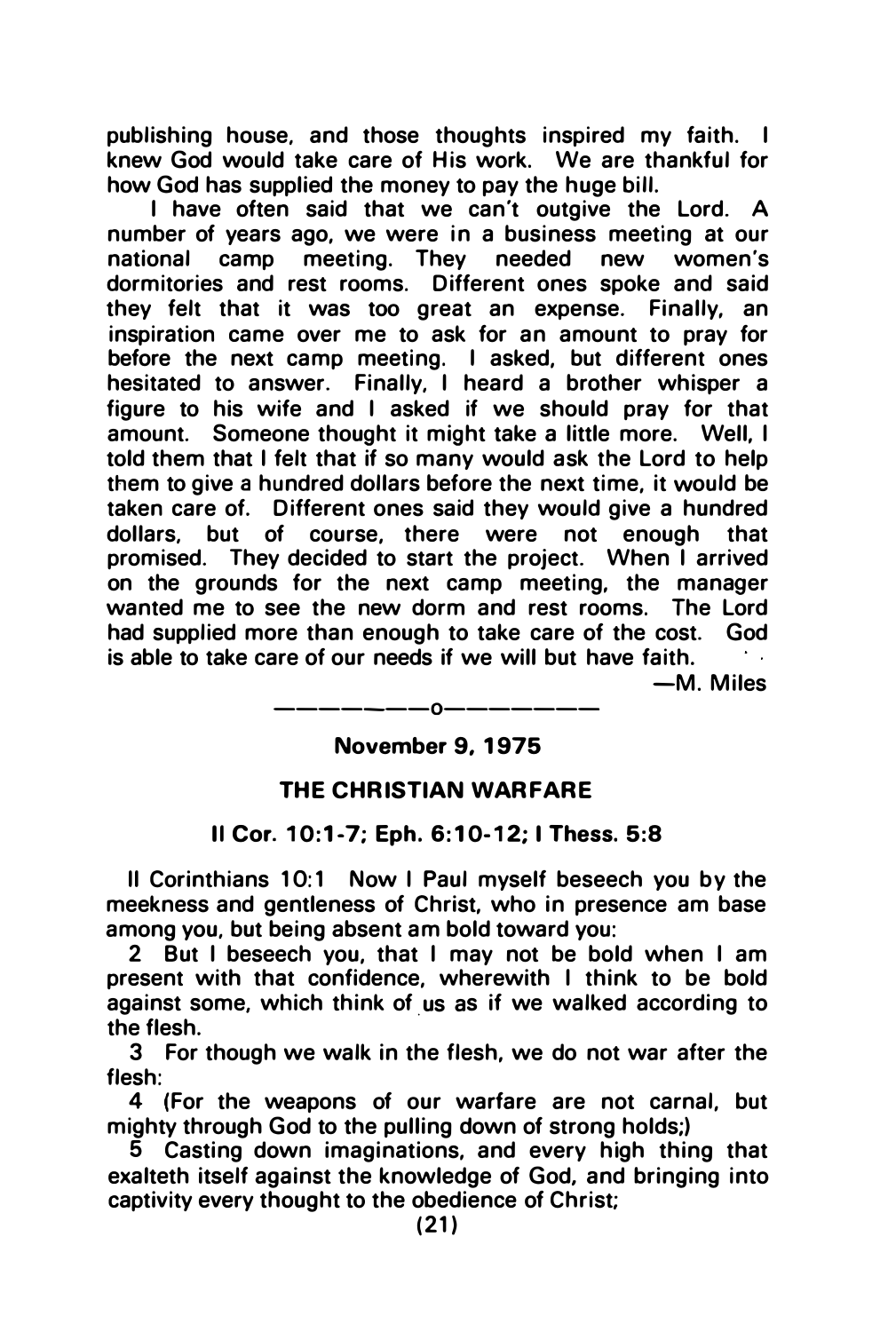6 And having in a readiness to revenge all disobedience, when your obedience is fulfilled.

7 Do ye look on things after the outward appearance? If any man trust to himself that he is Christ's, let him of himself think this again, that, as he is Christ's, even so are we Christ's.

Ephesians 6:10 Finally, brethren, be strong in the Lord, and in the power of His might.

11 Put on the whole armour of God, that ye may be able to stand against the wiles of the devil.

12 For we wrestle not against flesh and blood, but against principalities, against powers, against the rulers of the darkness of this world, against spiritual wickedness in high places.

I Thess; 5:8 But let us, who are of the day, be sober, putting on the breastplate of faith and love; and for an helmet, the hope of salvation.

Memory Verse: Wherefore take unto you the whole armour of God, that ye may be able to withstand in the evil day, and having done all, to stand.

Central Thought: The Christian warfare is not a fleshly conflict of human against human, but rather a spiritual battle between our souls and the hosts of spiritual wickedness of this world.

Word Definitions: Imaginations: reasonings of the human mind; thoughts. Thought; idea, perception, or disposition.

# **LESSON BACKGROUND**

In order for Paul to keep from having a bearing on others as though he was walking and warring after the flesh, he sought to beseech and entreat the brethren at Corinth by the meekness and gentleness of Christ. The meekness and gentleness of Christ should clothe our every action and word whether it be a commendation or rebuke. This is to show that we are not fighting the individual but rather are endeavoring to rescue their never-dying soul from the evil that binds them. Paul had had some very pointed and difficult things to give to these brethren, and as much as he sought to use meekness, it seems that some felt that he was walking after the flesh. But the main point we want to get from this is what he said about the Christian warfare. He makes it plain that though the Christian warfare is not a carnal one, it is a real

ŧ.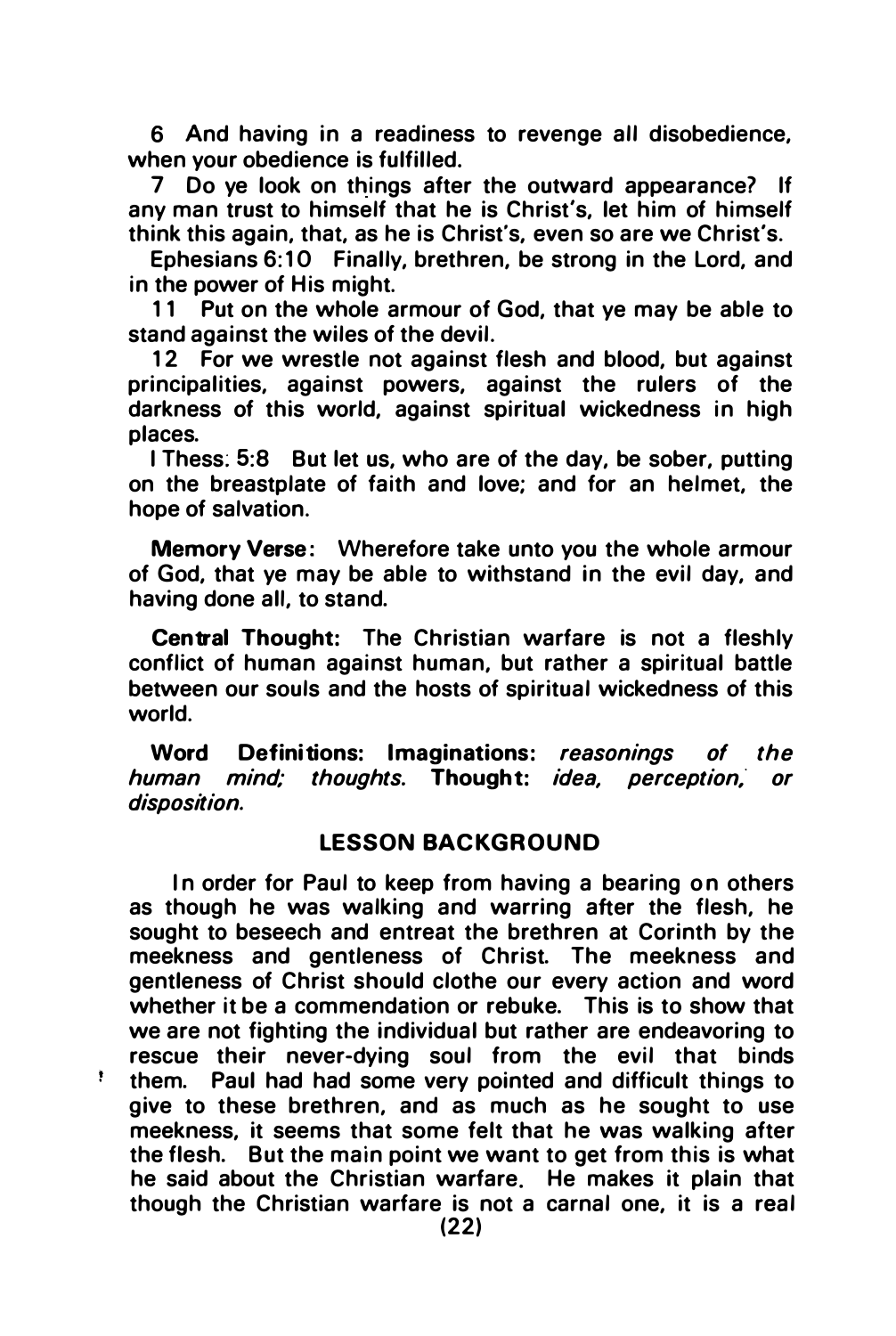warfare, a spiritual conflict warring against things that come to us through the avenue of our minds. The mind and the thoughts are the battleground that we fight these battles with Satan on.

# QUESTIONS:

1. Why did Paul beseech the brethren by the meekness and gentleness of Christ? 2. Why do we not fight with carnal weapons? 3. Who was rebuked one time for defending Jesus with a sword? 4. What does it mean to bring every thought to the obedience of Christ? 5. What are some of the imaginations that will exalt against the knowledge of God? 6. Where are the strongholds of the devil and how are they cast down?

# ADULTS' AND YOUNG PEOPLE'S COMMENTS

The weapons of our warfare are not carnal. That is a true and wise saying and it is worthy of our serious thought and acceptance. Carnal weapons, however strong and efficient they may seem, can never accomplish the real victory for the Christian. It is because the real warfare is a spiritual warfare waged by the inner man in his thoughts and affections. The sword, the spear, the shield, the rifle, the tanks, the machine guns, and the bombs are futile weapons when it comes to really accomplishing the purpose of God. True, such weapons can conquer and destroy, but this is only in a civil and legal manner. When the smoke of the conflict is cleared away and the armies lay down their artillery, there is yet a victory that their fighting did not gain. And how much more important is this spiritual warfare than the carnal warfare? If the spiritual warfare were successfully waged in the hearts of men, there would be no need of carnal fighting. Self, greed, pride, prejudice, hatred, and darkness are the things that cause all wars and fightings among men. The Christian warfare engaged and accomplished, through the grace and leadership of Christ the Captain, the destruction of these enemies from the heart of man. Thus Jesus explained to Pilate-because His Kingdom was not of this world, His servants did not fight. He also told Peter that all who took the sword would perish with the sword. He said in Revelation that he that killeth with the sword must be killed with the sword. Here is the patience and the faith of the saints. We refuse to engage in mortal combat and to take up carnal weapons to fight against our fellow man. Such a spirit that impels men to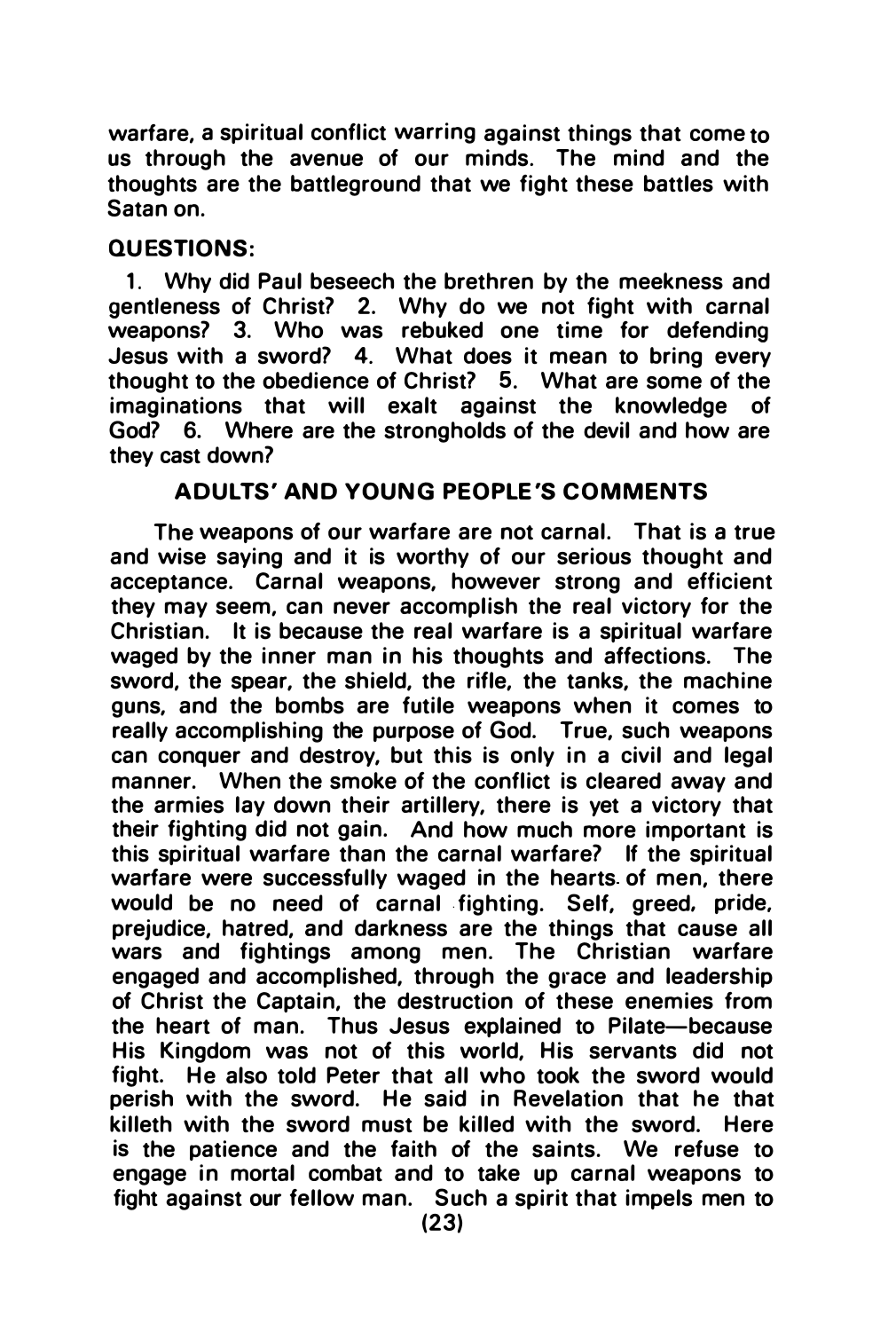do this is contrary to the nature of Jesus Christ and the faith of which He is the Author. The warfare that we engage in pulls down the strongholds in the minds of people through the preaching of the gospel with power. It works a holy conflict within the heart of man against evil spirits and wrong thoughts and attitudes. It is that which keeps the heart and mind clear and clean for God. This, the Christian warfare, is the warfare that we enter when we enlist in the service of the Lord.

-L. Busbee

# FOOD FOR THOUGHT

It has been said that imagination is the biggest nation in the world. Often a remark is made by someone and the more that remark is thought about, the bigger it grows. Then the devil is right there to point out an unintentional slight made by that person, and trys to make it appear intentional. Bigger and bigger the trouble grows. Self-pity moves in and even causes tears. The next time that person is met, a coldness and resentment is manifested. The other person feels it and wonders about it. Then the devil goes to work on that person and their imagination begins to work. Oh, how often dear friends are separated just because of one person's imagination being allowed to work. When remarks are made, the love of God just floods the soul and cleanses the mind of any hurt or any imaginations, and peace is established. We should try to overlook these thing's, but it takes God to help us. Have confidence that the person just didn't mean it that way, or that they were under stress or under a false impression. And further more, if they did mean it, we must ask God to give us a forgiving spirit and let the Holy Spirit fire fill us with divine love. That will keep us from being filled with imaginations. Strongholds will not be built up in our minds against any person if we watch and pray.  $-M$ . Miles

# **TREASURES HIDDEN**

During the civil war, a woman had a silver tea set with a large silver tray. She was afraid that the soldiers who frequently came through the country would steal it from her. She took it and wrapped it up in a cloth and hung it down in the well. One day a group of soldiers stopped in her yard and went to her well. They let the bucket down into the well and kept drawing up water for themselves and their horses. She watched eagerly for she was afraid that at any time they would draw up her silver set. After they left, she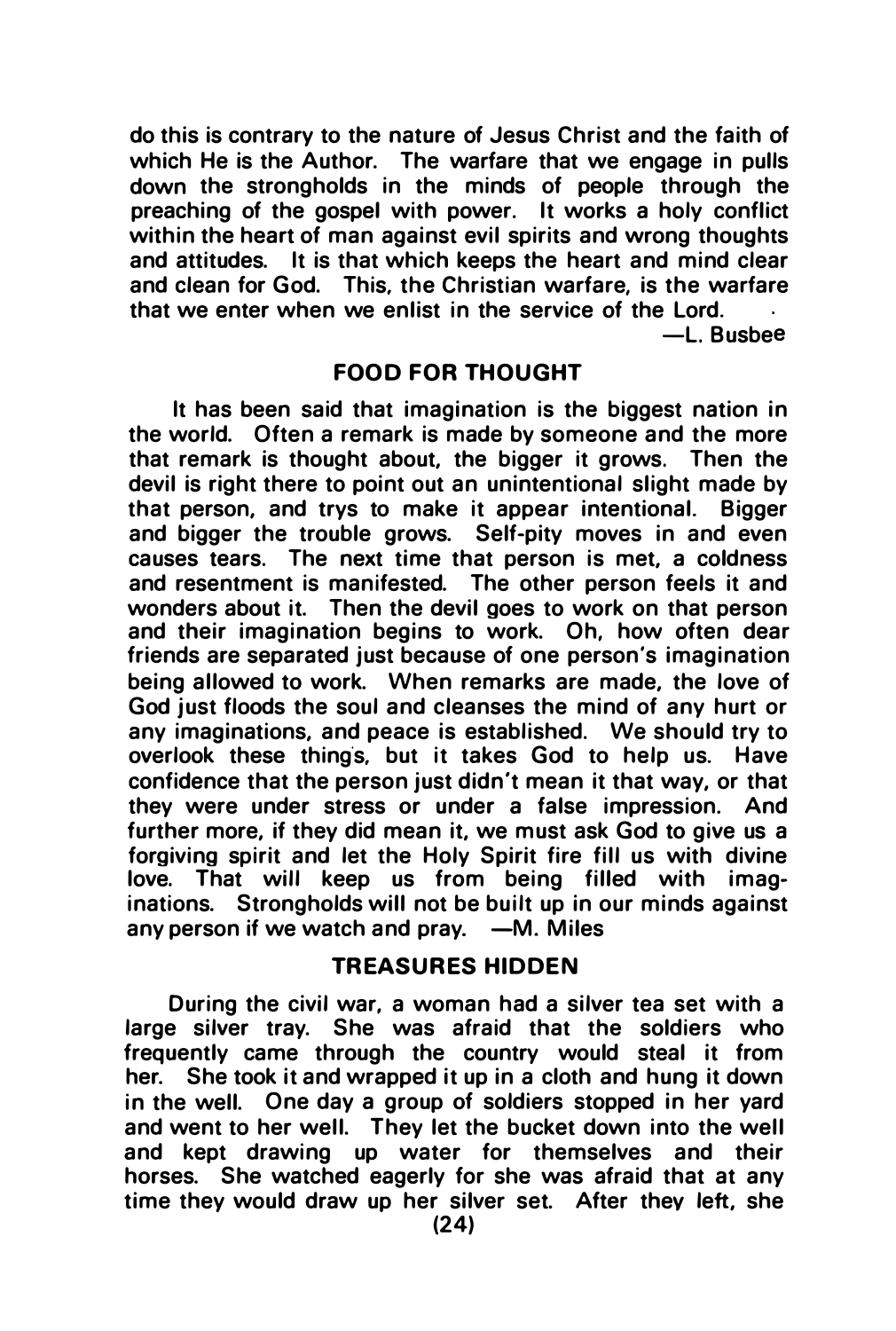went out and brought it up. It had been dented, but was still there.

We have some greater treasures than the silver set that was preserved in that family and passed down to this generation. We have the Word of God. The Bible tells us where to hide the Word of God. The Psalmist David said, word have I hid in mine heart, that I might not sin against thee."  $P$ sa. 119:11. The devil is right there all the time to steal the Word out of our hearts. We want to hide it there and keep it safe so the devil won't find it. Memorize the verses in the Bible so they will be a help to you in times of trouble, and strain. The Word is part of the Christian armour that we are to put on. "And take the helmet of salvation, and the sword of the Spirit, which is the word of God." Eph.6: 17. When we have the Word hidden in our heart, we can use it as a sword against the devil when he comes to bring evil thoughts or false imaginations that will hinder our faith or cause us trouble. ---Marie Miles ---0

# November 16, 1975

# THE MEASURE OF THE RULE WHICH GOD HATH DISTRIBUTED

# II Cor. 1 0:8-18; Rom. 1 2:3

II Corinthians 10:8 For though I should boast somewhat more of our authority, which the Lord hath given us for edification, and not for your destruction, I should not be ashamed:

9 That I may not seem as if I would terrify you by letters.

10 For his letters, say they, are weighty a nd powerful; but his bodily presence is weak, and his speech contemptible.

11 Let such an one think this, that such as we are in word by letters when we are absent, such will we be also in deed when we are present.

12 For we dare not make ourselves of the number, or compare ourselves w ith some that commend themselves: but they measuring themselves by themselves, and comparing themselves among themselves, are not wise.

13 But we will not boast of things without our measure, but according to the measure of the rule which God hath distributed to us, a measure to reach even unto you.

14 For we stretch not ourselves beyond our measure, as though we reached not unto you: for we are come as far as to you also in preaching the gospel of Christ: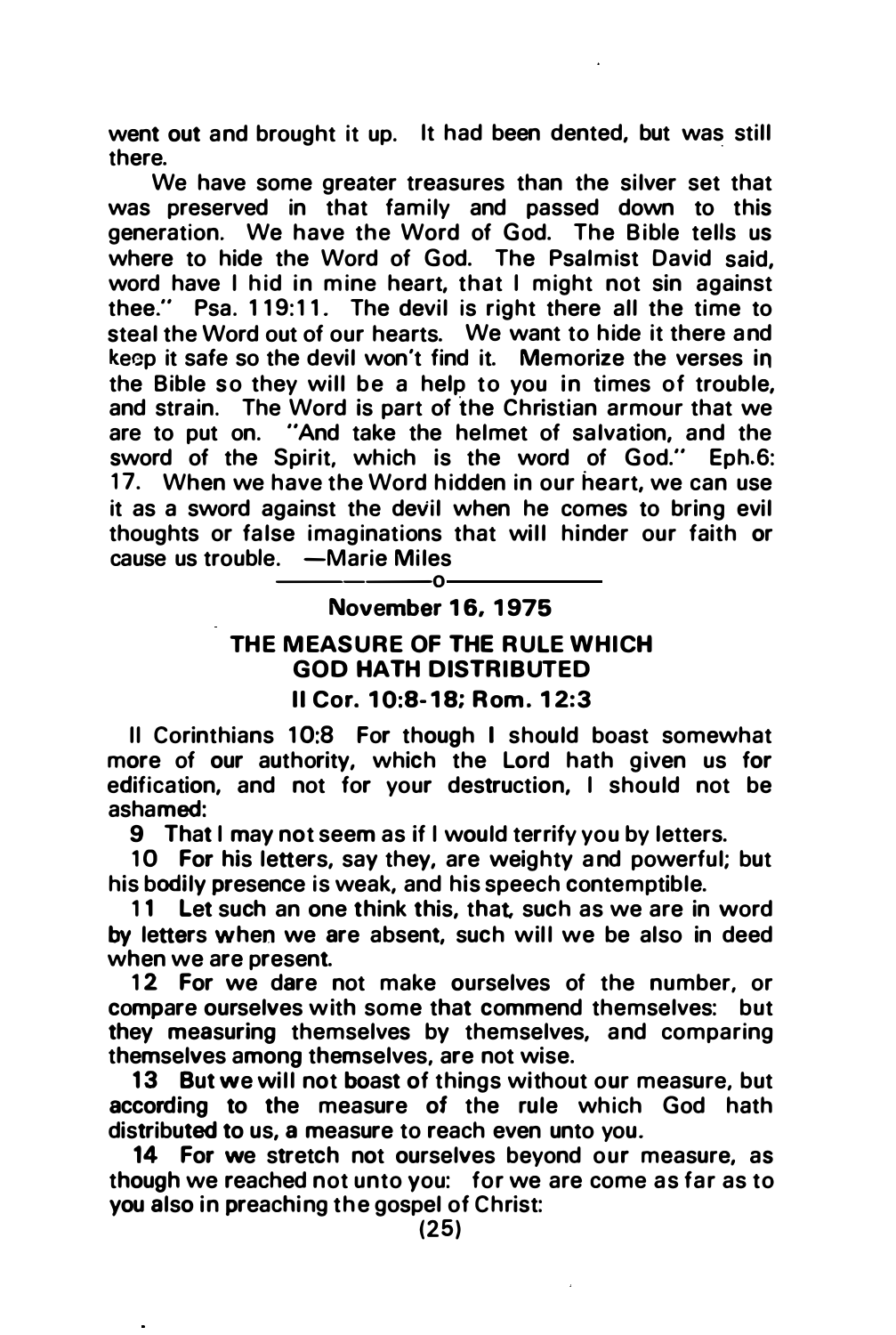15 Not boasting of things without our measure, that is, of other men's labours; but having hope, when your faith is increased, that we shall be enlarged by you according to our rule abundantly,

16 To preach the gospel in the regions beyond you, and not to boast in another man's line of things made ready to our hand.

17 But he that glorieth, let him glory in the Lord.

18 For not he that commendeth himself is approved, but whom the Lord commendeth.

Romans 12:3 For I say, through the grace given unto me, to every man that is among you, not to think of himself more highly than he ought to think; but to think soberly, according as God hath dealt to every man the measure of faith.

Memory Verse: But unto every one of us is given grace according to the measure of the gift of Christ. Ephesians 4:7.

Central Thought: In Christ we are what we are according to what God has individually bestowed of His grace upon us, and not by our own stretching to measure to what someone else is.

# LESSON BACKGROUND

We find in this portion of Paul's letter to the Corinthians some very pointed and important statements that contain vital truth-truth that will enlighten us concerning the work of the Lord. Paul's authority was given of God for edification and not for destruction. This he makes clear. All the instruction that he gave to them and all the truth that he laid down in his letters was not to terrify them. He was giving assurance to them that he was going to stand back of what he had written to them, even when he would meet them in person. He had written some rugged counsel that seemed hard for some to get hold of, and it seemed that some had rather smarted for it, although most of them received his instructions. But he is now driving home to their hearts the point that his authority was from the Lord and he was not going to be as some who compared themselves among themselves, etc. He had come as far to them as preaching the gospel would allow him to come, and he was not going to stretch himself farther than what the gift of grace was working in him. The Lord was to be glorified in his ministry, and it was not going to be Paul who was promoting and pushing the work.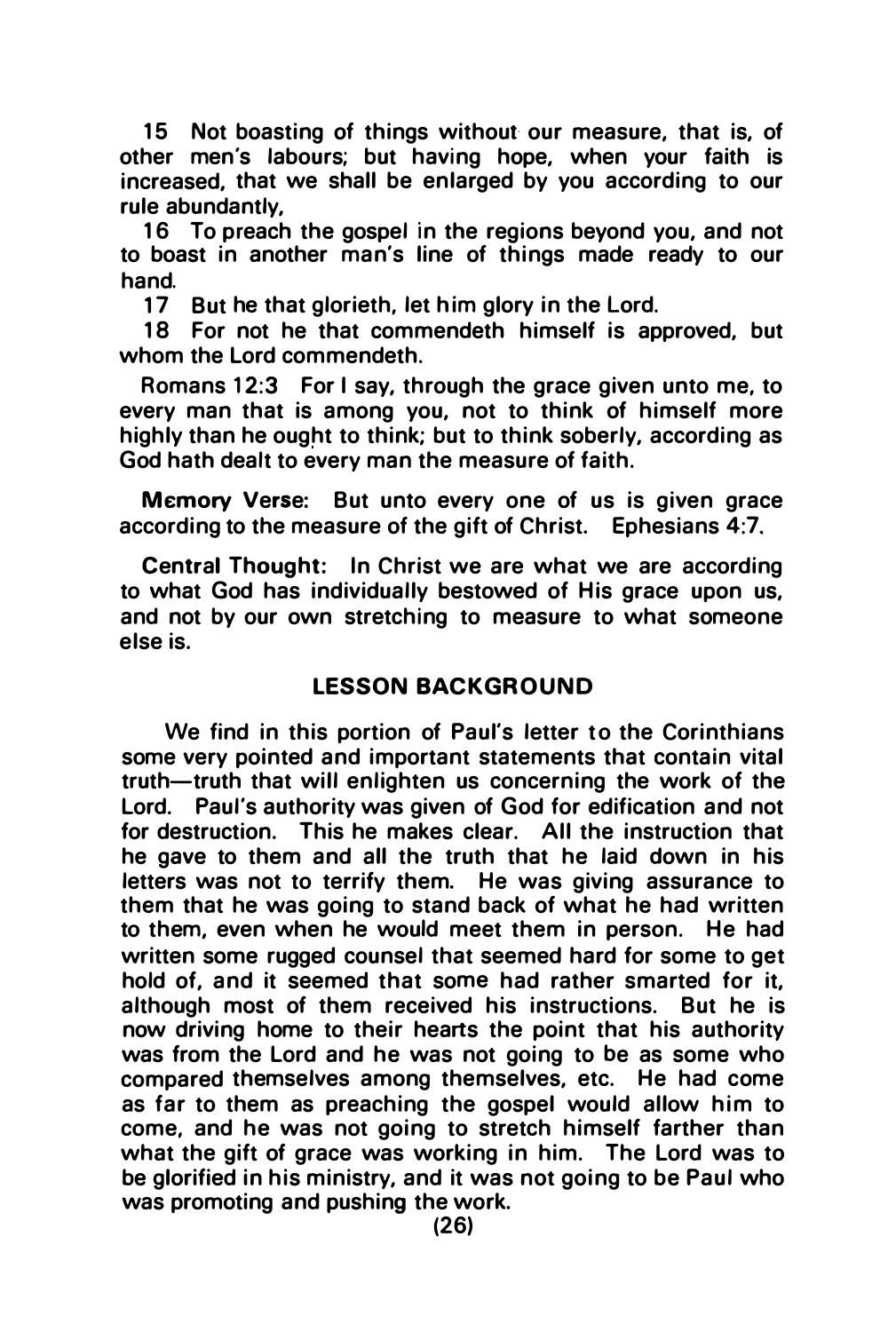# QUESTIONS:

1. Can you explain the danger that lies in us comparing ourselves among ourselves? 2. Does the Holy Spirit endow every man with the same working? 3. Is it possible for us to be so influenced by some spiritual person that we will try to stretch our experience to match theirs? 4. Can you think of any reason why God chooses to work in every person individually as He does? 5. Is it possible for us to get our eyes off Jesus and to get them upon each other?

# ADULTS' AND YOUNG PEOPLE'S COMMENTS

It is truly wonderful how the Lord is able to work and deal with each individual personally. To each man according to his several ability were the talents given, according to Matthew 25:15. Paul, in another place, spoke of the Spirit bestowing the gifts "to every man severally as He will." This is a lesson we should all learn and get a hold of. God has a measure of grace for you individually. Regardless of how many people fail and how many times they fail, this does not excuse you from the responsibility that God is holding you for in His plan. One very important statement of our lesson tells us that they are not wise who measure themselves by themselves. This will lead to spiritual ruin. Every one must look personally and individually to Jesus Christ for himself. He must keep his Saviour in his vision in all things. Only then can he be a blessing to his fellowman. Did not Jesus say, "Without me ye can do nothing?"

God has given to every man a measure of faith. This measure is given according to what God knows that we can handle. We are not machines, but human beings with mind, will, and reason. It is very easy for us to take upon us more than we can manage. It is a great secret of soul rest, soul peace, and soul victory to learn to let God work in us and to know that it is not ourselves. Let every man abide in the calling wherein he is called. We must not boast of things beyond our measure, but as God works within us, we can rejoice and serve Him with gladness. Many times we feel that we could use a greater measure, but it is not ours to get alone in the light of our own understanding. We must trust God. One brother expressed himself to God, regretting that he had no more power than what he had. But when the Lord dealt with him about it, he then wondered that he had what he did have. There is a difference in working in the fervency of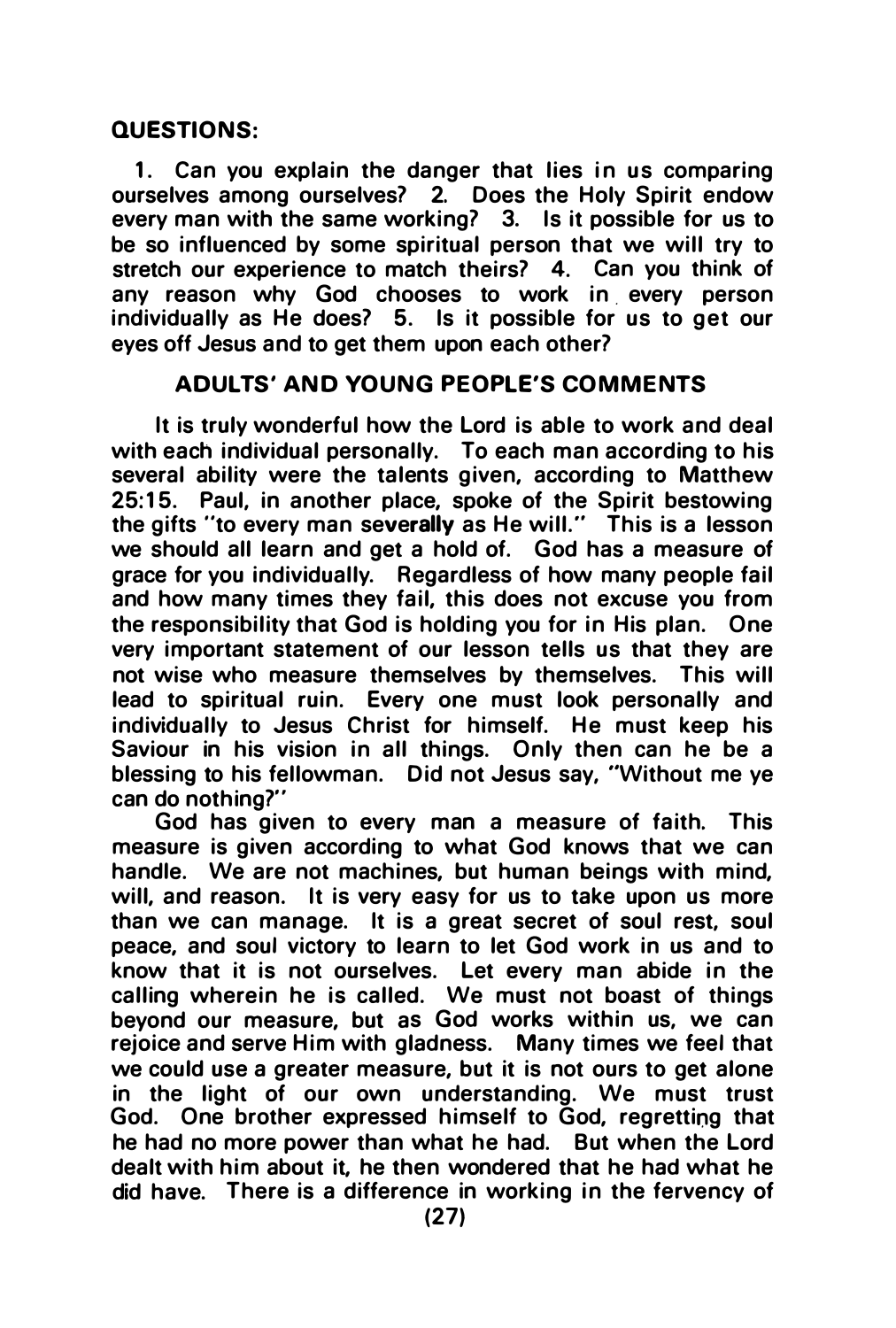our own personal zeal and that which comes from being inspired, anointed, and used of the Lord. God grant each one guidance and understanding in finding and being faithful in the measure of grace that God gives to them.  $-L$ . Busbee

# FOOD FOR THOUGHT

Sometimes young converts are troubled about not being able to testify like some older saint. But as the lesson tells us, we are not to measure ourselves by ourselves nor compare ourself with others. We are to testify like the Lord shows us, and just be ourself. The older saint has gone through many trials and has had a lot of schooling in the things of the Lord. They have a deeper depth than the young convert. So don't try to be like them. The young convert will be able to testify to more grace in his life as he continues to live for God. As the young convert continues to exercise himself, the Lord will add to his service for Him. We should desire to labor for the Lord, yet we must not go beyond our ability that the Lord gives us. We are not to "stretch beyond our measure." One elder minister said that every young minister should teach a class of little children and learn how to teach before trying to teach adults. I don't know if that rule would hold always, but there is something in it. If you can't feel an anointing, or get over a truth in teaching children, how can you teach adults? Teaching is one of the qualifications of a minister. "Apt to teach." I Tim. 3:2. I don't believe that the Lord calls a person to take the pulpit to teach others just as soon as they are saved. The qualifications of a minister are that they are "not a novice, lest being lifted up with pride he fall into the condemnation of the devil."  $\blacksquare$  I Tim. 3:6. A novice is one, "newly come to the faith." What a young convert has to say can be said while he is standing at his seat. We then will not be going "beyond our measure."

"Zeal without knowledge" will get us into trouble, yet we must be busy for the Lord and move as the Lord leads. - Marie Miles

#### WHEN WILL YOU DIE?

Do you think this a foolish question? You count your money; you reckon your profits; you calculate your dividends; surely it is quite as important to number your daysl Some have died-very suddenly, too-just about your age. It is possible that you may die very soon. A young man went to a friend and asked him how long before death a man ought to be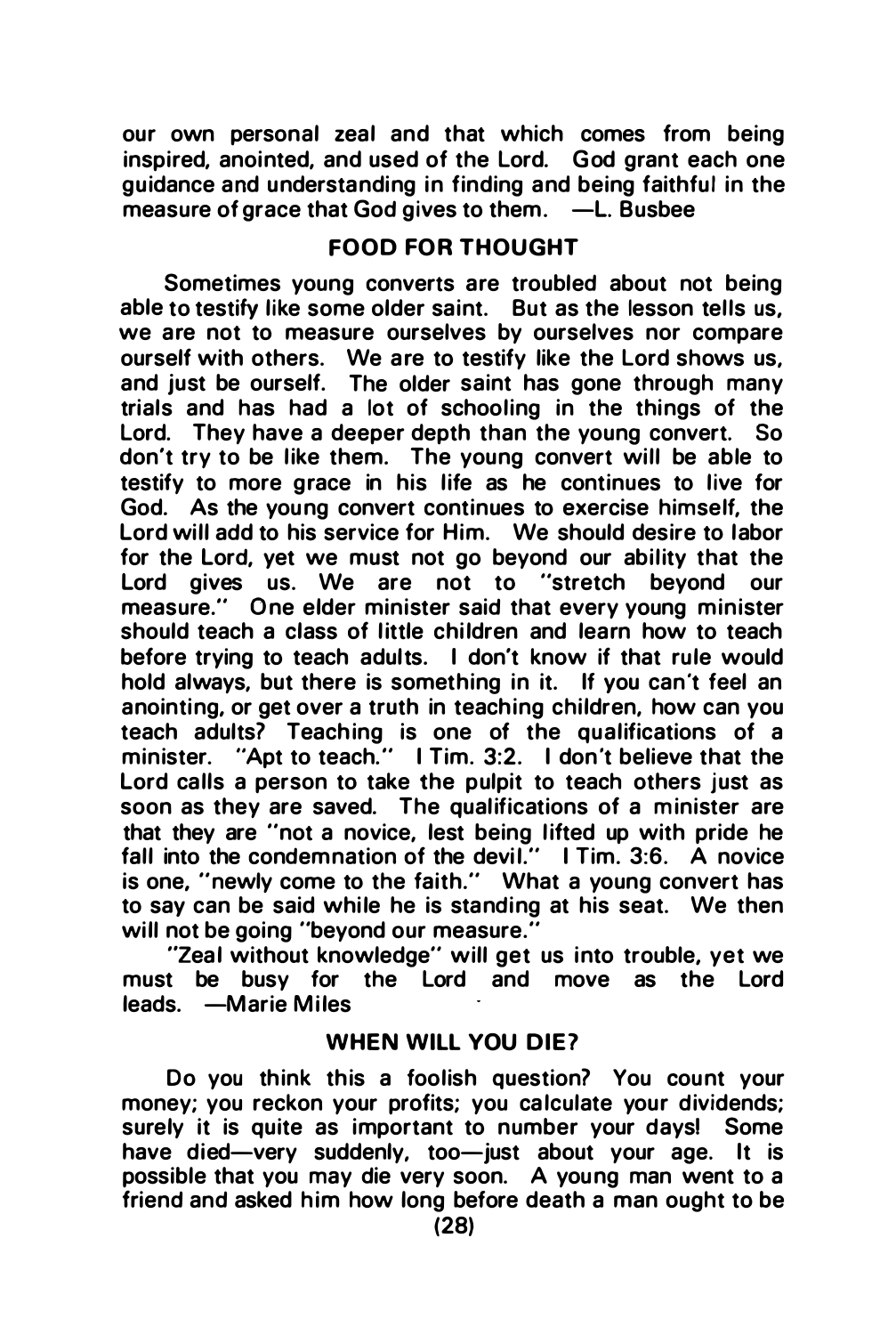prepared for it. The reply was, "About five minutes." The young man turned away with relief, making up his mind to see life, sow his wild oats, enjoy the pleasures of the world, and then said the friend: "When are you going to die?" "I cannot tell," was the reply. "Then you had better be prepared for death now; you may not have five minutes to live."

Queen Elizabeth died crying, "Millions of money for a moment of time." How will you die? Sad, sad indeed, if that word comes true of you which was thrice repeated to some very respectable people a long time ago-"Ye shall die in your sins." One second after your death it will be a matter of no consequence to you whether you died in a palace or in a cellar. But your whole eternity will hang upon the state in which you die. If sin works such havoc, and sins have such fearful consequences in the world, what must they entail in the next? As men sow in this world, so they reap, but God does not definitely execute judgment upon sins in this life. "After death the judgment." In this world you can, in a sense, avoid God. Many live "without God in the world." But death dissolves all connection with the things of time by which God can be excluded, and beyond death you must stand before God.

The dying infidel, Charteris, said, "I would give \$ 1 50,000 to have it proved to my satisfaction that there is no place such as hell." His conscience was waking up to proclaim in that solemn hour that sins must be followed by the judgment of God.

You may die unsaved; you will not die unloved. The Son of God is for you; Christ died for you; eternal life may be yours. The love of God-the work of Christ-the Spirit's strivings-all urge you to repent and turn from the world and its delusions, which end in death, to the Son of God, whose soul-assuring words are-''He that heareth My Word, and believeth on him that sent me, hath everlasting life, and shall not come into condemnation; but is passed from death unto  $life.$ " John 5:24.  $-$ Sel.

(Teacher, have you ordered lessons for the 1 st quarter of 1976? The first Sunday of the quarter is Jan. 4.)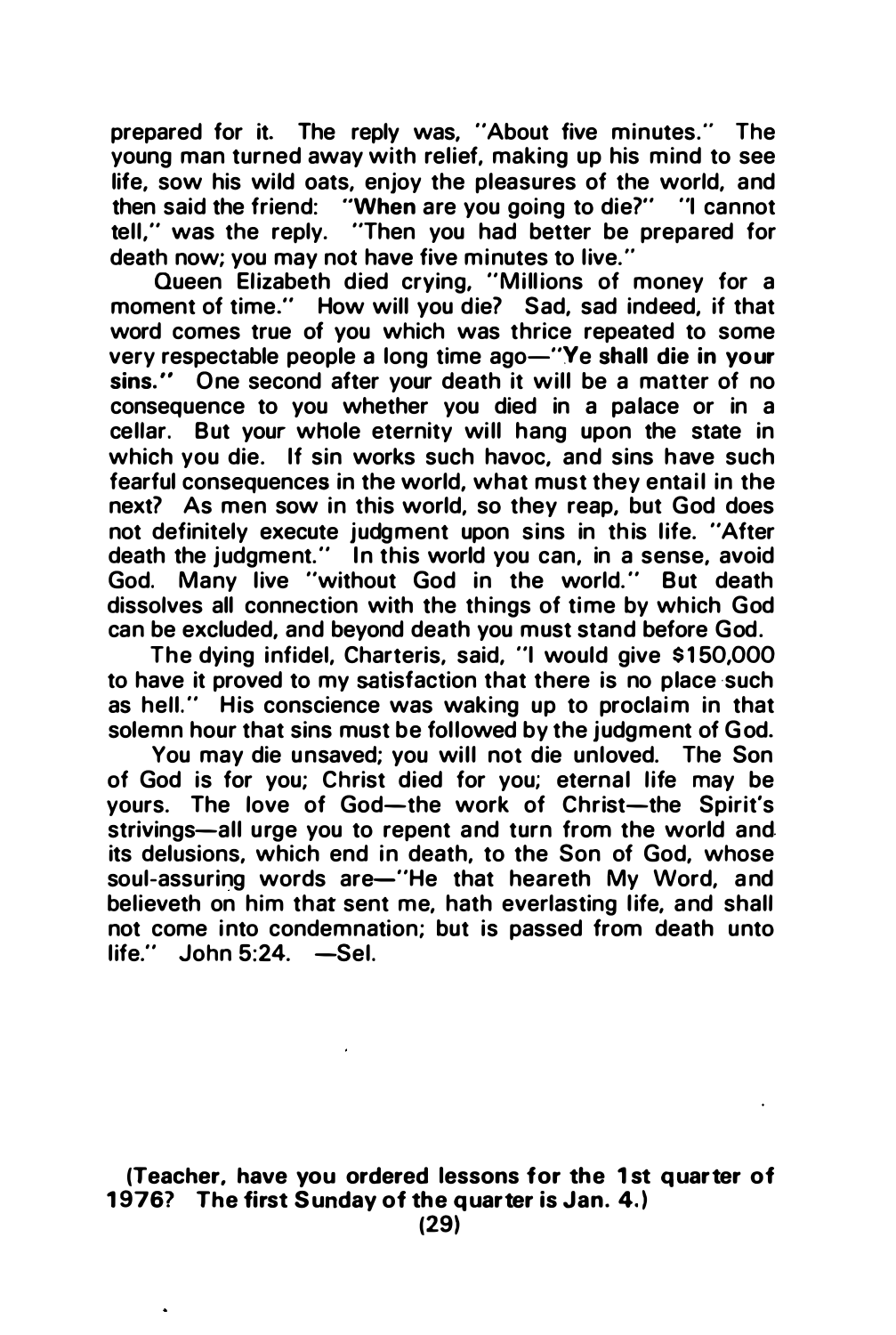# A CHASTE VIRGIN TO CHRIST

# Il Cor. 11:1-4; 13-15; Song of Sol. 4:7; Eph. 5:25b-27

II Corinthians 11:I Would to God ye could bear with me a little in my folly: and indeed bear with me.

2 For I am jealous over you with godly jealousy: for I have espoused you to one husband, that I may present you as a chaste virgin to Christ.

3 But I fear, lest by any means, as the serpent beguiled Eve through his subtilty, so your minds should be corrupted from the simplicity that is in Christ.

4 For if he that cometh preacheth another Jesus, whom we have not preached, or if ye receive another spirit, which ye have not received, or another gospel, which ye have not accepted, ye might well bear with him.

13 For such are false apostles, deceitful workers, transforming themselves into the apostles of Christ.

14 And no marvel: for Satan himself is transformed into an angel of light.

15 Therefore it is no great thing if his ministers also be transformed as the ministers of righteousness; whose end shall be according to their works.

Song of Solomon 4:7 Thou art all fair, my love; there is no spot in thee.

Ephesians 5:25b Christ also loved the church, and gave himself for it;

26 That He might sanctify and cleanse it with the washing of water by the word.

27 That He might present it to himself a glorious Church. not having spot, or wrinkle, or any such thing; but that it should be holy and without blemish.

Memory Verse: Wherefore, beloved, �eeing that ye look for such things, be diligent that ye may be found of him in peace, without spot, and blameless. Il Pet. 3:14.

Central Thought: Seeing that we must be presented as a chaste virgin to Christ and that He gave Himself for us that we may be thus accepted of Him, we are warned against being corrupted from this purity by the craftiness of Satan.

Word Definitions: Jealousy-fervant zeal, ardor. Chaste: clean, pure, perfect, innocent, sacred, holy.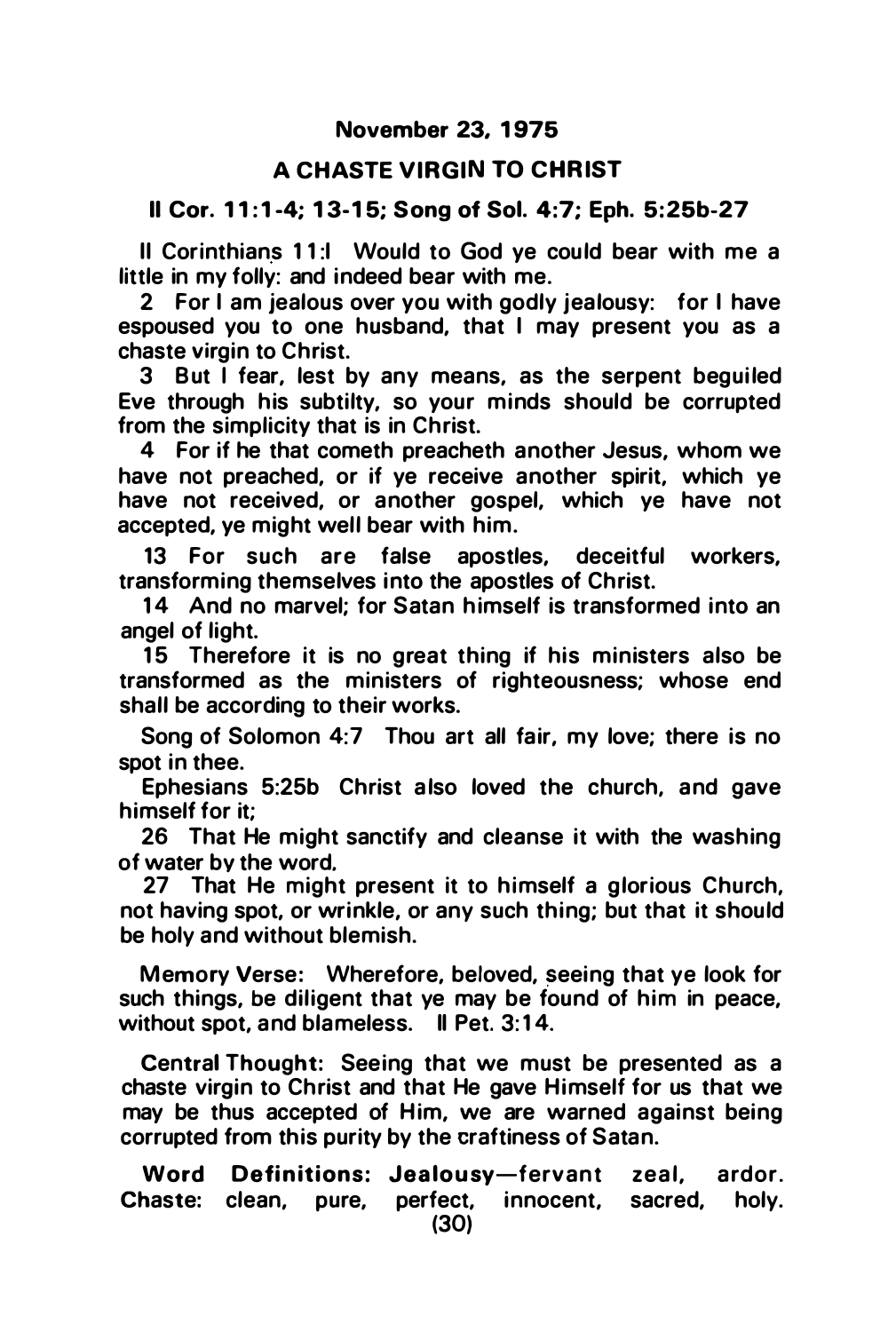Simplicity: singleness. sincerity without dissimulation or selfseeking. Bequile-deceive: mislead by quile. Guile-crafty, cunning, deceitful.

# LESSON BACKGROUND

The warning that Paul gives us here is one that we cannot afford to ignore. It is surely evident that Satan is at variance with God and the cause of the salvation of men and women. And, sad to say, one of his most effective tools is the means of false doctrine and religion that is propagated through false ministers. The ultimate end of Satan is to defile the heart of man and make it unfit to be a part of the pure and spotless bride of Christ. We will note the mention of Eve being bequiled by the serpent. Surely our Adversary the devil is still in the deceiving, beguiling business today, and it is for us to take heed lest we be snared in his trap.

#### QUESTIONS:

1. Why was Paul jealous over the saints? 2. Is this kind of jealousy right? 3. What does it mean to be a chaste virgin to Christ? Why does Christ desire a chaste virgin? 4. How did Satan beguile Eve? 5. How can our minds be corrupted from the simplicity that is in Christ? 6. In what manner does Satan make his approach in deceiving a soul? 7. Is there enough grace and power in Christ to keep us from the works of the devil if we retain a love for the truth?

# ADULTS' AND YOUNG PEOPLE'S COMMENTS

All who have been born again and are truly following all the commandments of Jesus Christ, are in the Church of God or are the "chaste virgin" that our lesson speaks about. The church that Jesus died to purchase does not fellowship the world, but has a different spirit. This is the body of people that the devil is after. God has a visible church in the world today and the devil is observing all. False prophets feel the opposition of the spirit of Christ and therefore, false prophets are some of the worst enemies of the people of God. They transform themselves into the "apostles of Christ" and are deceiving many today. This spirit worked in the days of Paul. John called it the spirit of antichrist. John said it "even now already is in the world. " I John 4:3. It was in the world then and it is in the world today. "For the mystery of iniquity doth already work." This apostate, antichrist spirit is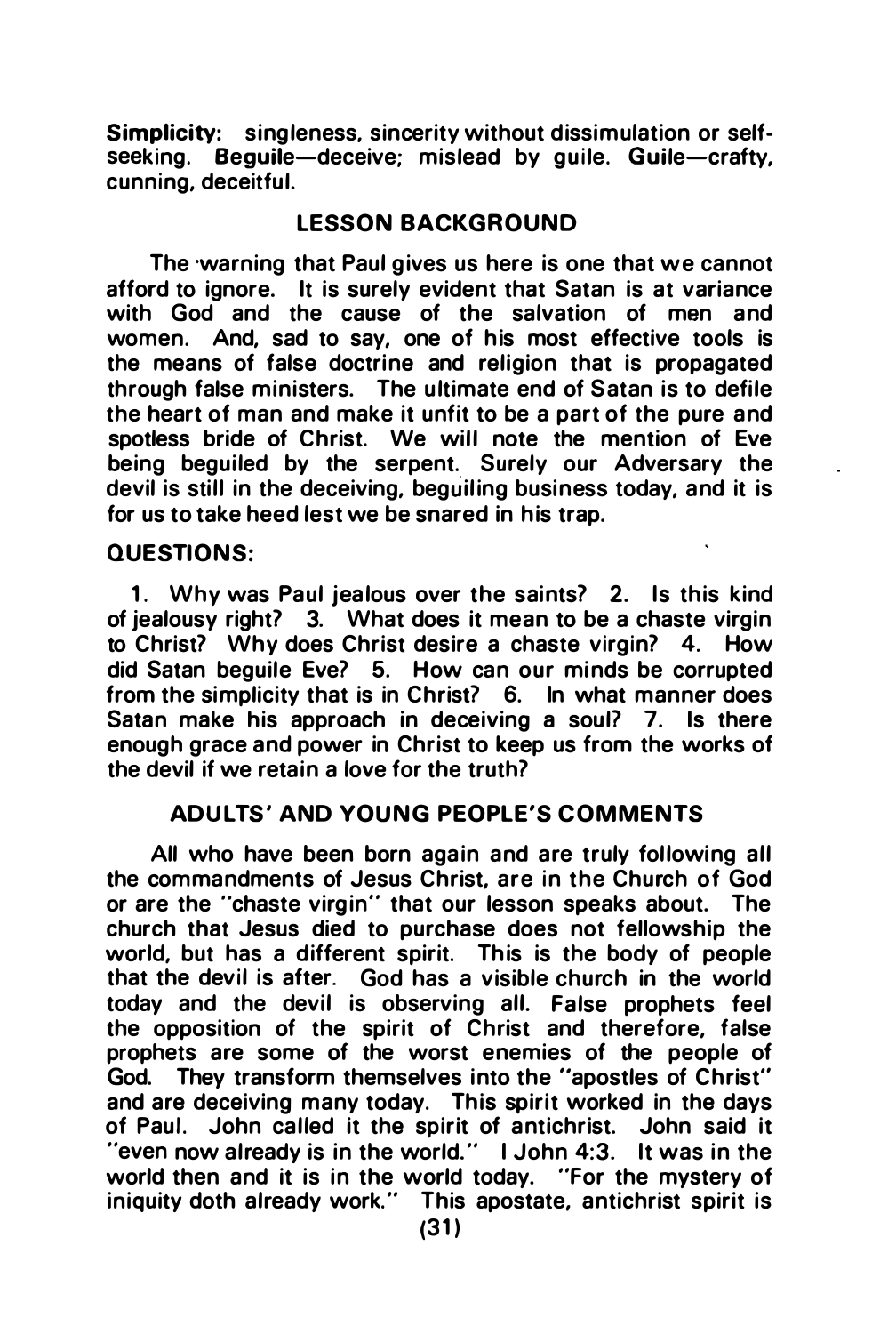a mystery. There are many hidden mysterious powers working and it has blinded and deceived millions in times past and is doing so today.

Paul says, "Now the Spirit speaketh expressly, that in the latter times some shall depart from the faith, giving heed to seducing spirits, and doctrines of devils; speaking lies in hypocrisy; having their conscience seared with a hot iron; forbidding to marry, and commanding to abstain from meats." I Tim. 4:1 -3. I am sure that many of you have read the history of the Roman Catholic sect, about its terrible tyranny, its superstitions, ceremonies, and rites. There you will find fulfillment of this prophecy. It is astonishing that intelligent people today would be stanch supporters of such an institution. The Catholics killed millions in the name of God. Protestantism also did the same. Their consciences were seared with a hot iron. Catholics are forbidden to eat meat on certain days and the clergy is forbidden to marry, although today some have broken away from that law. Today in Protestantism the people have "itching ears" and only want to hear amusing stories, etc. They want their consciences eased. They have a "form of godliness," but deny the power thereof. 2 Tim. 3:5. We should be on our guard lest the enemy deceive us. - M. Miles

# FOOD FOR THOUGHT

The devil works in a very sly way to cause a person to leave the truth and become separated from the true saints of God. The devil will surround you with discouraging views of things that you see happening. Even though the Lord works, the devil will try to hide those workings from a person. He will even build up pressures around a person and work in every way he can to get one in a discouraged frame of mind. He will make small things look big, and etc. One time, a person wrote to my father and said that the church was going to pieces. My father wrote them back and said that the church was built upon a rock and the "gates of hell shall not prevail against it." Matt. 16:18. We know that the church will always stand. The devil might try to hide it from view but God will always have a people that are clean, pure, and separated from the spirit of the world.

Many are caged up with those who are under false spirits and they need to hear the call to "come out from among them and be ye separate." God is calling His people into one body and one spirit. Holy Spirit rule is in the Church of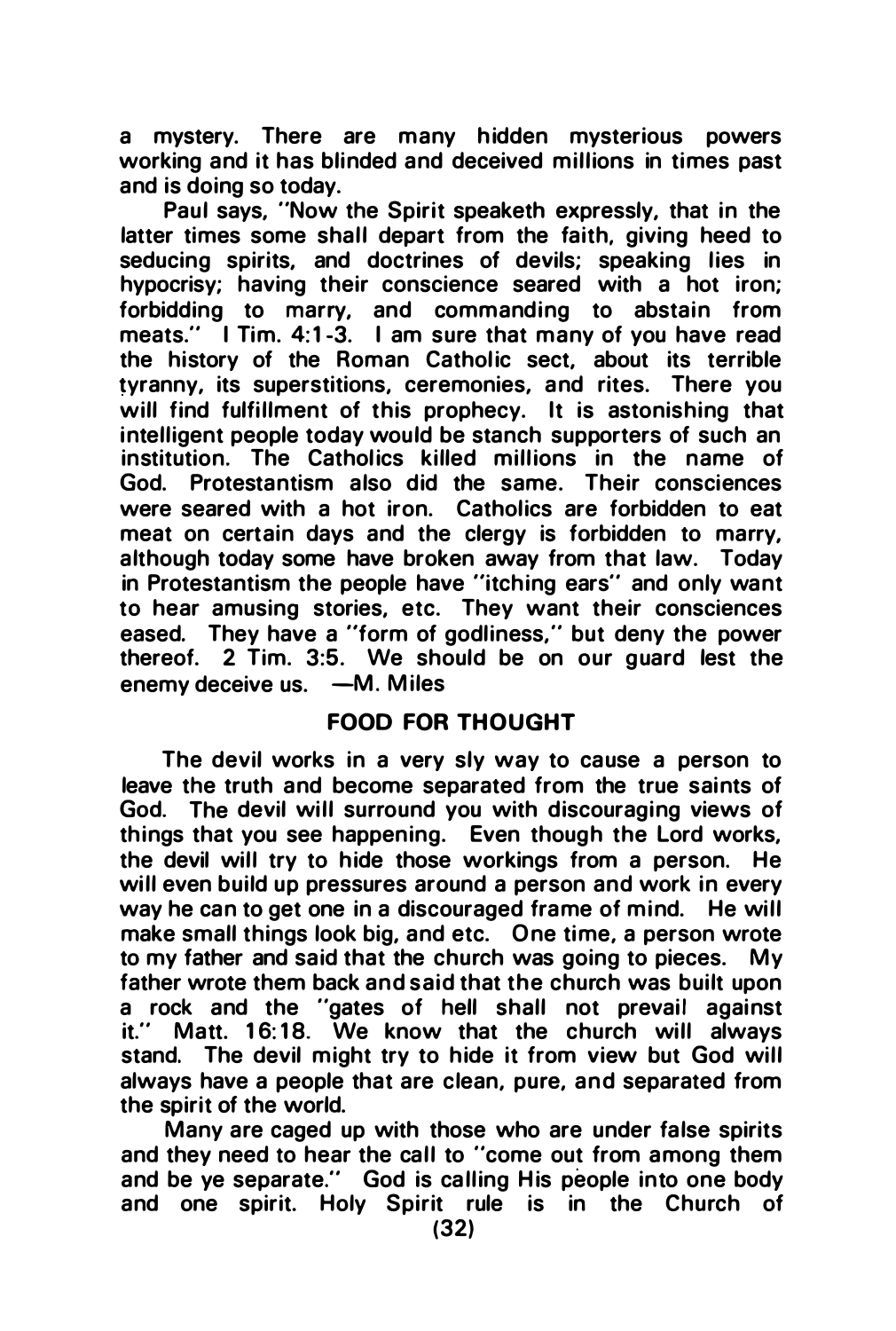God. Anything out of harmony with the plan and spirit of God is false. Jesus Christ is the advocate between God and man, and the Holy Spirit is the executive officer in the holy trinity. If the Spirit of the living God is not in the church, it will not and cannot move forward. Surely God has a church today that is without spot and without blemish. Praise God for the true saints of  $God$   $-M$ . Miles

#### GOD OR SYSTEMS?

We all know that after the Apostolic day, Rome set herself up as God, or above all that is called God, and now her myriad daughters are universally repeating her sin, namely, making visible organizations and human authority to take the place of the Lord Jesus and the Holy Ghost. This is what the apostles call the mystery of iniquity. One writer says, "The Holy Ghost does not flow through methods, but through men. He does not come on machinery, but on men. He does not anoint plans, but men of prayer.

Another writer of former years so beautifully expressed the sentiments of this article that I will quote at length. "In loving God himself, our individual souls have ample scope for the beautiful unfolding of our free wills, our consciences, our personal liberties, without being hampered by the tyranny of popes or cast-iron forms. God made every immortal soul to swing around Himself with an orbit, and a service and a destiny entirely unique and forever and particularly belonging to itself." Within this orbit is also found the only true spiritual unity; for, "There are diversities of operations, but it is the same God which worketh all in all' (I Cor. 12:6).

To love God personally and perfectly will produce the most perfect obedience and the most perfect heroism, and the most perfect destiny of which the soul is capable. But when people put a system, or party, or organization in their devotion, they sell their individuality of thought and service to a committee, or a company or a system, and become like machine made bricks in the tower of Babel, instead of living stones in the New Jerusalem. Just look at it; no Romish priest is allowed to give an explanation of Scripture not sanctioned by the cast-iron rules of Romish theology. A certain Methodist preacher said he was afraid to preach on divine healing for fear it was not sanctioned by Methodism. These both must sacrifice truth and conviction to their sect idol, and so tens of thousands are fettered in their faith, their burning zeal, their service for God, and the exercise of their gifts, by the iron cage of some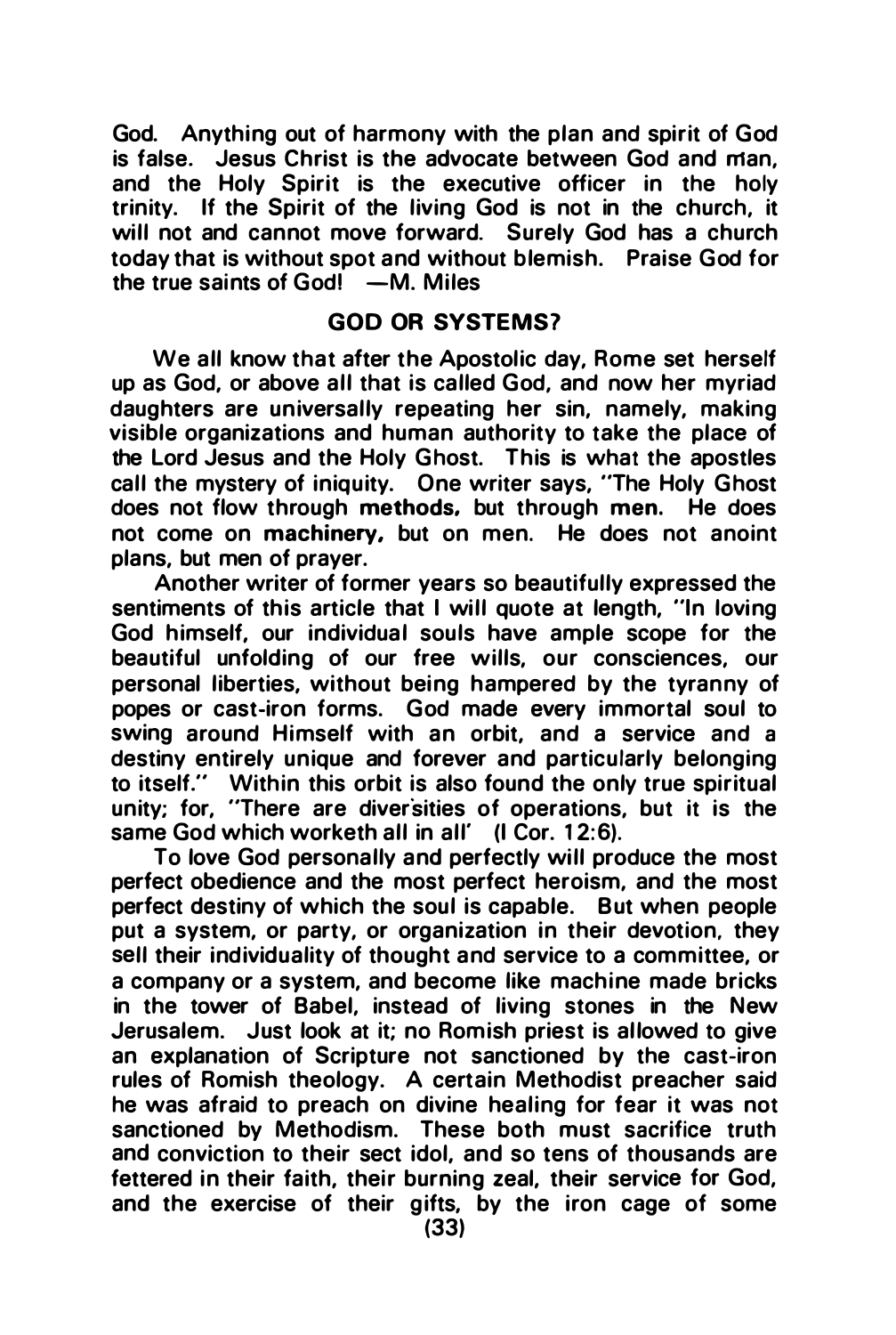stupendous "ism," which overshadows their souls and takes the place of God. To love God Himself, to commune with Him, to take His Word to ourselves personally, to obey Him with supreme personal loyalty, is our only true holiness and service. Keep yourselves from idols.

'We should not serve men nor systems,

That is not the Bible way;

But should follow Jesus,

Trusting Him to lead our way."

-L. Jarvis

-------0------- November 30, 1 975

# **GLORY IN SUFFERING**

# II Corinthians 1 1 :20-31

II Corinthians 11:20 For ye suffer, if a man bring you into bondage, if a man devour you, if a man take of you, if a man exalt himself, if a man smite you on the face.

21 I speak as concerning reproach, as though we had been weak. Howbeit whereinsoever any is bold, (I speak foolishly.) I am bold also.

22 Are they Hebrews? so am I. Are they Israelites? so am I. Are they the seed of Abraham? so am I.

23 Are they ministers of Christ? (I speak as a fool) I am more; in labours more abundant, in stripes above measure, in prisons more frequent, (Acts 21:11) in deaths oft.

24 Of the Jews five times received I forty stripes save one. (Acts 1 6:22-23)

25 Thrice was I beaten with rods, once was I stoned, thrice I suffered shipwreck, a night and a day I have been in the deep;

26 In journeyings often, in perils of waters, in perils of robbers, in perils by mine own countrymen, (Acts 23:12) in perils by the heathen, in perils in the city, in perils in the wilderness, in perils in the sea, in perils among false brethren;

27 In weariness and painfulness, in watchings often, in hunger and thirst, in fastings often, in cold and nakedness.

28 Beside those things that are without, that which cometh upon me daily, the care of all the churches.

29 Who is weak, and I am not weak? who is offended, and I burn not?

30 If I must needs glory, I will glory of the things which concern mine infirmities.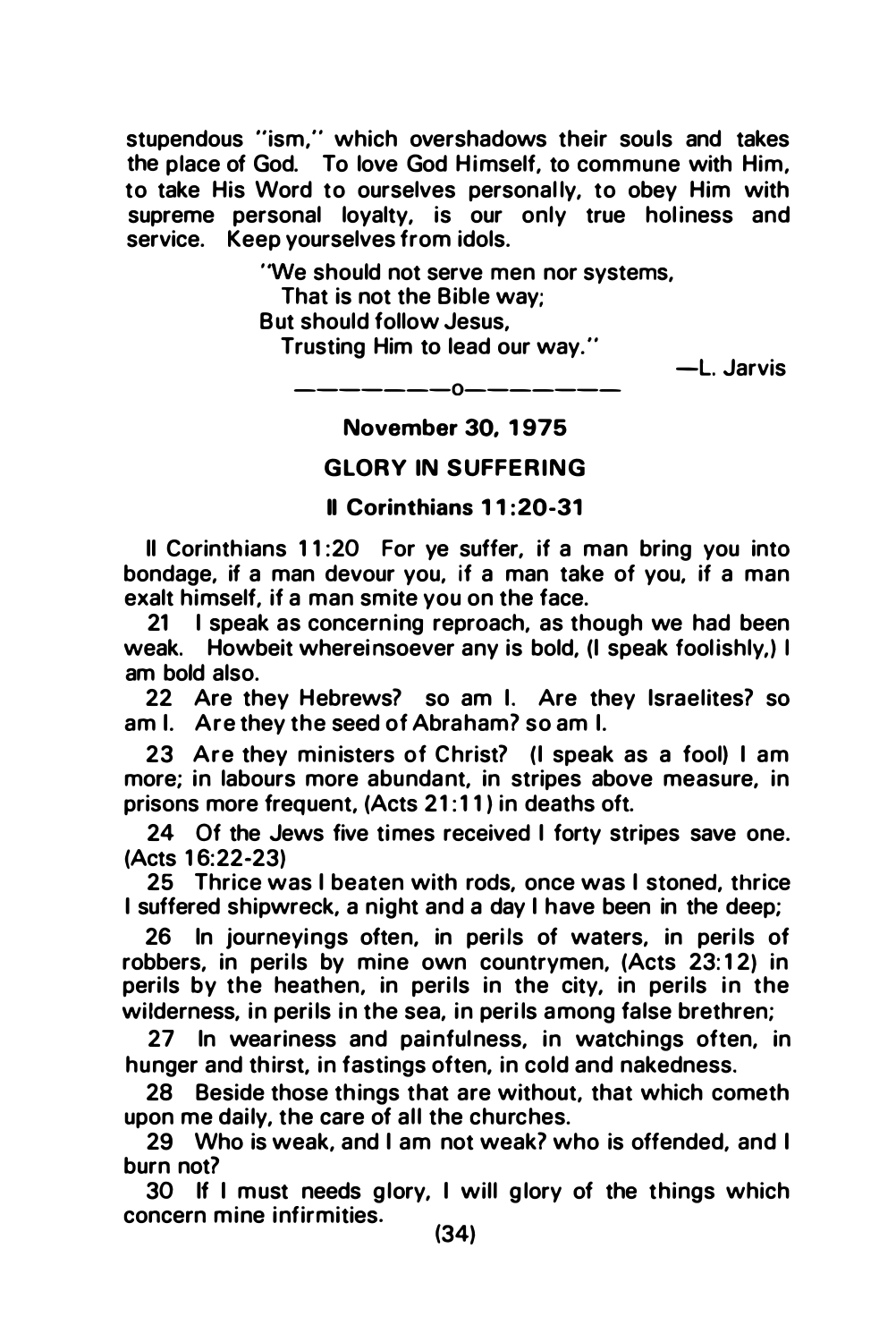31 The God and Father of our Lord Jesus Christ, which is blessed for evermore, knoweth that I lie not.

Memory Verse: For unto you it is given in the behalf of Christ, not only to believe on him, but also to suffer for His sake. Phillipians 1:29

Central Thought: To suffer for the cause of Christ is hard for the flesh but glorious for the soul.

#### LESSON BACKGROUND

From Paul's own hand we have written in our lesson concerning the things that he met and suffered and endured as a Christian and as a minister of the gospel of Christ. To every man Paul could speak, for he had both suffered reproach to make him weak, and yet he had also many things to enable him to speak boldly. He would let no man despise him. He knew whom he had believed and knew of a certainty of the things that He suffered and what He was suffering for. Some of these things here mentioned we also have recorded in the book of Acts (ch. 16). In the next lesson we find the lessons that he gained from his suffering. Oh, how we need to be submissive to God and let Him lead us as He sees best even though it means that we have to suffer. The glory will always follow. Christ spoke thus of Himself: "Ought not Christ to have suffered these things and to enter into His glory?" This is the route that the Lord took Paul as he journeyed through this world. Think of the perils that he underwent, especially those perils among false brethren! Read Deut. 25:3 concerning the law of scourging by Jews.

# QUESTIONS:

1. What does it mean to suffer? What are some of the things that bring suffering to us? 2. What was some of the glory that Paul found in suffering for Christ? 3. Will we prosper spiritually if we are not willing to suffer? 4. Is it possible to suffer something and not get the glory? 5. What attitude should we take in the suffering?

# ADULTS' AND YOUNG PEOPLE'S COMMENTS

One of the great and important aspects of the Christian vocation is that of suffering. This is one of the great things that the flesh draws back from. But suffering only tends to magnify the glory and the nobility of the Christian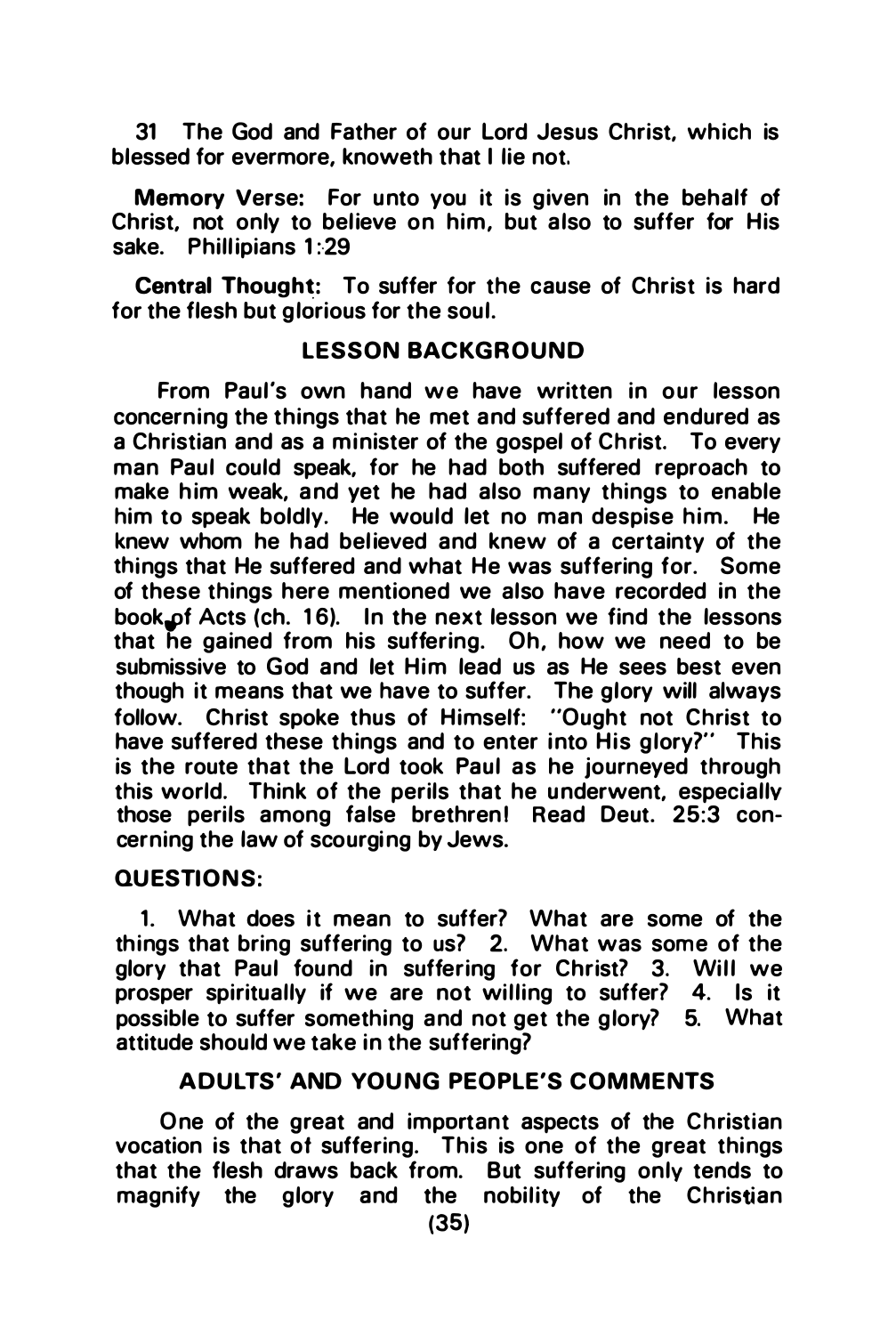endeavor. When you are willing to suffer for anything, it is full proof that it lies the closest to your heart. Suffering takes in permissiveness. That is, we suffer and allow ourselves to suffer without endeavoring to flee from the cause for which we suffer. We will not forsake the Saviour who died for us even though we are called upon at times to suffer for His name's sake. This suffering is inflicted upon us many times by our fellow man. It is when our profession of faith and our integrity with God crosses the pleasure and purpose of the carnal minds around us that we are given the opportunity to suffer. Such was the case of Jesus-such was the case of Paul. Robbers, his own countrymen, the heathen, and false brethren heaped upon his life many things that he suffered for the name of Jesus. They doubtless did not realize the sufferinq that they were causinq. That was one of the things that he suffered,—the knowledge that they were doing it with little thought of his welfare. He loved them, but they were not mindful of the love he had for them, and then they threw back into his face the sorrow and pain that weighed down his spirit many times.

Words are very inadequate to describe and do jusflce to the value and benefit of suffering for Christ. But let us remember the apostles of old who rejoiced because they were counted worthy to suffer for Christ. When you find some cruel thorns on life's pathway, instead of complaining and fretting, seek to look at it as they did, and count yourself blessed that He has counted you worthy to suffer for his name's sake. You find glory and praise and honour for Christ in it all and in that day when He comes in glory, we can be with Him, for we have suffered for Him, too. -L. Busbee

#### FOOD FOR THOUGHT

There are natural sufferings that we have to face in life. The Bible says that "Man that is born of woman is of few days, and full of trouble. He cometh forth like a flower and is cut down: he fleeth also as a shadow, and continueth not." Job. 14:1-2. There are the death of loved ones that touch the heart, the loss of possessions, disappointments caused by the unfaithfulness of friends, changes in the price of the cost of living, etc. Then there is another suffering that comes to us because of our living for Christ. Friends and relatives turn against us for this cause because the Spirit of Christ lives in us. In our lesson we read of all that the Apostle Paul went through because of his preaching the gospel of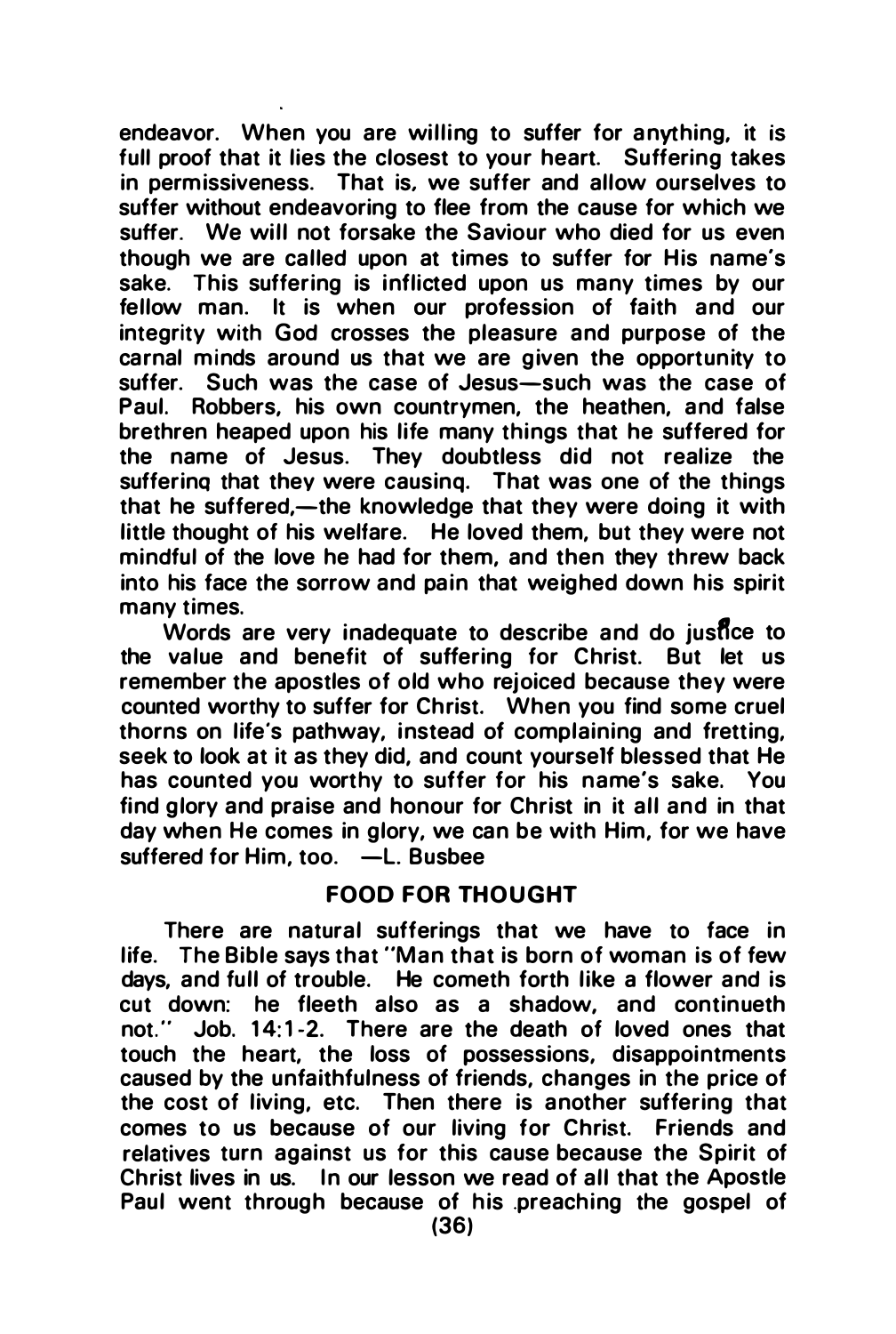Christ. He was called to be an apostle to the Gentiles, who were an idol-worshipping people. He was accused of "turning the world upside down" because he preached against idol worship. This brought him much suffering. Spies continually followed him, trying to cause a riot. Some were false brethren and this caused him much pain and trouble. All of this brought much weariness of mind and body. No wonder he said when he came down to the end of his journey in fife, "I have fought a good fight, I have finished my course, I have kept the faith: Henceforth there is laid up for me a crown of righteousness, which the Lord, the righteous judge, shall give me at that day: and not to me only, but unto all them also that love his appearing." 2 Tim. 4:7,8. Praise God for that hope we have of someday leaving all trouble, heartaches and sorrow behind! We will be in the presence of the Lord and oh, what a joy that will bel We will be glad that we were true to the Lord  $in this$  life.  $-M$ . Miles

# God Forbid That I Should Murmur

(I Cor. 10:10: Phil. 2:14)

God forbid that I should murmur Of the hardness of the way; Of the foolish things that people do, Of trifling things they say.

God forbid that I should murmur When another causes pain: All that ever fret and try us Are not reasons to complain

They are only tools that shape us After God's most Holy plan-

O such love as God revealeth: 0 such mercy unto man!

God forbid that I should murmur Anything that touches me, First was suffered by my Saviour-Suffered, O so willingly.

Little things that fret and try us. Causing murmur and complaint, If but borne, as He intended, Are the makings of a saint. (37)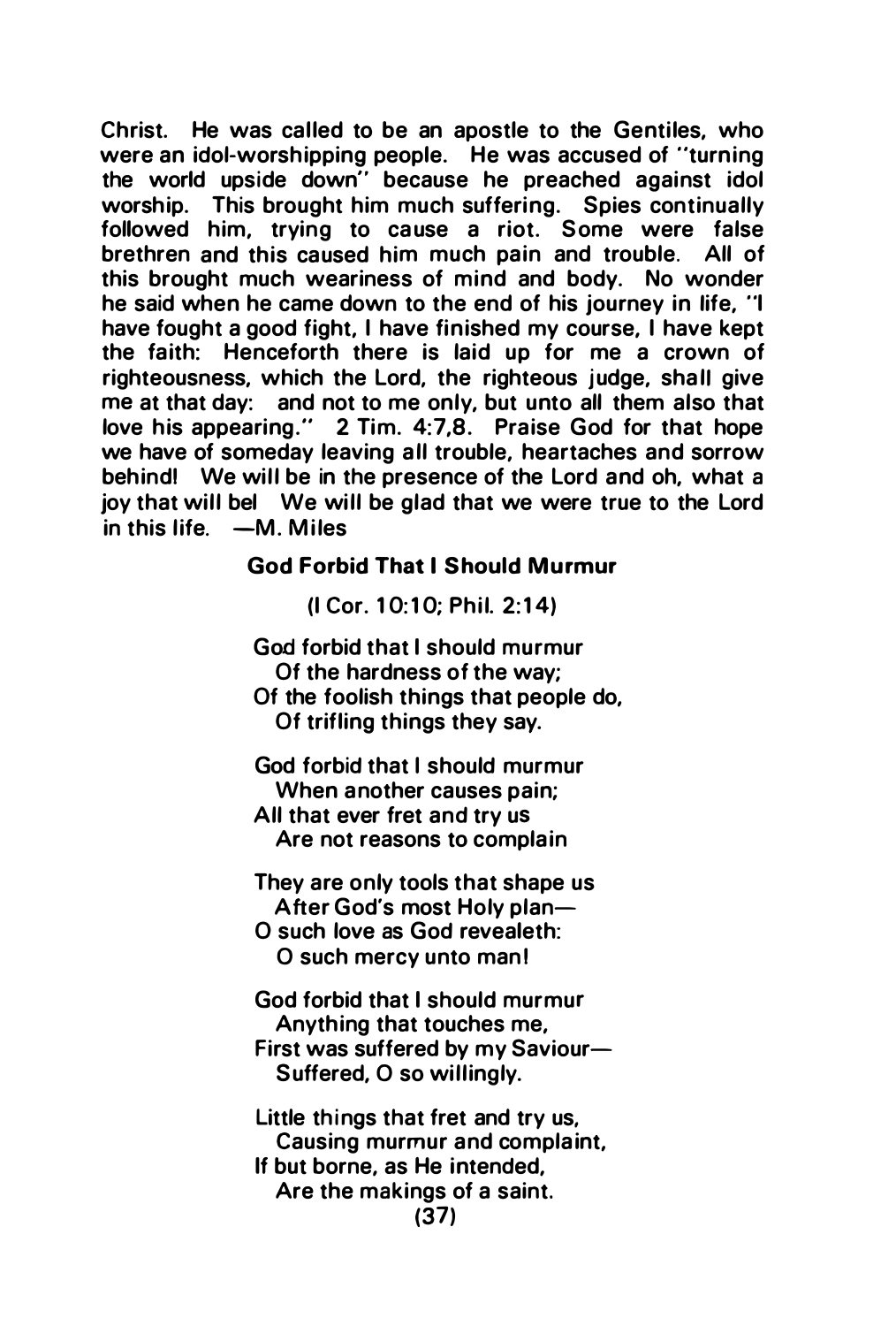#### His best timbers all are tempered By the ragings of the storm; And until the tool has chiseled, The marble has not shape or form. - ------0-------  $-Se$ l ...

December 7, 1975

#### STRENGTH MADE PERFECT IN WEAKNESS

# II Corinthians 12:1-10

II Corinthians 12:1 It is not expedient for me doubtless to glory. I will come to visions and revelations of the Lord.

2 I knew a man in Christ above fourteen vears ago, (whether in the body, I cannot tell; or whether out of the body. I cannot tell: God knoweth;) such an one caught up to the third heaven.

3 And I knew such a man, (whether in the body, or out of the body, I cannot tell: God knoweth;)

4 How that he was caught up into paradise, and heard unspeakable words, which it is not lawful for a man to utter.

5 Of such an one will I glory: yet of myself I will not glory, but in mine infirmities.

6 For though I would desire to glory, I shall not be a fool; for I will say the truth: but now I forbear, lest any man should think of me above that which he seeth me to be, or that he heareth of me.

7 And lest I should be exalted above measure through the abundance of the revelations, there was given to me a thorn in the flesh, the messenger of Satan to buffet me, lest I should be exalted above measure.

8 For this thing I besought the Lord thrice, that it might depart from me.

9 And he said u nto me, My grace is sufficient for thee: for my strength is made perfect in weakness. Most gladly therefore will I rather glory in my infirmities, that the power of Christ may rest upon me.

10 Therefore I take pleasure in infirmities, in reproaches, in necessities, in persecutions, in distresses for Christ's sake: for when I am weak, them am I strong.

Memory Verse: And He said unto me. My grace is sufficient for thee; for my strength is made perfect in weakness. 2 Corinthians 12:9a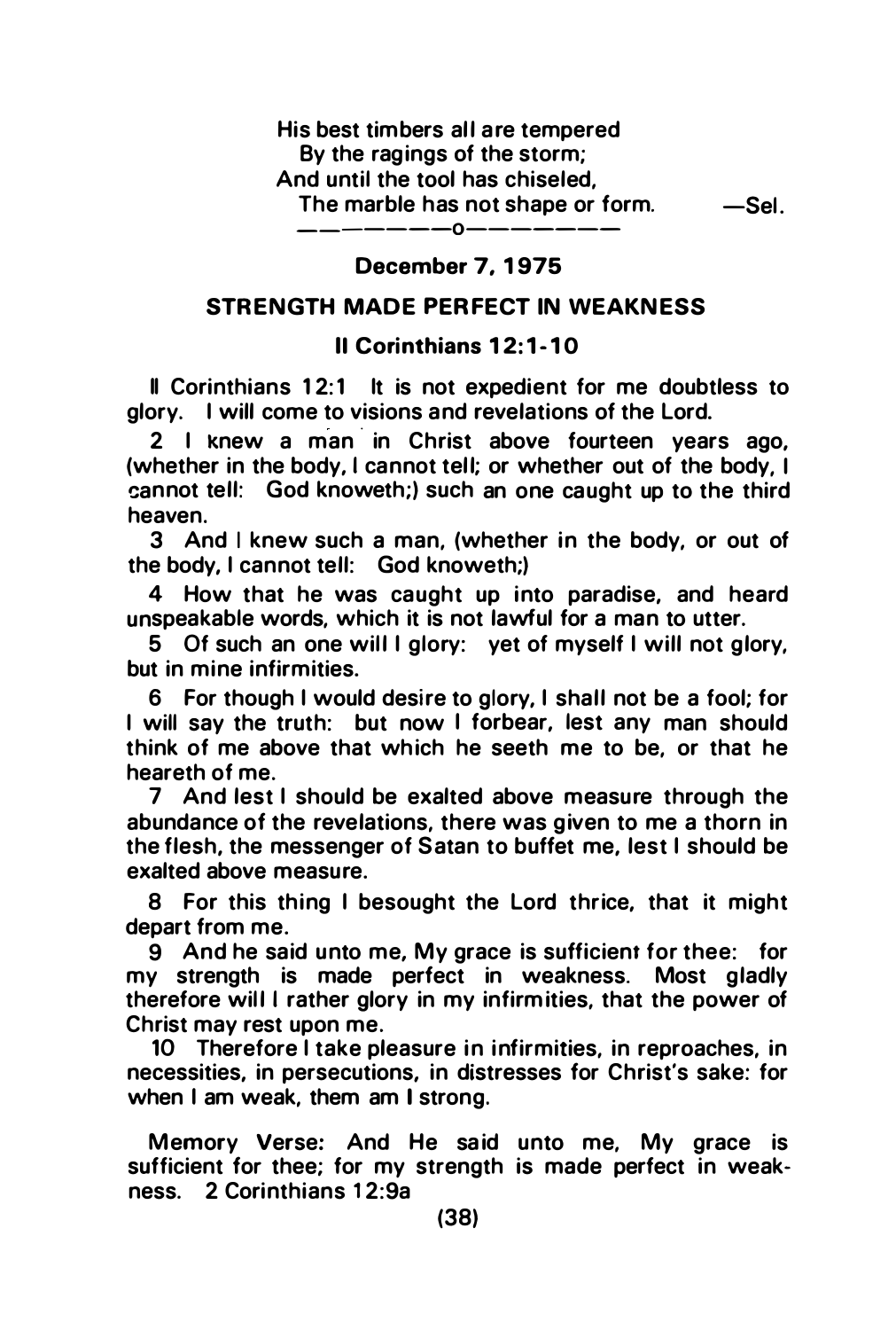Central Thought: The more violently a person is afflicted or tried, and is upheld by the power of God, the greater the power of God is manifested, seen and acknowledged through that weak instrument.

Word Definition: Visions are "symbolical representations of spiritual and celestial things: in which matters of the deepest importance are exhibited to the eye of the mind, by a variety of emblems; the nature and properties of which serve to illustrate those spiritual things." Revelations: "a manifestation of things not before known, and such as God alone can make known, because they are a part of His own inscrutable counsels." " ' A thorn in the flesh' . . . signifies a stake ... to be tied to a stake, by way of punishment, and is used . . . to signify the most oppressive afflictions." Infirmity signifies to be weak, infirm, sick, poor, despicable through poverty or suffering. It is never applied to inward sin and inward corruptions . . . Paul speaks of his sufferings, and of these alone... Would not the grace and power of Christ appear more conspicuous in slaying the lion, than in keeping him chained?-in destroving sin, root and branch; and filling the soul with his own holiness?"-Clarke's Comm. Paradise means the place of the blessed or the state of separate spirits.

# LESSON BACKGROUND

The Apostle Paul had kept this vision a secret for fourteen years. Allowing that this epistle was written sometime in the year of 57, fourteen years counted backward would lead this transaction to the year of 42 or 43, which was about the time that Barnabas brought Paul from Tarus to Antioch, (Acts 11, 25, 26) and when he and Paul were sent by the church of Antioch with alms to the poor Christians in Jerusalem. -Clarke's Comm.

The Lord has made me to understand that the three heavens are referred to as follows: 1. The first heaven would be the ecclesiastical heaven, which is the assembly of church people. This could be the true or false church. (Sitting together in heavenly places) 2. The areial heavens are where the stars, moon and sun preside. 3. The third place is the dwelling of the blessed, or the throne of divine glory.

#### QUESTIONS:

1. What happened to the Apostle Paul fourteen years before the writing of our lesson? 2. What are the three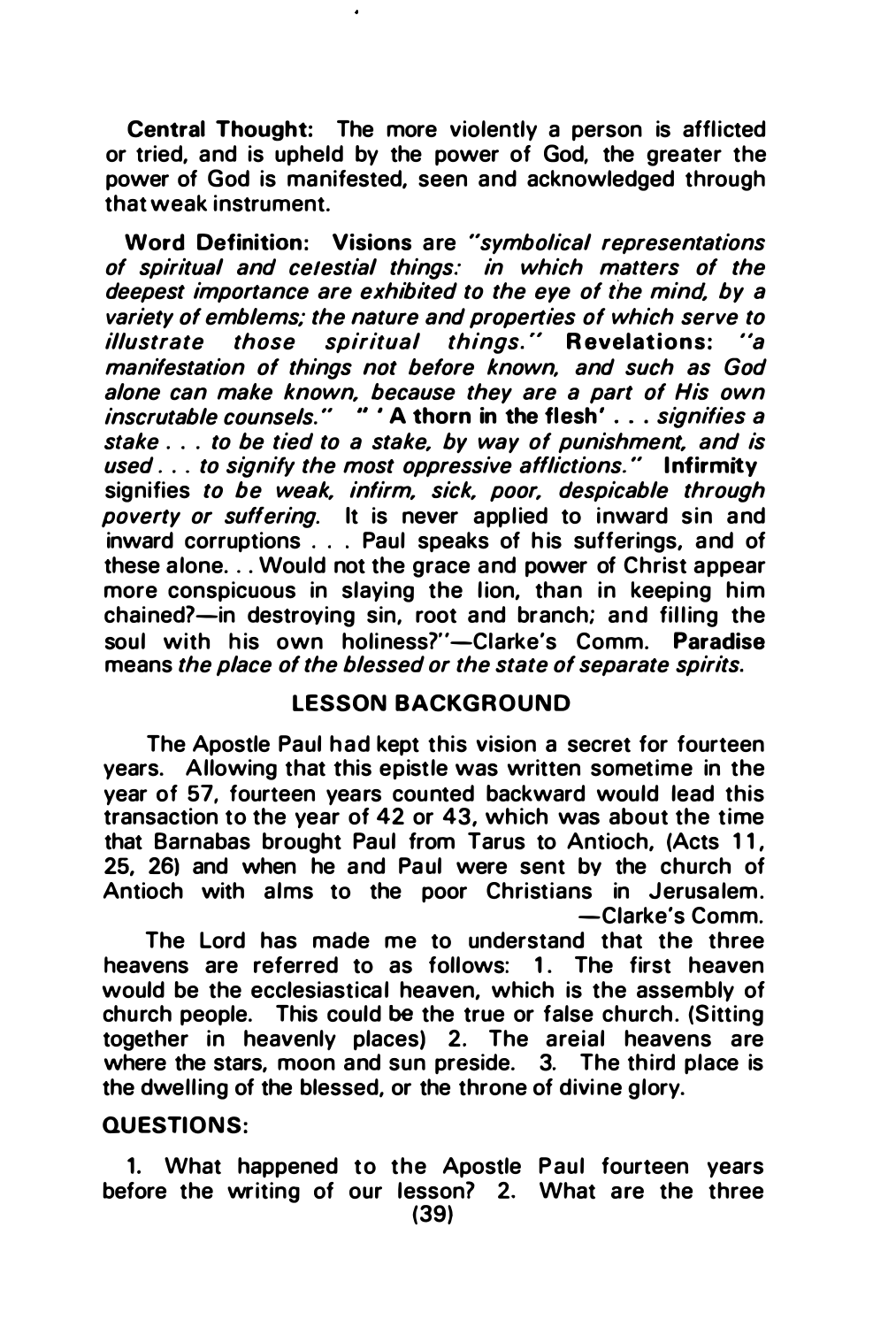heavens? 3. What was the Apostle Paul glorying in?<br>4. What was given to him so he would not be exalted? 4. What was given to him so he would not be exalted?<br>5. How can a person be made perfect in weakness? 5. How can a person be made perfect in weakness?<br>6. Should we be afraid to suffer for Christ since sufficient Should we be afraid to suffer for Christ since sufficient grace has been promised to us?

# ADULTS' AND YOUNG PEOPLE'S COMMENTS

The Apostle Paul guarded against being exalted. He did not want his friends to be overly fond of him, yet he did not want his enemies to hold his gift and calling in contempt. He had the gift of knowing when and what to say and when to refrain. This is a rare gift. The Apostle had much glory and honor. Both Satan and his apostles were very envious of Both Satan and his apostles were very envious of him. Yet Paul was weak and realized it. He knew that all that he was or ever could be would have to be only through the power of God. Therefore he needed God to defend him. It has been said that "grace alone can preserve grace." This is a worthy saying and truth which certainly needs to be remembered. When God gives us a particular blessing, we need another blessing to preserve that blessing. Without this. we would lose our strength and power to hold the first blessing. Therefore we need to continually be in much watching and prayer. We need to always remember that we are very weak within ourselves. The devil is more than a match for us. We are dependent upon the all-sufficient grace of God. We note that God has given the Apostle Paul great revelations and visions which were a great blessing. He needed another blessing of grace to help him stay in contact with God so the power of God would continue to work through him. God gave him a "thorn in the flesh", lest he become exalted. As he bore this "thorn in the flesh," he saw the grace of God working and gloried in his "afflictions" that the power of Christ would ever work. He saw the grace of God as being sufficient for him. Paul knew that the promise of the grace of God would never fail. After seeking for the Lord to remove the "thorn in the flesh" he knew that God would not let him sink beneath it nor would his enemies prevail against him. When Paul was first saved, God told him that he "would shew him how great things he must suffer for my name's sake." Acts 9:16. "Afflictions awaited him in every city."

 $-M.$  Miles

# **FOOD FOR THOUGHT**

In the light of our lesson, we should be able to triumph above every distress, affliction, persecution. infirmity. affliction, persecution, infirmity,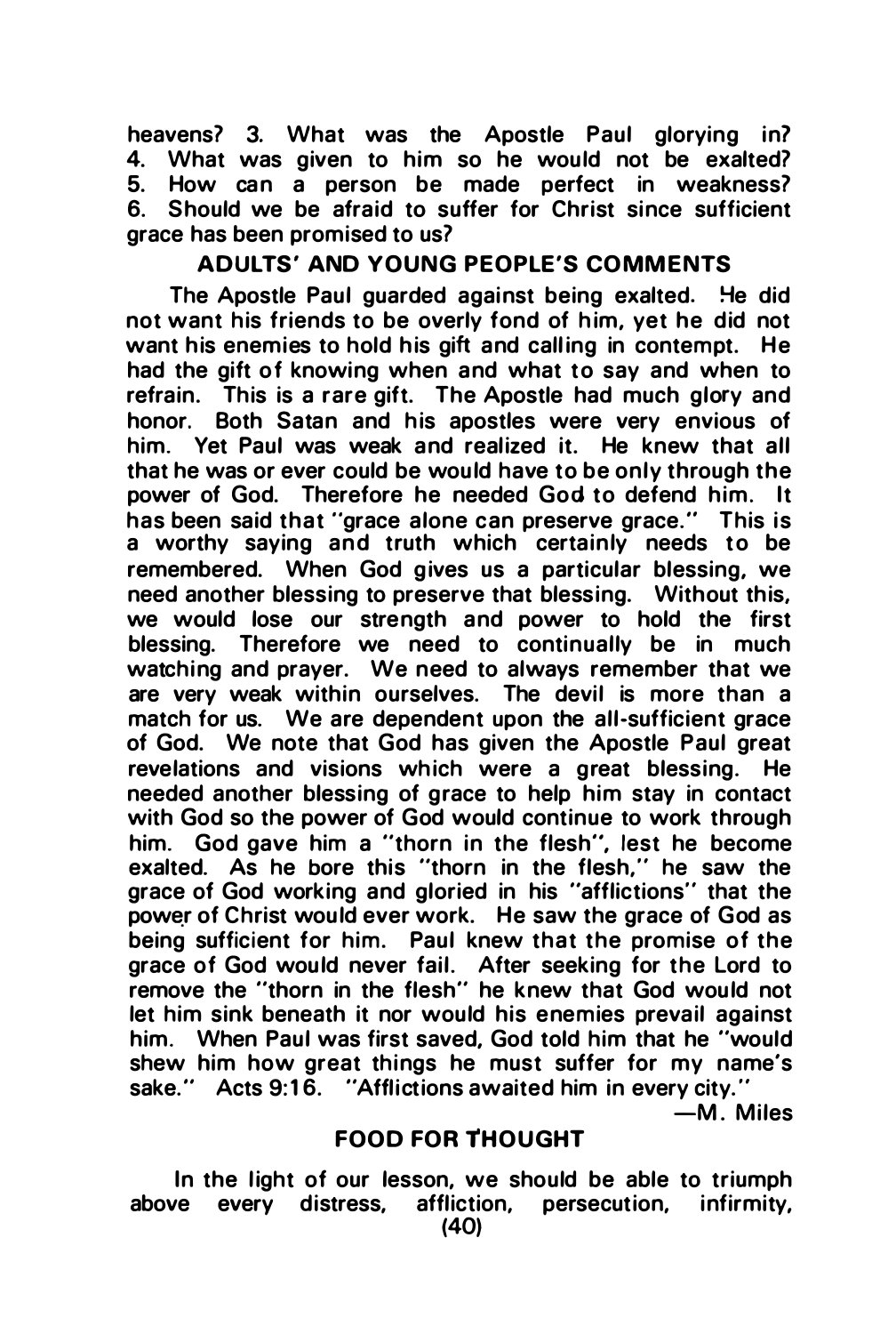reproach, and necessity that we meet in life. When we say, "triumph." we do not necessarily mean to be delivered out of such, but rather to triumph in our souls right in the midst of such adversity. Let us face it-ease and prosperity are dangerous ground for us to tread on, while adversity and hardship are good for us. This should eliminate all murmuring and complaining. When things are seemingly against us, let us believe God and know that these things are working for us and not against us. The Bible is full of such accounts. Jacob said at one time: "All these things are against me." But they proved to be for his good. "Necessities"! These are times of need, when we are short of things that are necessary. It is hard to be out of something or to do without something that we are used to having. But look for the blessing in this trial. Take the right attitude and it will work for your spiritual good. But if you grumble and stew around and think only of your misfortune and need, you will get nowhere spiritually. Take a good look at this and all the other things that Paul learned to glory in, and prepare your heart for these things, also. They will come to all, especially those who are following the Lord. They are sent to help us keep an even balance in the spiritual life. They help us. Too many blessings and not enough trials will tend to make us "topheavy." We might very well forget the source of these blessings. God is too wise to bless more than what is a righteous measure. No man was ever used of God that did not have a worthy share of hardship, sorrow, and adversity. It all goes along with living for God. But there is glory in these things, a glory that is beyond the human and shines in the divine. So may God bless us to see and know the value of these hard battles of life and reap the good for which they are sent our way. -L. Busbee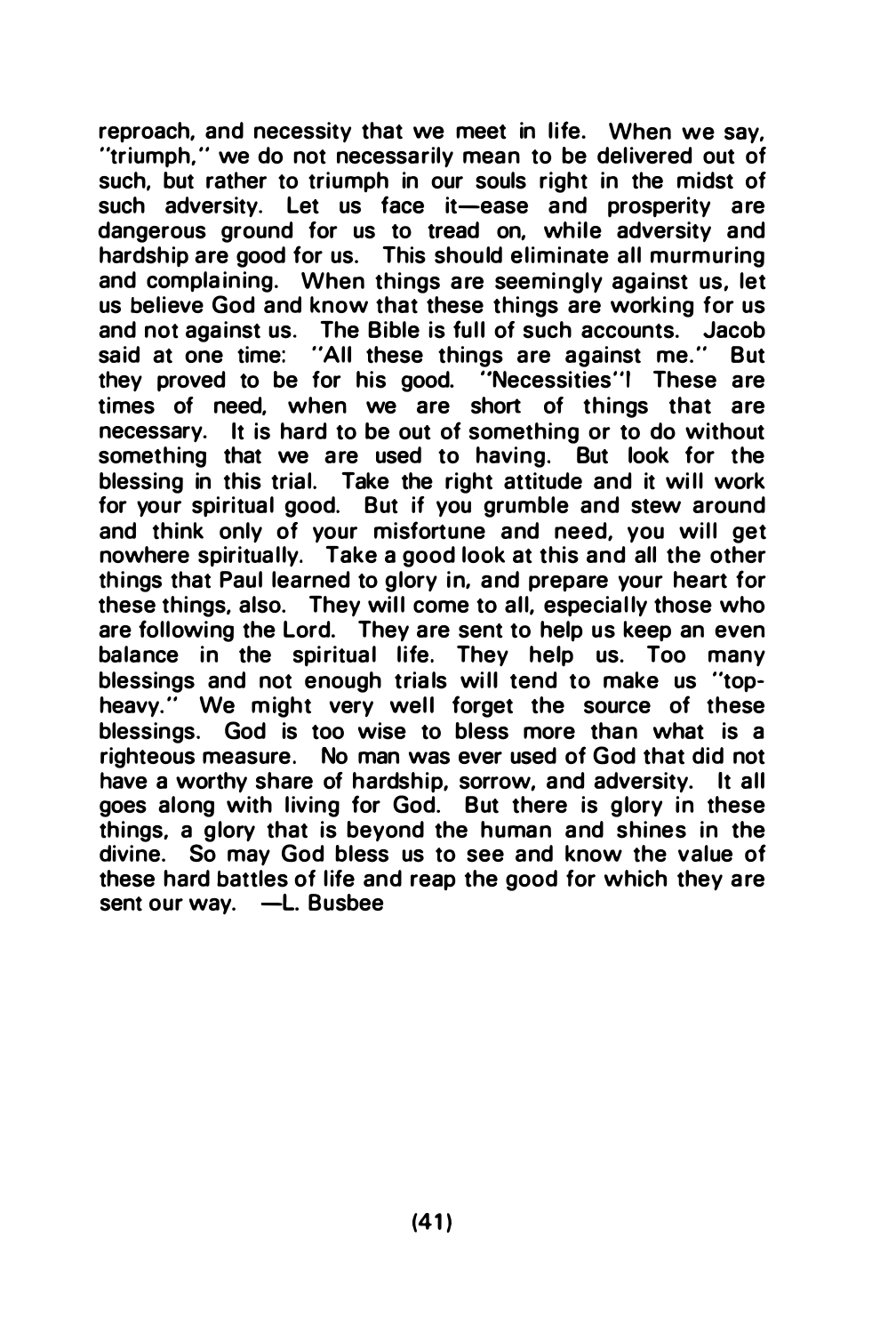# Dec. 14, 1975

#### TO SPEND AND BE SPENT

# II Cor. 1 2: 11-21

II Corinthians 12:11 I am become a fool in glorving: ye have compelled me: for I ought to have been commended of you: for in nothing am I behind the very chiefest apostles, though I be nothing.

12 Truly the signs of an apostle were wrought among you in all patience, in signs, and wonders, and mighty deeds.

13 For what is it wherein ye were inferior to other churches, except it be that I myself was not burdensome to you? forgive me this wrong.

14 Behold, the third time I am ready to come to you; and I will not be burdensome to you; for I seek not your's, but you: for the children ought not to lay up for the parents, but the parents for the children.

15 And I will very gladly spend and be spent for you; though the more abundantly I love you, the less I be loved.

16 But be it so, I did not burden you: nevertheless, being crafty, I caught you with guile.

17 Did I make a gain of you by any of them whom I sent unto you?

18 I desired Titus, and with him I sent a brother. Did Titus make a gain of you? walked we not in the same spirit? walked we not in the same steps?

19 Again, think ye that we excuse ourselves unto you? we speak before God in Christ: but we do all things, dearly beloved, for your edifying.

20 For I fear, lest, when I come, I shall not find you such as I would, and that I shall be found unto you such as ye would not: lest there be debates, envyings, wraths, strifes, backbitings, whisperings, swellings, tumults:

21 And lest, when I come again, my God will humble me among you, and that I shall bewail many which have sinned already, and have not repented of the uncleanness and fornication and lasciviousness which they have committed.

Memory Verse: . . . Remember the words of the Lord Jesus, how he said, It is more blessed to give than to receive. Acts 20:35b.

Central Thought: The spreading of the gospel and doing good should be our main purpose in life, even if it takes much strength, time or money.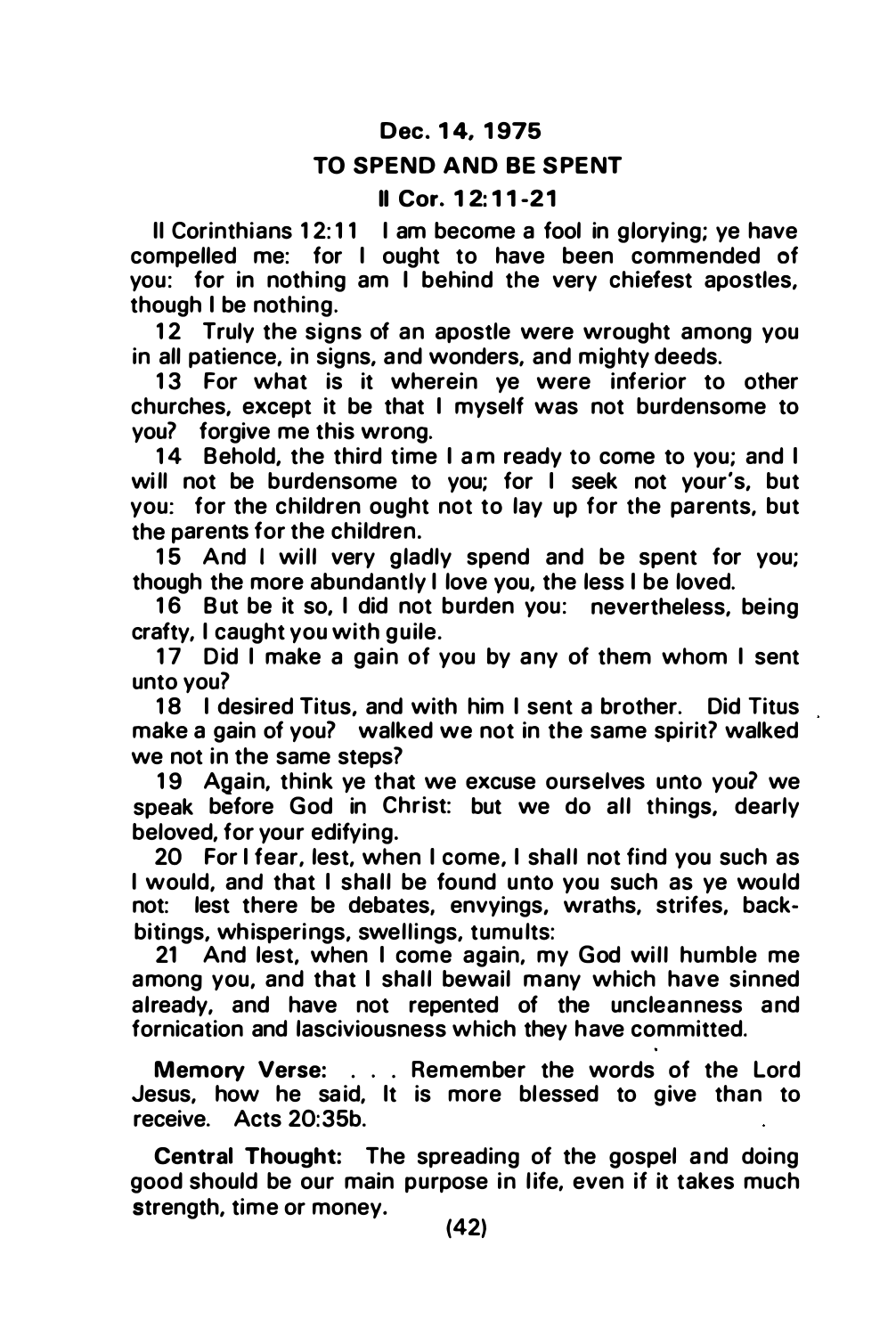Word Definition: Compelled means obliged.

# LESSON BACKGROUND

It seems that the Apostle Paul had been falsely accused so much that he had to vindicate his ministry and he had to speak of himself although he did not like to do this. It appeared like boasting which always comes from an empty, foolish mind. Paul was always apologizing for telling about what God had taken him through or how God had worked through his ministry, yet he felt it was necessary and begged them to understand and admitted that he was a fool for glorying and admitted that he was nothing.

"Many persons suppose that the words, 'being crafty, I caught you with guile' are the words of the apostle, and not of his slanderers; and therefore have concluded that it is lawful to use guile, deceit, etc., in order to serve a good religious purpose. This doctrine is abominable; and the words are most evidently those of the apostle's detractors, against which he defends his conduct in the two following verses.  $-17$  and 18. -Clarke's Comm. Paul did not send Titus and the other brother (chap. 8:6,18) to get anything from them for himself or they did not take anything from them. He had been falsely accused and was trying to clear up that accusation so they would accept his letter as from God and profit by it.  $-M$ . Miles

# QUESTIONS:

1. Why did the Apostle Paul have to glory in his work for God? 2. What did Paul ask their forgiveness for?-and why? 3. How did Paul feel toward them? 4. Are we stewards of the money that comes to us, and are we to leave it to children to squander? 5. Why did Paul send Titus to them and why did he show such love to them? 6. What was the Apostle afraid he would find when he came to see them?

# ADULTS' AND YOUNG PEOPLE'S COMMENTS

Let us get into the spirit of this portion of the letter that the Apostle Paul has written to the Corinthians. They had some among them who had lived wickedly. It seems that those illdisciplined few were allowed to go on without being restrained. On a whole, the congregation was made up of those who had virtues and vices. This surely was not a model for a Christian church. Those who criticised the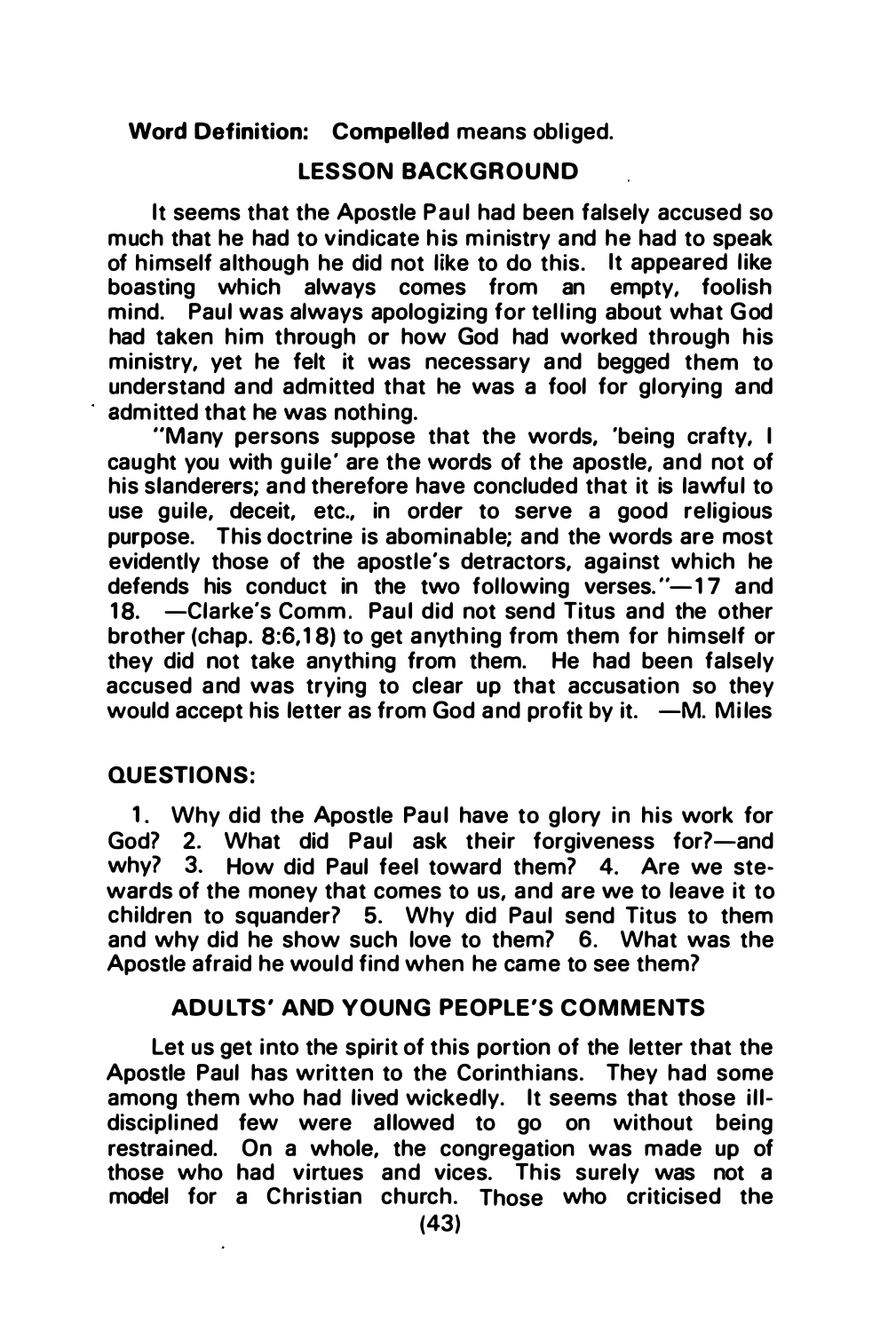Apostle were being listened to and their influence was being felt by him and those who were otherwise living a godly life. This brought sorrow to Paul. He felt like a father to them. He did not seek money from them. even though it was their duty to have supported him as the other churches had done. He did not require it of them although he asked them to forgive him of this wrong. They had missed a blessing which he had denied them. He wanted to visit them sometime but still he did not want to be burdensome to them. He did not seek their property but he sought their souls for God. He wanted their salvation more than anything else. He had told them in I Cor. 4:15, "For though ye have ten thousand instructors in Christ. yet have ye not many fathers: for in Christ Jesus I have begotten you through the gospel." Even though they had not supplied his needs, as a child does not his parents, yet he was deeply interested in their souls. He acted toward them as a father does for his own children. His love was great toward them. He would act toward them as a father does toward his disobedient children. The parable of the prodigal son brings out his feelings. Perhaps Paul thought of the one lost sheep and the ninety-nine and the shepherd's feelings toward it. Whatever Paul had written or whatever he did, it was done for their best spiritual interest.

It is the duty of parents to see that their children are equipped to earn their bread when they leave the home, but to lay up money for them to squander is not the thought in our lesson. When a child of God has helped the poor, the heathen in the regions beyond, and helped spread the gospel, then if something is left, it should go to them. Anything that is saved from not helping the poor and spreading the gospel, by the parents, will be made a curse by God and not a blessing to the children. We are stewards of the money that passes through our hands and are accountable to God for it.

-M. Miles

# FOOD FOR THOUGHT

As the Preacher in Ecclesiastes often said, "This is also vanity," in his many observations of things done under the sun so we see also vanity exemplified in our lesson. Paul was glad to spend and to be spent, but it seemed that the more he loved, the less he was loved. As the old saying goes, "Some are willing to carry the load and others are willing to let them do it." But there is a God that is watching and weighing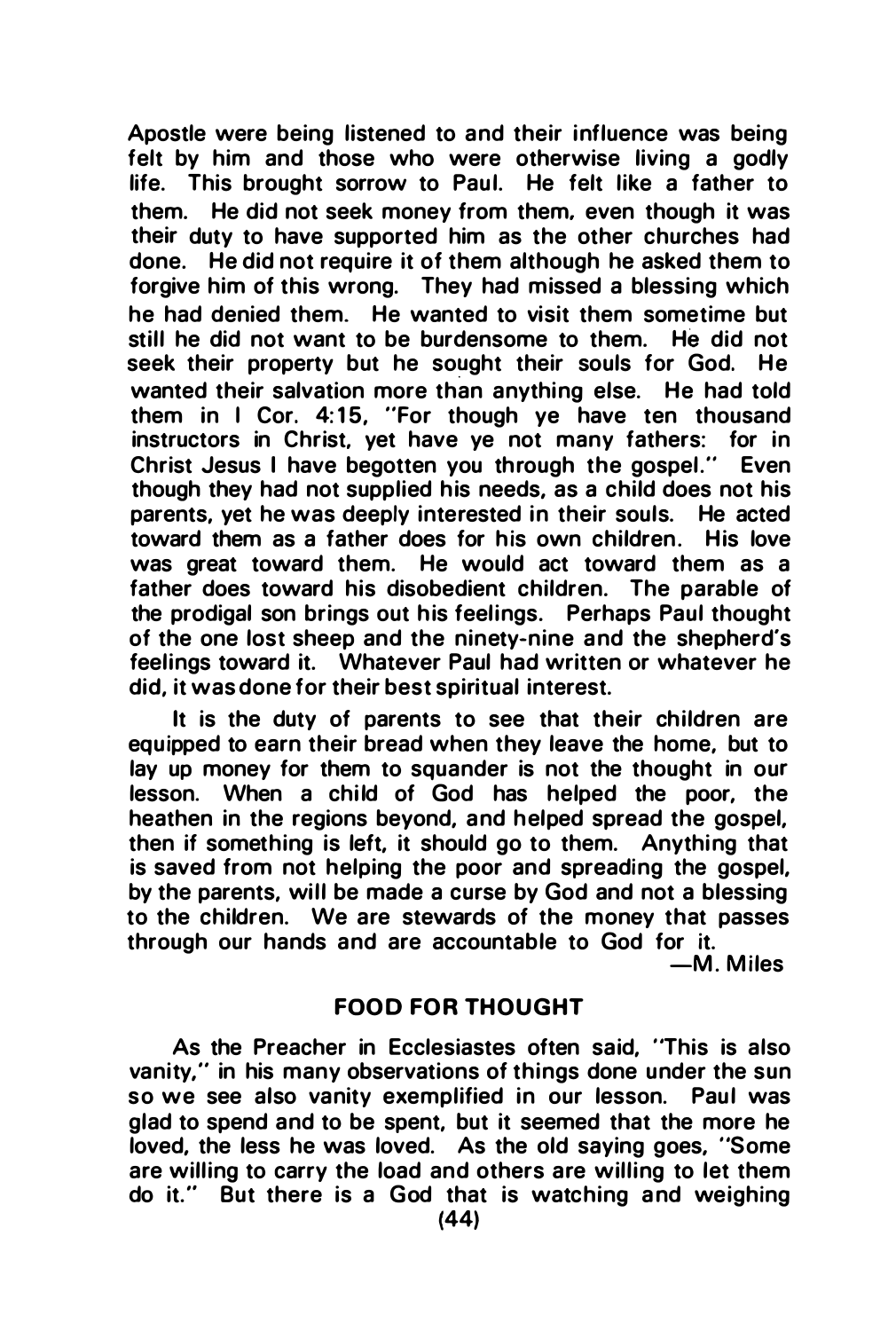everything. Oh, how the true saints who seek to be humble, meek, and patient in spirit, have to suffer at the hands of those who never seem to realize the anguish that they cause. It seems rather strange that Paul would have to write, as he did in our lesson, to people who are supposed to be Christians. But so it is. As one brother minister put it, "That is just how much devil there is in the world." This brother has also passed from this life, weary and worn from the burden that he carried for the welfare of men and women's souls. Another servant of God suffered much from those who did not appreciate him while living. And it was said that those very people came and wept over his casket. This is vanity and an evil disease. How diligent should we be to appreciate and esteem the love and labour of those who seek our eternal good. How careful we should be with words of criticism that can be so easily said behind one another's backs! There is someone listeningl Should we not rather give the roses while our brethren yet live, and comfort them with some words fitly spoken? Let us ask ourselves the question: "Am I part of the problem or part of the solution?" "Do I seek for peace and pursue it with my brother and my fellow man?" Just think how much Paul suffered for the gospel and remember that most of his suffering was from the hand of those whom he sought to be a blessing to. Let us take heed that we do not fall into this number. -Leslie Busbee

#### GOD IS DIFFERENT

Men love position; God loves self-denial. Men love display; God loves meekness. Men love revenge; God loves forgiveness. Men love to command; God loves to serve. Men love to out-wit and concea I; God loves to make plain. What we give, He takes; What He takes, He cleanses; What He cleanses, He fills;

And what He fills, He uses.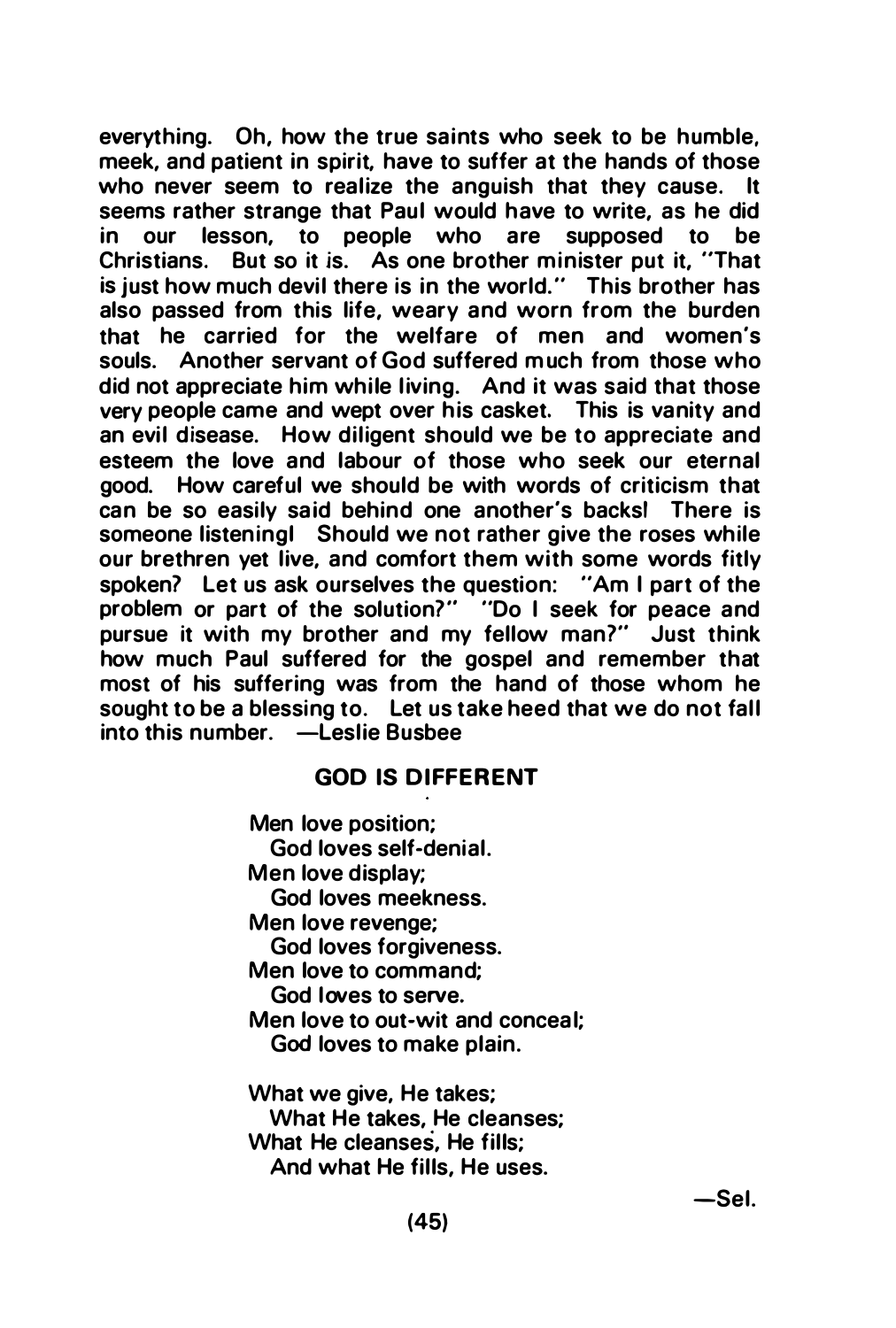# Dec. 21, 1975

# **CHRIST THE SAVIOUR IS BORN**

# lsa. 7: 1 4; 11: 1 -2; Psa. 89:27.29; M icah 5:2; Luke 2 :4,7-14

Isa. 7:14 Therefore the Lord himself shall give you a sign; Behold, a virgin shall conceive, and bear a son, and shall call his name Immanuel.

Isa. 11:1 And there shall come forth a rod out of the stem of Jesse, and a Branch shall grow out of his roots:

2 And the spirit of the Lord shall rest upon him, the spirit of wisdom and understanding, the spirit of counsel and might, the spirit of knowledge and of the fear of the Lord.

Psa. 89:27 Also I will make him my firstborn, higher than the kings of the earth.

29 His seed also will I make to endure for ever, and his throne as the days of heaven.

Micah 5:2 But thou, Bethlehem Ephratah, though thou be little among the thousands of Judah, yet out of thee shall he come forth unto me that is to be ruler in Israel; whose goings forth have been from of old, from everlasting.

Luke 2:4 And Joseph also went up from Galilee, out of the city of Nazareth, into Judea, unto the city of David, which is called Bethlehem; (because he was of the house and lineage of David:)

7 And she brought forth her firstborn son, and wrapped him in swaddling clothes, and laid him in a manger; because there was no room for them in the inn.

8 And there were in the same country shepherds abiding in the field, keeping watch over their flock by night.

9 And, lo, the angel of the Lord came upon them, and the glory of the Lord shone round about them: and they were sore afraid.

10 And the angel said unto them, Fear not: for, behold, I bring you good tidings of great joy, which shall be to all people.

11 For unto you is born this day in the city of David a Saviour, which is Christ the Lord.

12 And this shall be a sign unto you; Ye shall find the babe wrapped in swaddling clothes, lying in a manger.

13 And suddenly there was with the angel a multitude of the heavenly host praising God, and saying,

14 Glory to God in the highest, and on earth peace, good will toward men.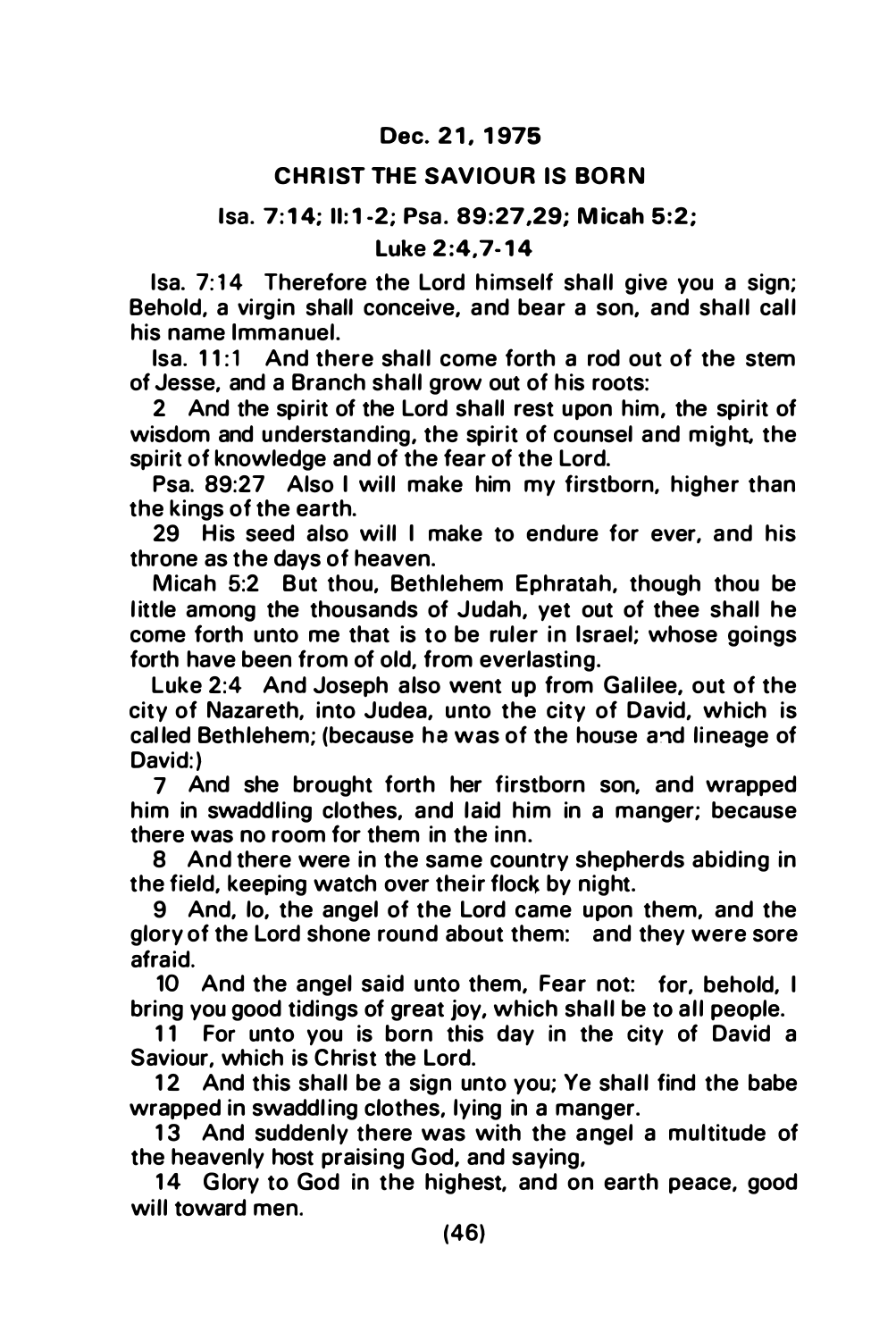Memory Verse: A light (Jesus) to lighten the Gentiles, and the glory of thy people Israel. Luke 2:32.

Central Thought: Jesus came just as the prophets prophesied that He would come. He will come again as our judge.

Word Definitions: Swaddling clothes were formerly the long, narrow bands of cloth wrapped around a new-born baby. Immanuel means, ''The strong God with us," or "God with us."

# LESSON BACKGROUND

We have used some of the words of the prophets who prophesied of the coming of Jesus and even told where He was to be born. We read about the wise men asking where the new king was born, whose star they saw. The scribes and chief priests of that day said that it was written by the prophet that He was to be born in Bethlehem. They had read it in Micah, which is a part of our lesson today. Oh, the Bible is a wonderful book and we need to regard it as such. We need to search its pages and measure our life by it. We will be judged by what is written in it on that great judgment day.

We read that Jesus was to come from the "stem of Jesse". Jesse was the father of David. "Of this man's seed hath God according to his promise raised unto Israel a Saviour, Jesus." Acts 1 3:23. So Jesus was born to Mary, the virgin, who was a descendent of David.  $-M$ . Miles

# QUESTIONS:

1. What is the miracle in the birth of Jesus Christ? 2. Did the prophecy of the old prophets come true and will the Bible continue to be fulfilled? 3. How will Christ's seed endure forever? (Read Gal. 3:16,29). 4. How was Christ from the stem of Jesse? 5. What kind of men do you think the shepherds were? 6. What joy do we receive from the knowledge of Christ' birth?

### ADULTS' AND YOUNG PEOPLE'S COMMENTS

 $\lambda$ 

What a glorious thought that God would condescend to let His Son take upon Him the human body and live among men on this earth! The union of the divine and the human flesh is termed a sign or miracle. Jesus had great power. The Revelator rejoiced when he saw that Jesus was able to "open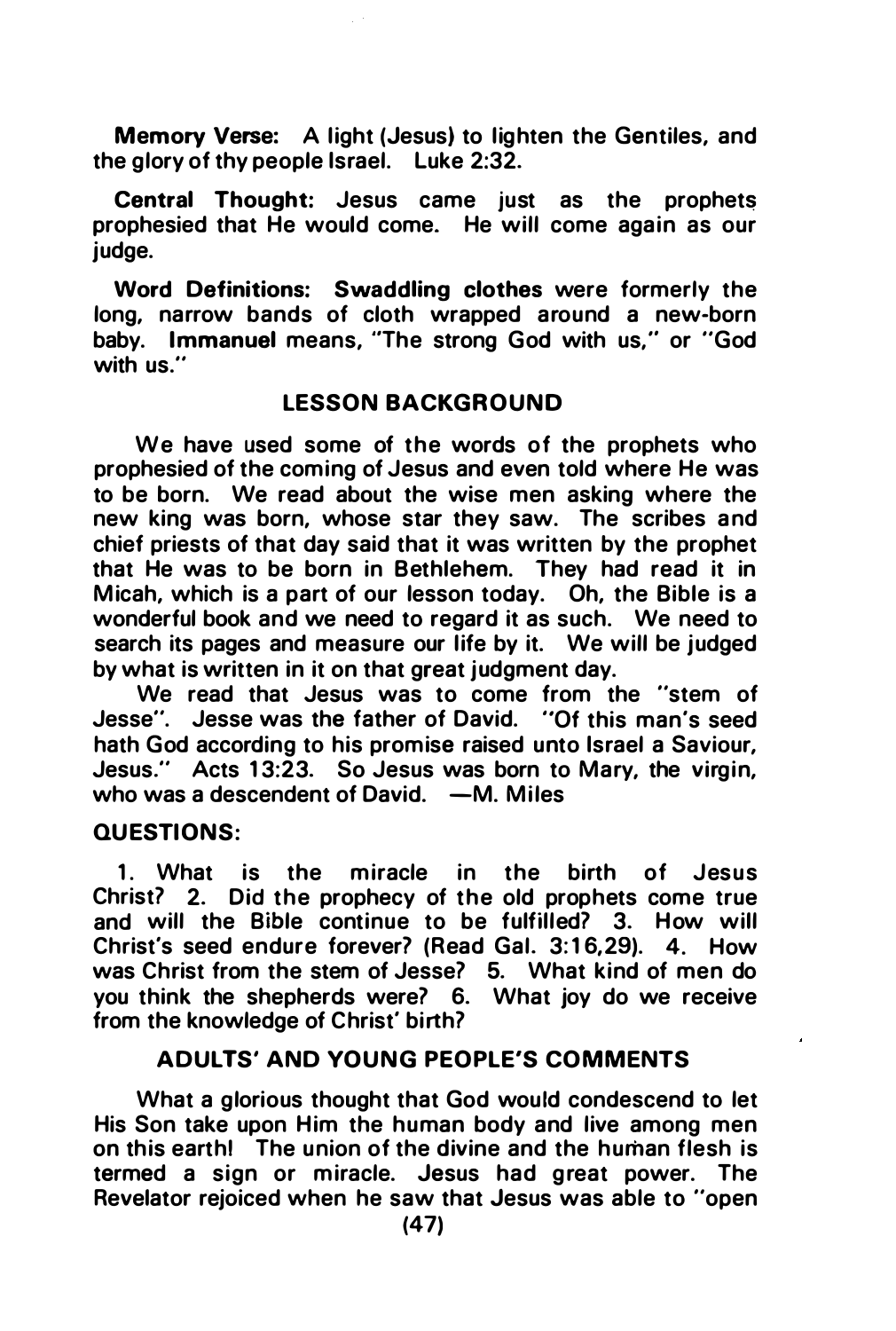and to read the book ... and to loose the seals." "Behold, the Lion of the tribe of Judah, the Root of David, hath prevailed to open the book.. . Rev. 5:2-5. Jesus brought salvation to mankind. But many, in His day, were not ready or willing to accept Him. They were so bogged down in sacrifices, rites and ceremonies that they were not in a condition to receive Him. Thank God, there were a few who dimly had a vision of the coming of Christ Jesus, who would be the perfect sacrifice. They were looking for Him. The shepherds, no doubt, were looking and waiting for His coming. They were the ones to whom the angels could break the glad news. They believed the message and went to worship the Saviour. There were others who were ready to accept Him. Anna, the prophetess in the temple, and Simon were ready to accept Jesus. Simon said, "Let thy servant depart in peace, ... mine eyes have seen thy salvation."

Today, many are so busy in the cares of this life and are being carried down the stream of time so fast by the tide of worldly pleasure that they do not see the love of God. or the Saviour who died for their sins. Their life will end and they will not have seen the salvation of the Lord. Oh, how sadl

We who have tasted and found that the Lord is good rejoice today that the Saviour was born. Without a birth there could have been no death and resurrection. Through Christ we can find peace to our souls and a life beyond the grave, in heaven.  $-M$ . Miles

#### FOOD FOR THOUGHT

Jesus, the Saviour of men, was born in Bethlehem, called out of Egypt, and came forth from Nazareth of Galilee. Each one of these areas of his earthly dwelling was mentioned aforetime in holy prophecy. And for each one of these places. there was involved great reproach and peril. Thus the Saviour springs as a root out of dry ground. as was prophesied. Mary was great with child when they made the long, difficult trip to Bethlehem. She also found no convenient place to bring her first born child unto, but had to be content to lay his sweet little head in a manger. Here was reproach and dishonor, but it was to this place the lowly shepherds were directed by the angel who was sent from God to herald the glad news of the Saviour, which was Christ the Lord. Doubtless. Satan was on hand to present his discouraging thoughts ere the shepherds came with rejoicing to find them. But Mary had much to ponder about in her heart.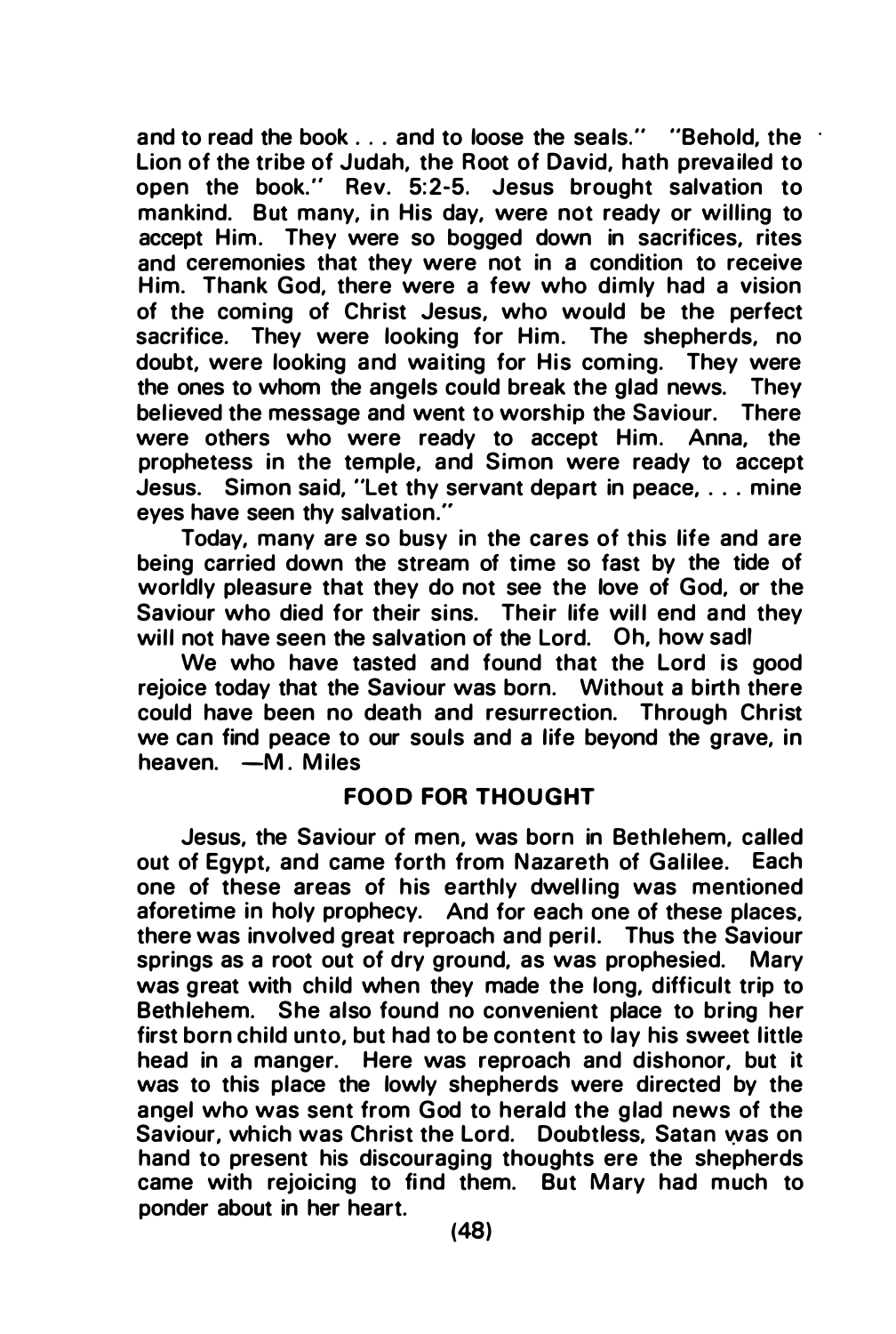Warned by the angel to flee to Egypt, in order to escape the sword of Herod, the holy family went into exile. After a sojourn in that far off land where Israel had at one time been evilly treated, Joseph was called of God out of Egypt, and returned to Israel where he followed the Lord's directions and journeyed on north of Jerusalem and settled in Galilee. Here was reproach and dishonor, for that area of the country was thickly populated by many who were heathen and in darkness concerning the ways of the Lord. But the light shone in that dark place as God desires it to shine in this world today. "Among whom ye shine as lights in the world" said Paul to the Phillipians. Many times the Lord leads his children into places such as this-places the flesh wouldn't choose. But this is only an opportunity for God to show his works in us, and it is for us to be faithful to him and let our light shine.

### THE GREAT GIFT

The first great Gift to man Was hung upon a Tree. It was not by a fireside, Where only those could see Who near of kin or friendship were, And gifts exchanged would be; But out upon a mountainside For all the world to see.

He gave His all, His life, His blood, That men redeemed might be. Then what can man give in exchange For love so boundless, free? The debt of sin, He paid it all, Nought in ourselves have we. Nothing to bring unto our KING, MAKER, REDEEMER, He.

Men of every race, and clime Have come and looked, and lived And cried out for forgiveness And had their souls made free. This glorious Gift of peace That floods one's life with joy, 'Tis God's greatest Gift to man, And was hung, for you and me.  $-$ Sel. (49)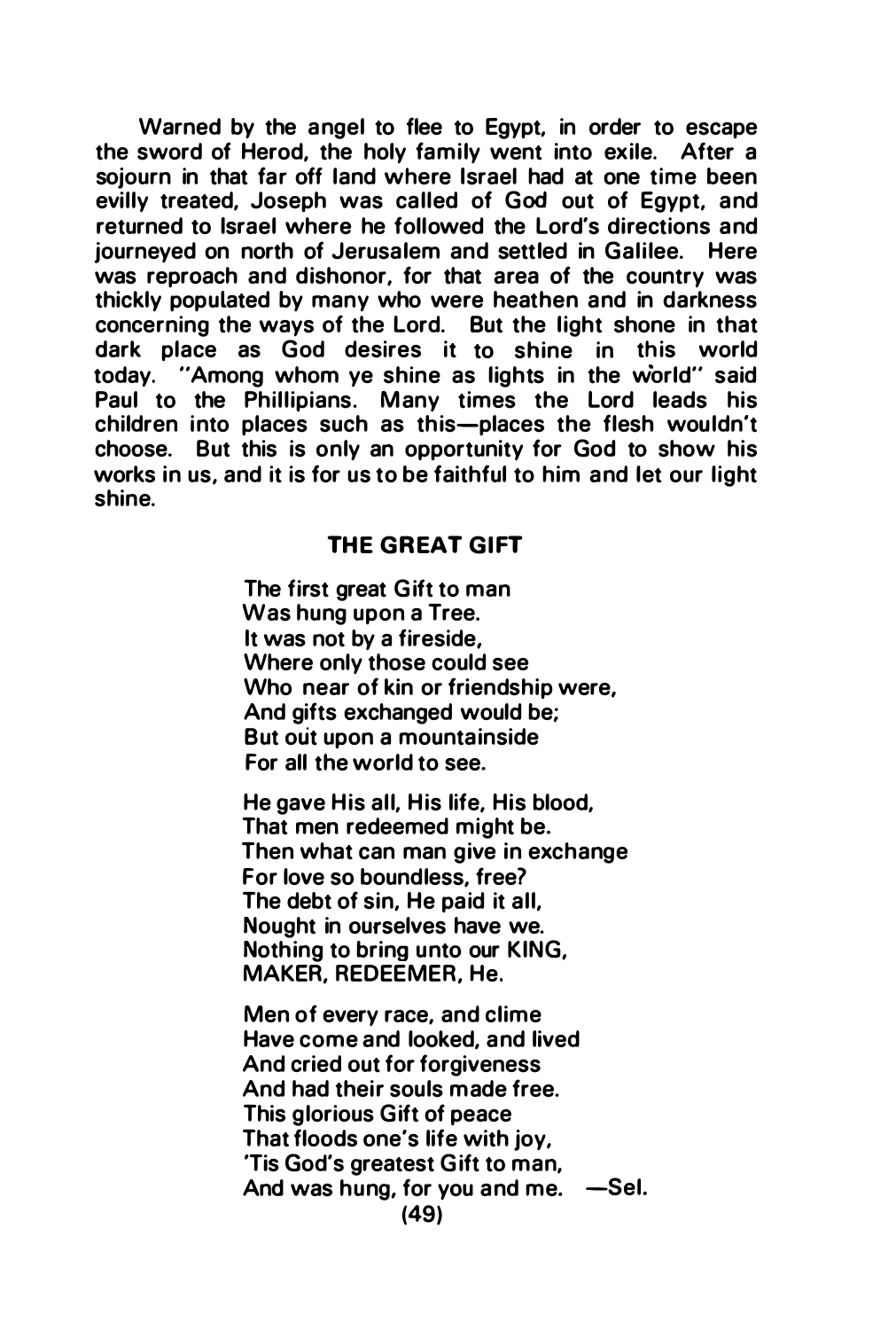#### Dec. 28, 1975

### PROVING OURSELVES LEST WE BE REPROBATES

### II Cor. 1 3:1- 14

II Cor. 13:1 This is the third time I am coming to you. In the mouth of two or three witnesses shall every word be established.

2 I told you before, and foretell you, as if I were present, the second time; and being absent now I write to them which heretofore have sinned, and to all others, that, if I come again, I will not spare:

3 Since ye seek a proof of Christ speaking in me, which to you-ward is not weak, but is mighty in you.

4 For though he was crucified through weakness, yet he liveth by the power of God. For we also are weak in him, but we shall live with him by the power of God toward you.

5 Examine yourselves, whether ye be in the faith; prove your own selves. Know ye not your own selves, how that Jesus Christ is in you, except ye be reprobates?

6 But I trust that ye shall know that we are not reprobates.

7 Now I pray to God that ye do no evil; not that we should appear approved, but that ye should do that which is honest, though we be as reprobates.

8 For we can do nothing against the truth, but for the truth.

9 For we are glad, when we are weak, and ye are strong: and this also we wish, even your perfection.

10 Therefore I write these things being absent, lest being present I should use sharpness, according to the power which the Lord hath given me to edification, and not to destruction.

11 Finally, brethren, farewell. Be perfect, be of good comfort, be of one mind, live in peace; and the God of love and peace shall be with you.

12 Greet one another with an holy kiss.

13 All the saints salute you.

14 The grace of the Lord Jesus Christ and the love of God, and the communion of the Holy Ghost, be with you all. Amen.

Memory Verse: Examine yourselves, whether ye be in the faith; prove your own selves. . . 2 Cor. 13:5a

Central Thought: We can know if we have passed from "death to life." We need not be reprobates.

Word Definition: Reprobate means "depraved;<br>norincipled: rejected by God: a depraved. corrunt unprincipled; rejected by God; a depraved, corrupt (50)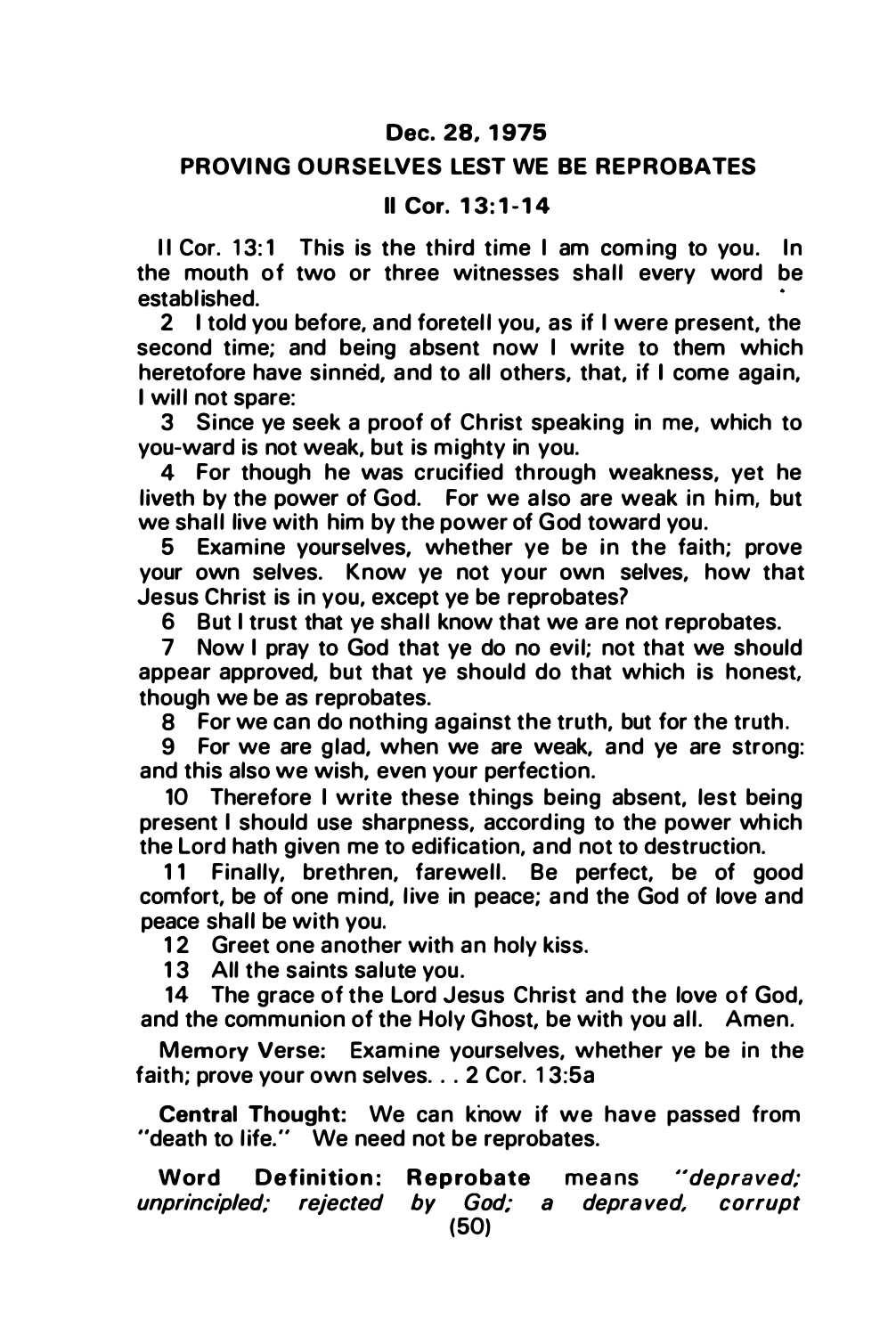person." Examine means "to look at or into critically or methodically to find out the facts; investigate; inspect: to  $test.$  "  $-Web.$  Dic.

# **LESSON BACKGROUND**

The first verse of our lesson is a little difficult to understand in connection with the second one. Clarke's Commentary explains it thus: "The first com ing of the apostle to Corinth, was when he personally visited them and there founded the Christian church. By his second coming we are to understand his first epistle to them: and, by his being now ready to come to them the third time, we are to understand this second epistle, which he was going to send them. These were the two witnesses, and the apostle the third, which he gave to the Corinthians concerning the truth of his own ministry, or the falsity of the ministry of the pretended apostle."

The proof of Christ in them was that, through the gospel that Paul preached, they were converted. God had given the Apostle Paul power with God and the Corinthians recognized it. Though it appeared to be weakness for Christ to be crucified, yet through his own weakness he now lives by the power of God and all things are subject to Him.

"All saints" referred to the Christians at Macedonia or Philippi from which he wrote. "In the primitive church, a saint and a Christian were the same thing; for the Christian religion calls everyone to be holy."  $-M$ . Miles

# QUESTIONS:

1. How would the Corinthians being saved through the preaching of Paul prove that Christ was mighty in<br>Paul? 2. Discuss the nower and weakness of Discuss the power and weakness of Christ. 3. How can we examine and prove ourselves to see if we are reprobates or not? 4. Are we to examine others? 5. Even though some called Paul a reprobate, how did he want them to live? 6. What were Paul's final instructions to the Corinthians?

# ADULTS ' AND YOUNG PEOPLE'S COMMENTS

Examine yourself, our lesson tells us. It didn't say for us to examine someone else. How often that is the case and we leave the examining of ourself to go. Not only are we to examine ourself, but we are to prove ourself. Watch how you act in times of trouble or distress. How do you act when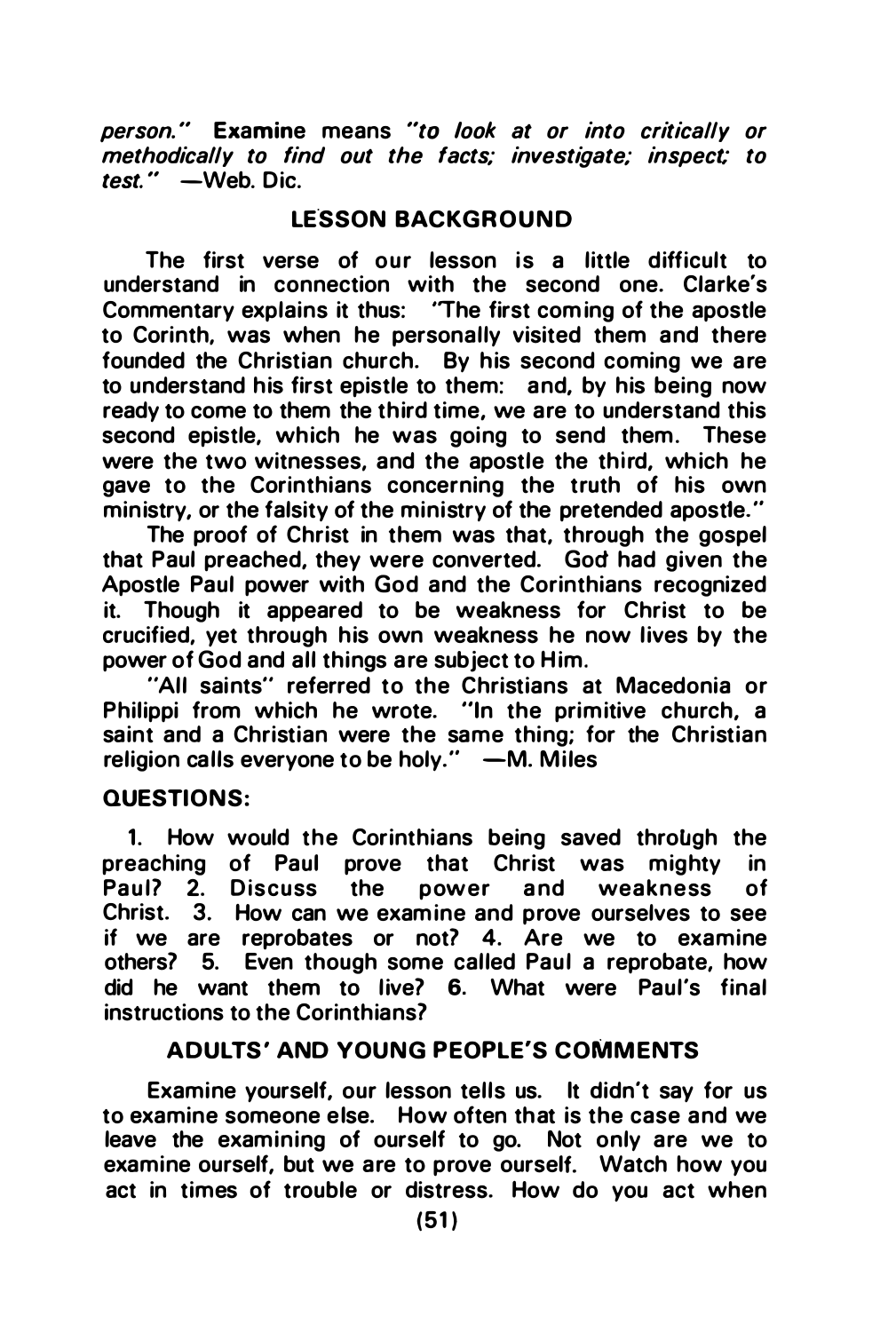others talk about you or cast your name out as evil? Jesus spoke to the Pharisees and told them that they were careful to pay tithes of mint etc., but that they had omitted the "weightier matters of the law," which were "judgment, mercy, and faith." Matt. 23:23. They were careful to pick mint and be sure that they gave the tenth sprig, but they were not careful to "judge righteous judgment." John 7:24. Some say that the Bible says, "by their fruits ye shall know them." This is true, but many do not judge "righteous judgment" when they inspect another person. We need to be careful about being fruit inspectors. We need to see that we have mercy and faith. We need to do as our lesson says for us to do-"examine ourselves." Many judge from the appearance, and that is not righteous judgment.

We can know if we are the Lord's. His Spirit bears witness with our spirit that we have passed from death to life. (Read Rom. 8:14-17) If Christ dwells in us, we are not reprobates, but have the power of Christ working within us. We can't mix the worldly spirit with the Spirit of Christ. We must reject worldiness and cling to the true spirit of Christ to be acceptable in the sight of the Lord. We can't mix truth with error. We are under the influence of the spirit of Satan or the Spirit of the Lord. Praise God! We can know if we are the Lord's and if we measure our lives to the Word of God, we belong to Him.  $-M$ . Miles

# FOOD FOR THOUGHT

Paul spoke in Romans 1:28 about those who did not like to retain God in their knowledge and how that, for this cause, God gave them over to a reprobate mind to do those things which are not convenient. A reprobate mind is a mind that is void of true and righteous judgment. A reprobate mind will allow a person to do and say things which are not convenient, that is, things that are not becoming or fitting or proper. It is very evident according to the holy scriptures that God has and will give people over to a reprobate mind. In Acts  $7:42$ , Stephen told how that God turned and gave the house of Israel up to worship the host of heaven, when they rebelled against his servant, Moses. Paul, in II Thess. 2:11, tells about those who do not receive a love for the truth that they might be saved, and how God sends them strong delusion, that they should believe a lie and be damned. These are serious thoughts. A reprobate mind thinks and feels that it is right. It is unconscious of its true condition. The individual's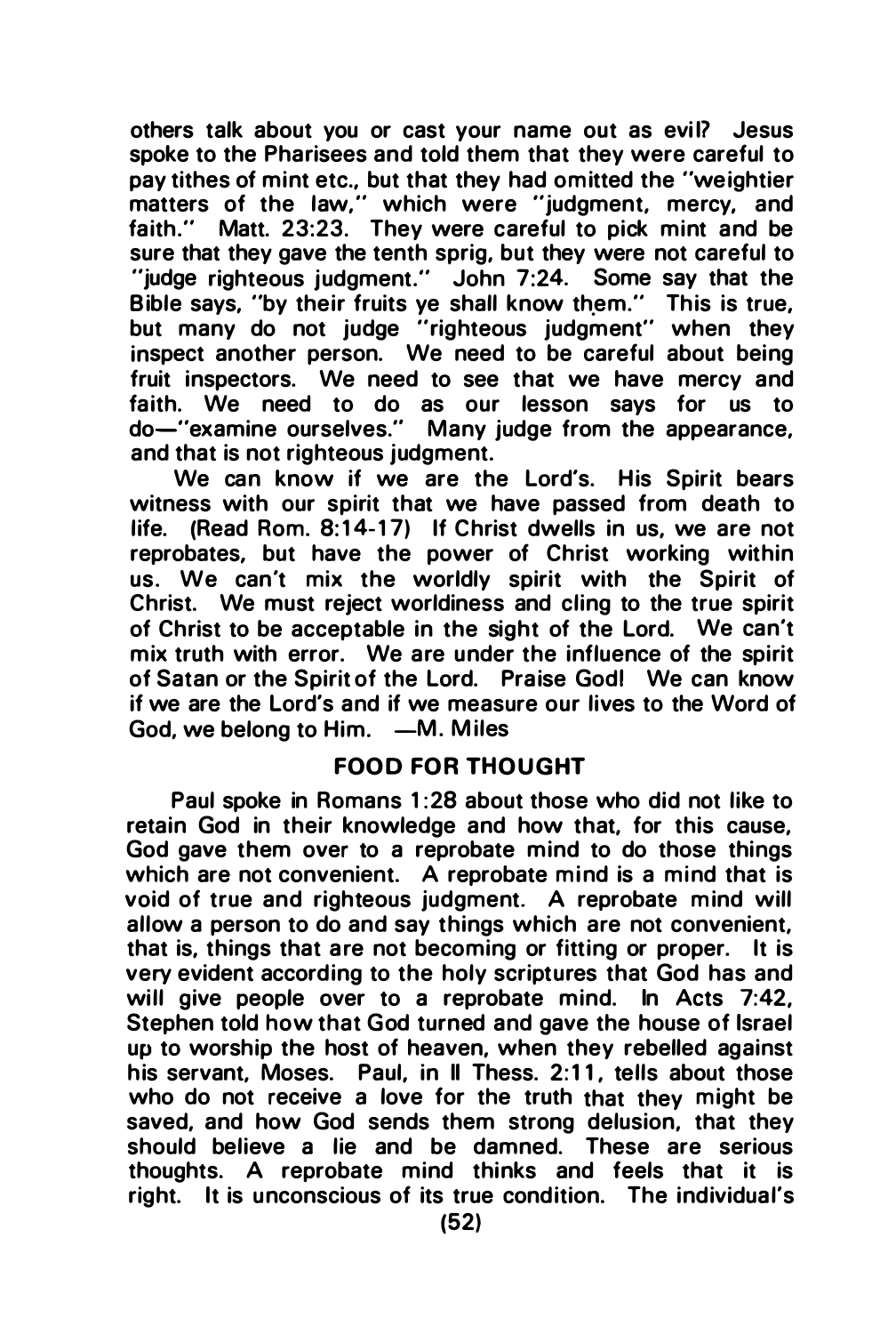eyes have been made blind and his heart has been hardened. The Bible warns us about these things. How careful and prayerful we ought to be in everything. The atmosphere of the realm of man is charged and peopled with evil, seducing and deceiving spirits. They fly about like vultures ready to light in and devour souls who reject the light and knowledge of God. There is but one way to escape and survive this awful peril that has come with these last days, and that darkens around us. Keep humble and draw close to God. Keep a watch against the inroads of Satan through the lusts of the flesh. It is people who have pleasure in unrighteousness, who pet and harbor sin and wrong, who will not depart from evil and do good, that fall prey to the deceptions of the devil. Rejecting the truth and not walking in the light will condition us for a reprobate mind. May we take diligent heed. -Leslie Busbee

# MARY SLESSOR OF CALABAR

From early girlhood Mary Slessor of Scotland had dreamed of being a missionary to Africa. During her early life she helped her widowed mother support the family, but while toiling in the mills, she planned for the day when she would carry the Gospel to the lost in West Africa.

The time came when she exchanged the cold grey skies of her native land for the warm tropical breezes of Africa and she began to learn of the awful conditions of the heathen-their sin and ignorance, their superstitution and degradation.

She knew the Gospel was the only power on earth to turn them from their degrading practices—and she made up her mind to do all in her power to help them.

There was one custom that grieved her-and that was against twins born in the home. Twins were not allowed to live, but were stuffed into containers and thrown into the bush to be eaten by wild beasts. The mother was also driven into the wilds and left to starve or to be eaten by wild animals because her body was supposed to be inhabited by evil spirits.

#### Devotion To Christ

Purity was unknown among them in those days and only the love of God in her heart could cause a girl, who had been brought up as had Mary Slessor, to live under such conditions.

But Mary did it for Jesus' sake and for the sake of the souls He had died to redeem, and so great was her devotion to Christ and to the people that she soon won the hearts of all and became a lmost supreme among them.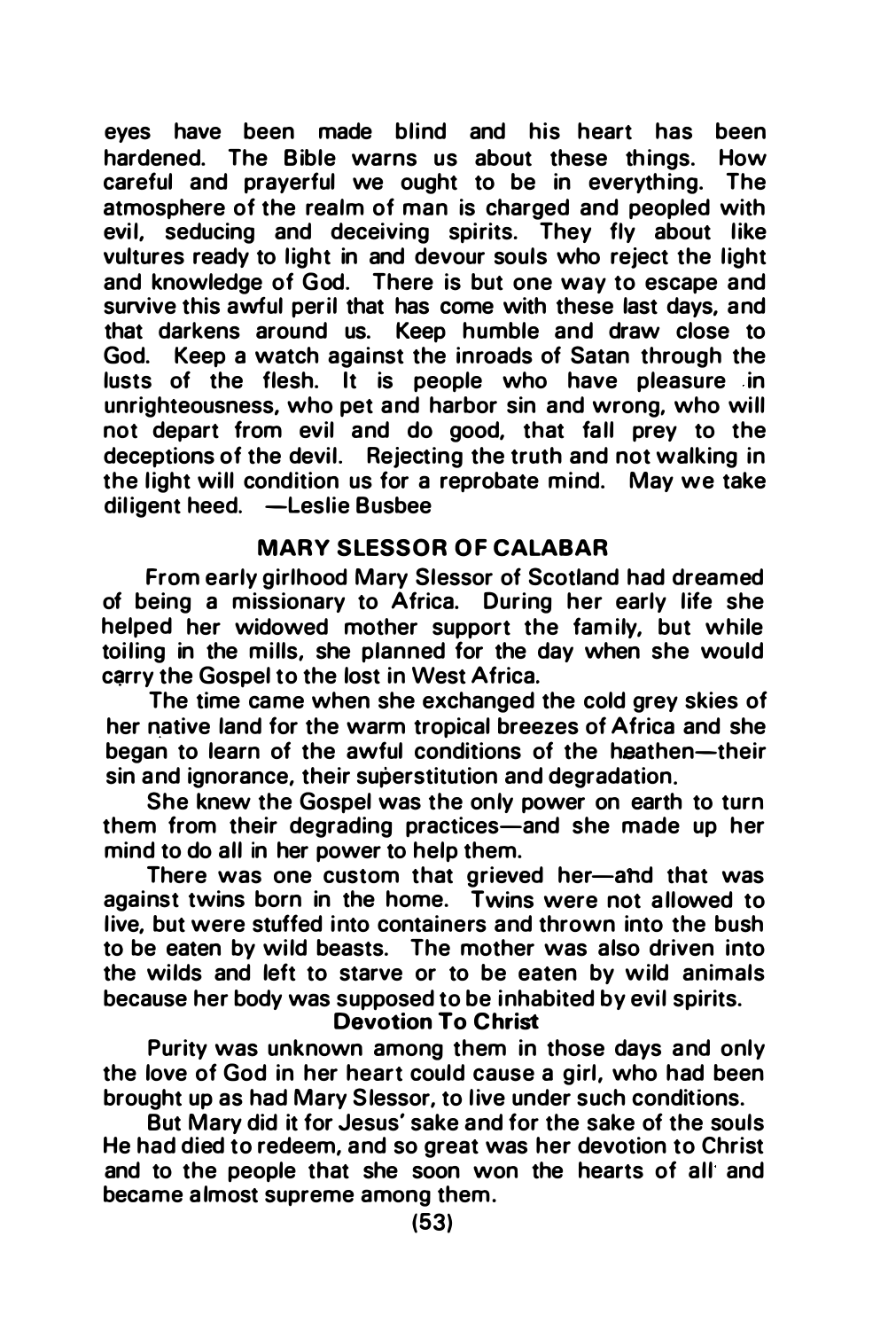Her fame spread from tribe to tribe and from chief to chief, and far back into the jungles, and they sent her invitation after invitation to come and bring them the Gospel.

The life dream of Mary Slessor seemed to be realized when she at last landed among the people of a very needy tribe.

There she began in the same tender way giving them the Gospel and sacrificing her every comfort for their welfare. She won the hearts of these people and gained such power over them that they soon learned not to resjst her wishes.

Many times when war seemed inevitable between tribes, and their wild passions ran high, she would throw her life into the situation and the trouble would be averted.

She did not attempt to save herself, but even when chiefs were heavily drinking and very dangerous, she did not hesitate to appeal to them in the interest of the people, and she nearly always won.

The tribe where she worked was especially cruel and was constantly fighting among themselves and with other tribes. They had practiced every horrible custom imaginable. Every man carried a defense day and night.

There are no words that can describe the depths to which these people had fallen in their social and moral customs. From the standpoint of men, they were beyond hope. But Mary Slessor did not depend upon human resources.

"I am not ashamed of the gospel of Christ: for it is the power of God unto salvation to every one that believeth: to the Jew first, and also to the Greek." Romans 1:16.

She knew the Gospel was the power of God-and the only power in the universe that could change the hearts of these people . It did change thousands of them from the cruel and benighted people that they were into new creations in Christ.

"Therefore if any man be in Christ, he is a new creature, old things are passed away; behold, all things are become new." 2 Cor. 5:17

In fact, Mary Slessor had not been long among this tribe until she began to see changes for the good among them. Many of them accepted the Gospel and became wonderful Christians, upright, moral, clean citizens of their community, and thousands of others, moved by their example, left off their evil practices.

Mary Slessor's chief reliance was prayer. She said she did not believe there was anything that prayer could not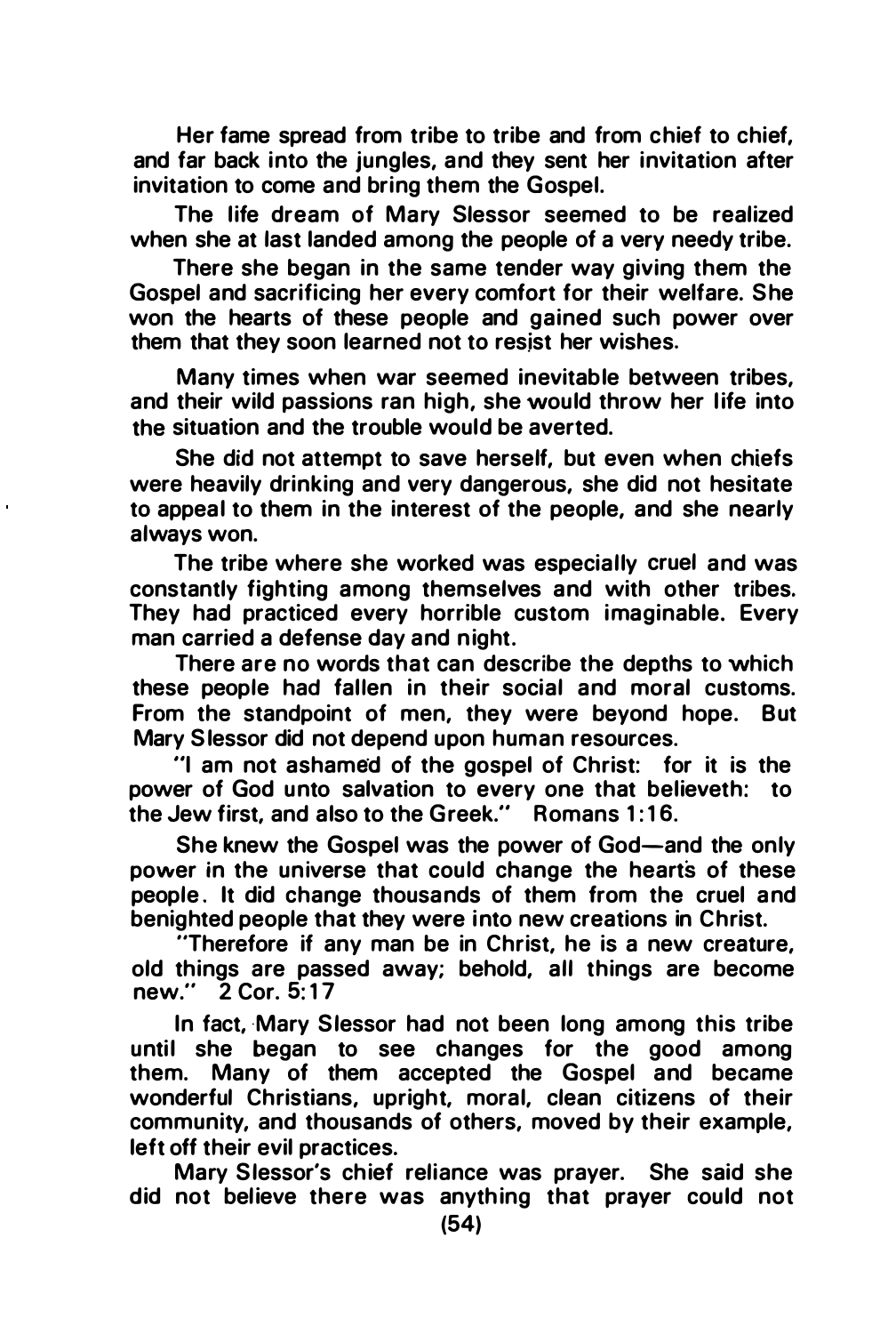do. She had resorted to it on a thousand occasions, and it had never fai led.

# Yielded, In Every Fiber Of Her Being

She was powerful in prayer because she was yielded to God in every fiber of her being. Prayer had many times restrained drunken chiefs from their cruel purposes and kept them from those evil practices that they had long followed. .It had done away with the wicked practice of twin and wife destruction.

She knew, in a way that only a few have known, that prayer is the greatest power that God has put into the hands of His people for service!

She often said that prayer is harder than work, but that it lies in the way of every advance in God's kingdom.

"I have no idea how or why God carried me over so many hard places and made these people subject to me, except it was in answer to the prayers of those in the homeland for me. It is all beyond my comprehension. The only way I can explain it is that I have been prayed for more than most."

#### That We May Learn The Meaning Of Sacrifice And Service

To Mary Slessor, Christ was real and even more real than any person. She said, 'When I am out in the bush, I have no one to talk to but Him, and so I just talk to Him."

Yes, she talked to Him and He listened to her, because there was nothing in her life that she had not given up for Him.

She knew that He had given up all for her and why should she not give all to Him, such a wonderful and dear Saviour and Friend?

#### Thread Of Her Being

She had heard from childhood God's call to go, and she had obeyed with every thread of her being. There was nothing that she kept back from Him, and how small do the meager sacrifices of the average one of us seem when compared to those she made for Christ!

We are of the opinion that God gives us such characters as Mary Slessor that we may learn the meaning of sacrifice and service. There was no sacrifice that she was not willing to make for the Lord Jesus Christ who had saved her from the power of sin, and made her a member of His heavenly kingdom. Instant In Service

There was no service too menial for her to perform. Her labor for those around her was incessant. She had rescued one of the twins sacrificed in the bush, brought it to her home,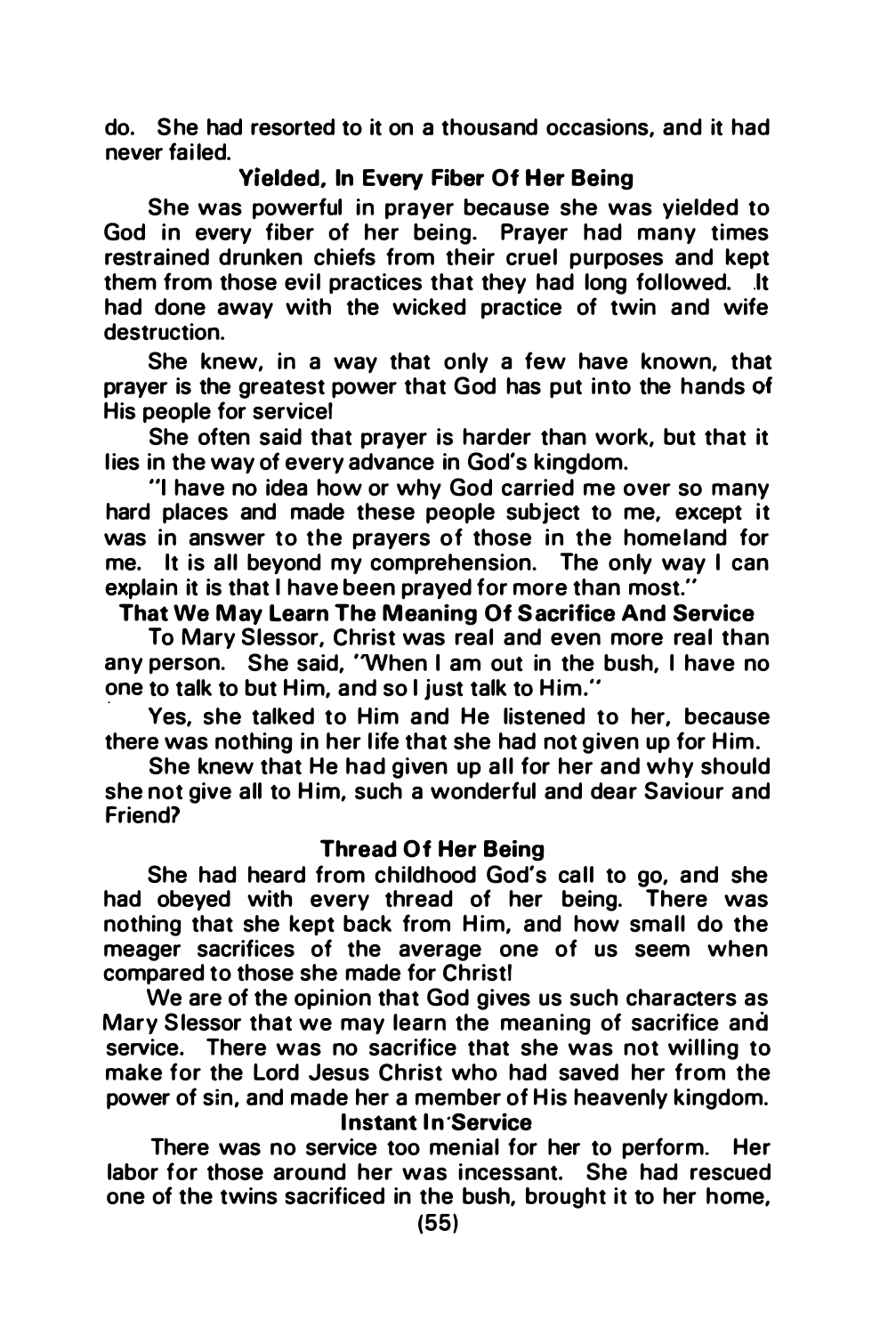and cared for it as tenderly as she would have cared for her own child.

She had in her home a number of these rescued children and she served and trained them as carefully as she would have cared for her own. She did as much manual labor as any man, always seeing the necessity of leading the natives in work, for without, they were always in favor of putting the work off until "tomorrow' and we know tomorrow never comes. -Sel.